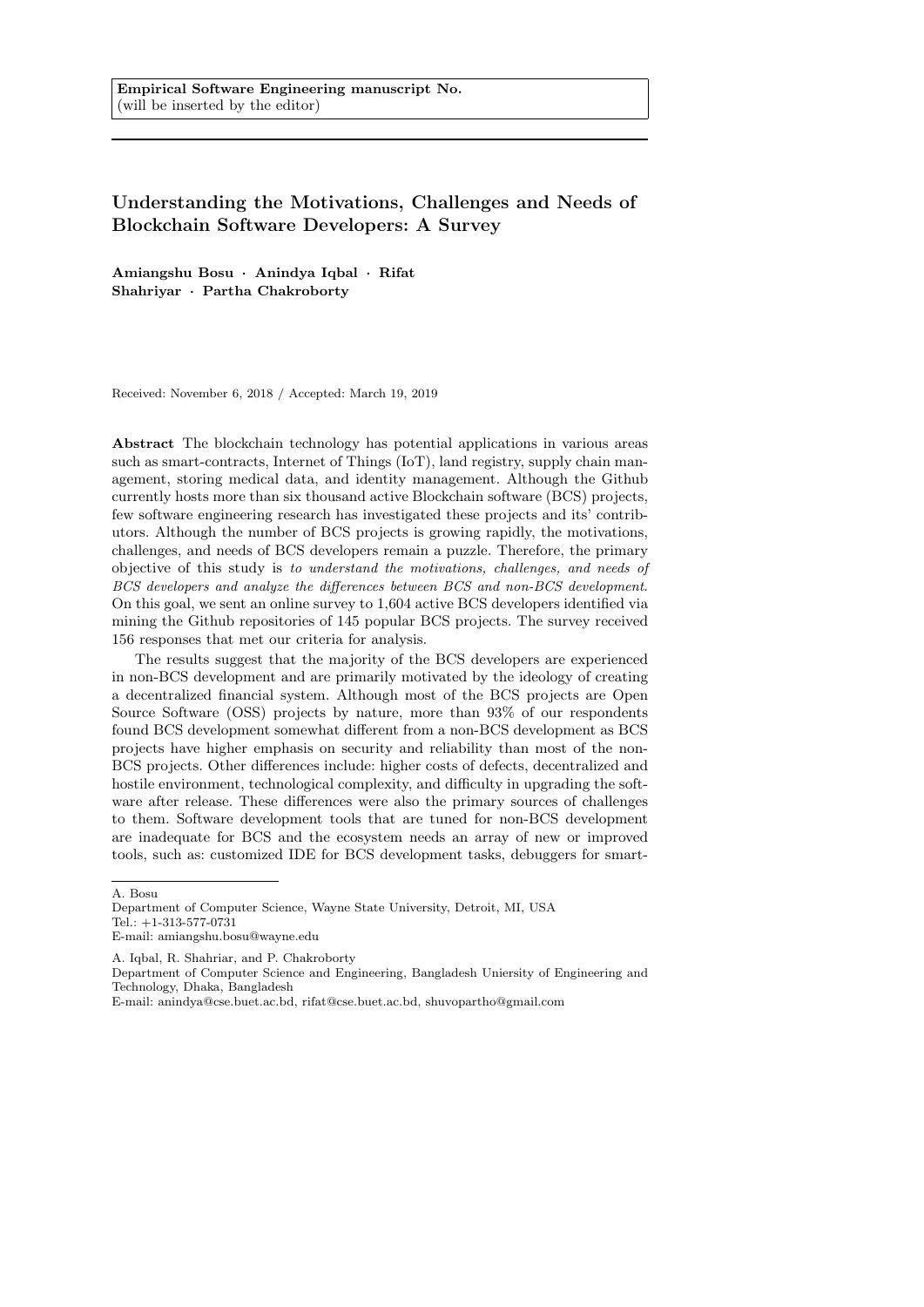contracts, testing support, easily deployable simulators, and BCS domain specific design notations.

Keywords blockchain · cryptocurrency · survey · bitcoin · ethereum · motivation · challenges

# 1 Introduction

In 2008, a person or entity under the pseudonym Satoshi Nakamoto, published a whitepaper to introduce 'Bitcoin,' a digital currency (aka cryptocurrency) based on an immutable and decentralized public ledger known as blockchain [\[61\]](#page-32-0). Currently, 'Bitcoin' is the leading cryptocurrency with a market cap of over 100 billion USD. On the other hand, the blockchain technology that runs Bitcoin could prove to be much more significant [\[86\]](#page-33-0), as a blockchain can record transactions between two parties efficiently and in a verifiable and permanent way; thus eliminating the need for the third party in the middle. Moreover, the availability of all the transactions ever completed to all nodes makes a blockchain-based system more transparent than centralized solutions. Therefore, apart from its application in cryptocurrency, the blockchain technology has potential applications in various other domains such as smart-contracts [\[26\]](#page-31-0), Internet of Things (IoT) [\[42\]](#page-31-1), land registry [\[89\]](#page-33-1), supply chain management [\[50\]](#page-32-1), storing medical data [\[6\]](#page-30-0), and identity management [\[46\]](#page-31-2).

The technological innovation and fundamental changes required in the design, development, and deployment of blockchain have also attracted tremendous interests from the software development community. For example, a recent study [\[15\]](#page-30-1) from March 2018 reported 3,000 Blockchain software (BCS) projects hosted on Github<sup>[1](#page-1-0)</sup>. In October 2018, within seven months, that number stands at  $6,800$  (i.e., more than doubled). Unlike traditional development, blockchain developers need to be cautious about malicious actors, secure an immutable and distributed database, and design efficient and reliable protocols withstanding the scarcity of tools and resources which is unavoidable for a new technology. The unalterable nature of a blockchain makes the recovery of an error prohibitively difficult or practically next to impossible if the vulnerability is detected after the deployment. Although some other large-scale software such as financial applications requires similar robustness, the rapidly changing blockchain ecosystem adds significant new challenges [\[68\]](#page-32-2). The significant differences between traditional software development (i.e., non-BCS) and blockchain oriented development motivated Destefanis et al. [\[27\]](#page-31-3) even to propose a new development paradigm named Blockchain-Oriented Software Engineering (BOSE).

Although several characteristics of the BCS technology suggest BCS development to be different from a non-BCS development, very few software engineering (SE) research has focused on the former. Therefore, several questions regarding BCS development still remain a puzzle. For example, i) Who are the BCS developers and what are their motivations behind joining BCS development? ii) Is BCS development indeed different from a non-BCS development? iii) If different, what are the areas that mark those differences? iv) Do current development tools and practices that are tuned for non-BCS development satisfy the needs of BCS developers? v) If not, what are the tools and techniques that BCS developers are in need?

<span id="page-1-0"></span><sup>1</sup> <https://github.com/topics/blockchain>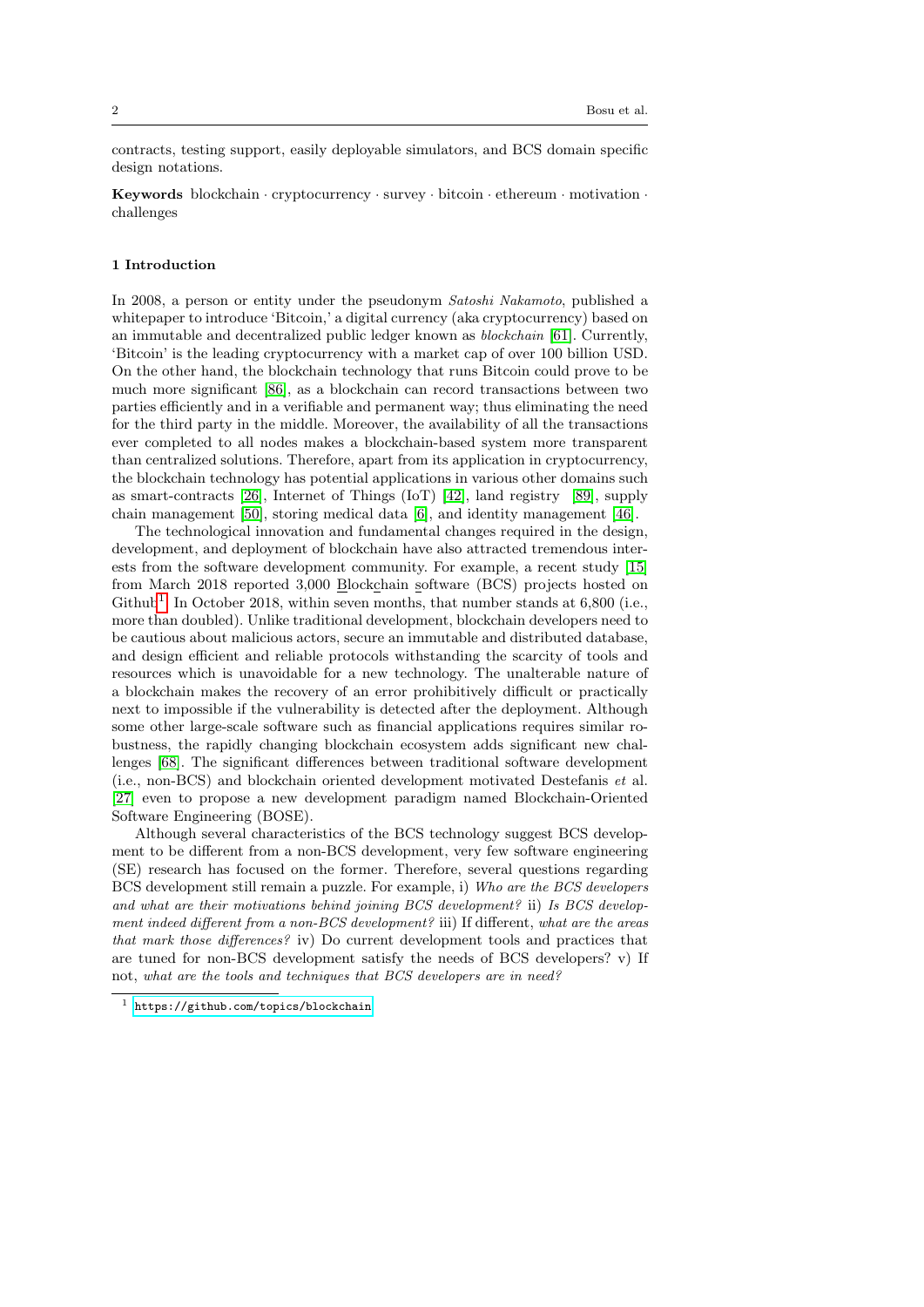Answering these questions would enable the research community and the providers of technical tools to build necessary support to design, develop, test, and deploy BCS applications. Moreover, developers interested to join BCS projects are likely to have valuable guidance for their preparation. Therefore, this study aims to understand the motivations, challenges, and needs of BCS developers and analyze the differences between BCS and non-BCS development. We also aim to conduct a comparative analysis of BCS with non-BCS development to pinpoint specialized tasks that may benefit the former.

On these goals, we designed and sent an online survey to 1,604 BCS developers gathered via mining the Github repositories of 145 BCS projects. A survey is an ideal instrument for this study as current BCS developers have first-hand experiences of their challenges and needs. The survey received 156 responses from BCS developers that met our criteria for analysis. We adopted a systematic qualitative analysis approach to build a coding scheme for the open-ended responses. Using a qualitative analysis software, multiple coders independently assigned codes to each response and achieved a 'substantial' inter-rater reliability ( Cohen's  $\kappa = 0.62$ ) [\[21\]](#page-30-2). We reported partial results of the survey in a recent publication [\[15\]](#page-30-1), which explored only the software development practices (i.e., verification and validation, task assignment, requirement analysis, and communication and collaboration) of BCS projects. On the other hand, this publication focuses on a different set of questions none of which was included in our prior article.

The primary contributions of this study include:

- A better understanding of BCS developers' motivations, challenges, and needs;
- A comparative analysis of BCS with non-BCS development;
- A comparative analysis of the results of our survey with two prior SE surveys to set our results into the perspective of the software development realm.
- Potential directions for SE researchers to build supports for BCS development; and
- A characterization of the contemporary BCS development community.

The remainder of the paper is organized as follows. Section [2](#page-2-0) provides a background on blockchain and a overview of a prior motivating study. Section [3](#page-4-0) introduces the research questions of this study. Section [4](#page-7-0) describes our research methodology. Section [5](#page-10-0) describes the demographics of our respondents. Section [6](#page-12-0) presents the results of this study. Section [7](#page-25-0) discusses the implications of our findings. Section [8](#page-27-0) describes the threats to the validity of our results. Finally, Section [9](#page-29-0) concludes the paper.

# <span id="page-2-0"></span>2 Background

This section provides a brief overview of the key concepts on blockchain and a prior SE study that assisted in designing our survey questions to compare BCS development against non-BCS.

### 2.1 Blockchain

Blockchain is a decentralized, peer-to-peer, transparent, immutable, and appendonly data storage. It keeps a permanent record of writes called transactions. Mul-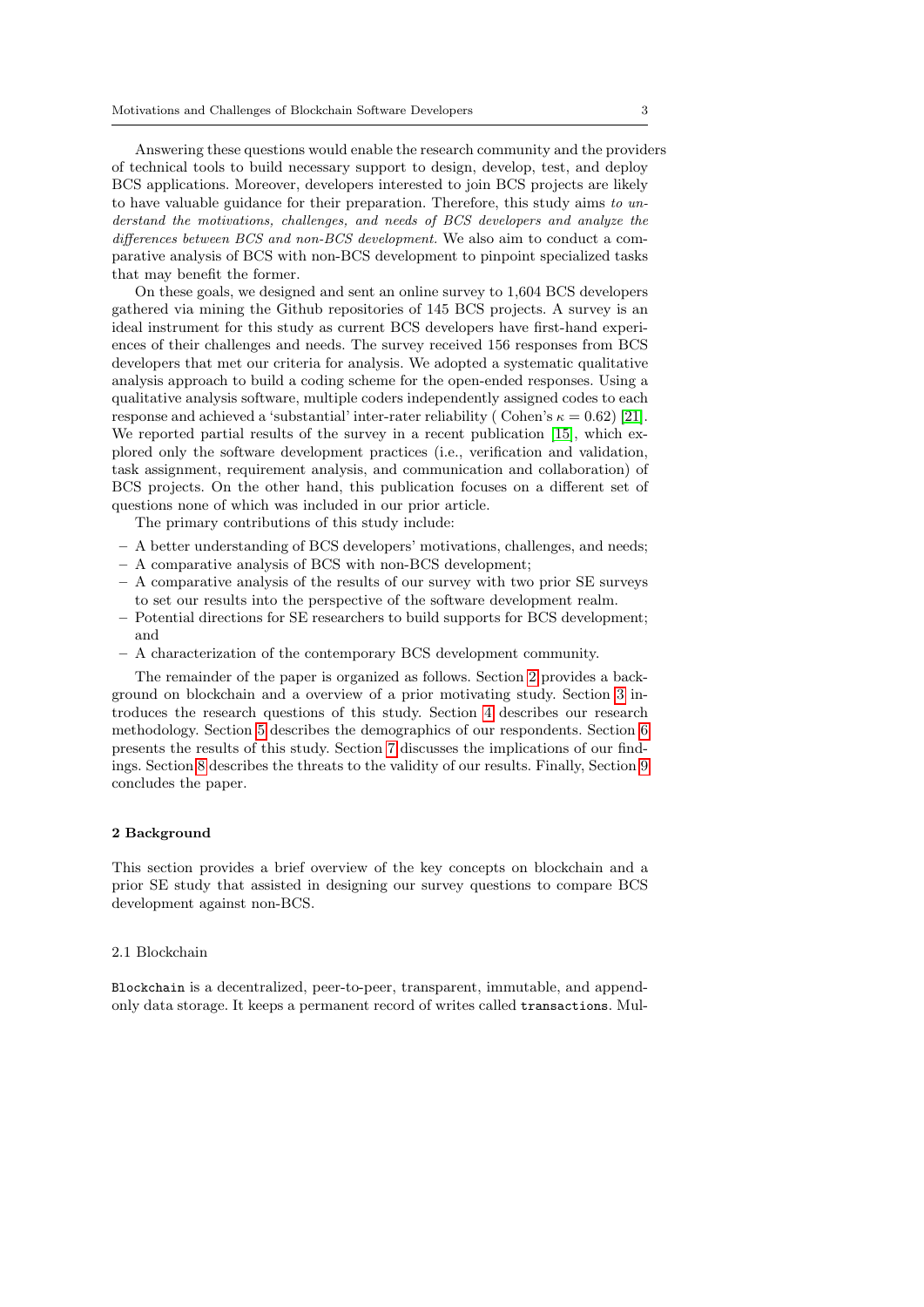

<span id="page-3-0"></span>Fig. 1 Simplified diagram of a blockchain

tiple transactions are grouped in blocks. Each block in a blockchain contains its hash computed using a well-known hashing or proof-of-work [\[47\]](#page-31-4) algorithm (e.g., SHA256, ethash, and equihash) and the hash of the previous block called parent block (Figure [1\)](#page-3-0). The first block in a chain is called the genesis block, which does not have any parent. Each block's hash is calculated based on its data, current timestamp and the hash of its parent block. Any change in a block's data causes alteration of its hash and invalidates all the subsequent blocks, and the tampering becomes immediately evident to every member node of the chain. Hence, to compromise a blockchain, collusion of the majority of the network is required which is impractical in case of a large blockchain [\[62\]](#page-32-3). Therefore, blockchain is a chain of blocks where the blocks are irreversible and immutable.

All the nodes in a blockchain network participate simultaneously in finding the next block to write. This process is called mining, where the nodes calculate a hash value by adding a nonce (i.e., a random value) to a list of transactions waiting to be added to the blockchain. To be eligible as the next block, the hash must be smaller than an agreed-upon value (known as difficulty), and the nodes continue calculations using different nonces until they find a nonce that generates a hash satisfying the 'difficulty.' The node finding a new block will broadcast it to all other nodes in the network to confirm the correctness of this new block. Once confirmed, the new block is added to the blockchain, and each of the transactions contained in the block is considered verified [\[18\]](#page-30-3). The finder is usually rewarded with a pre-defined number of tokens, known as block reward. The difficulty of the next block is determined by the network with a pre-defined algorithm.

There is no central control over the operation of a blockchain. The underlying philosophy is that no single participant or group of participants can control the infrastructure and all the participants in the network have an equal role to play. In the absence of a central controller, the transactions are mediated by the member nodes using a consensus protocol, which ensures that all the nodes have an identical copy of the blockchain. A new block is considered verified only after the majority of the member nodes vote it as true and trustworthy using the consensus protocol. A blockchain's security is based on the assumption that tampering would have to happen across the majority of the nodes (aka 51% attack) of a network in the same way simultaneously. So once a blockchain network achieves critical mass, altering a blockchain posthoc becomes infeasible.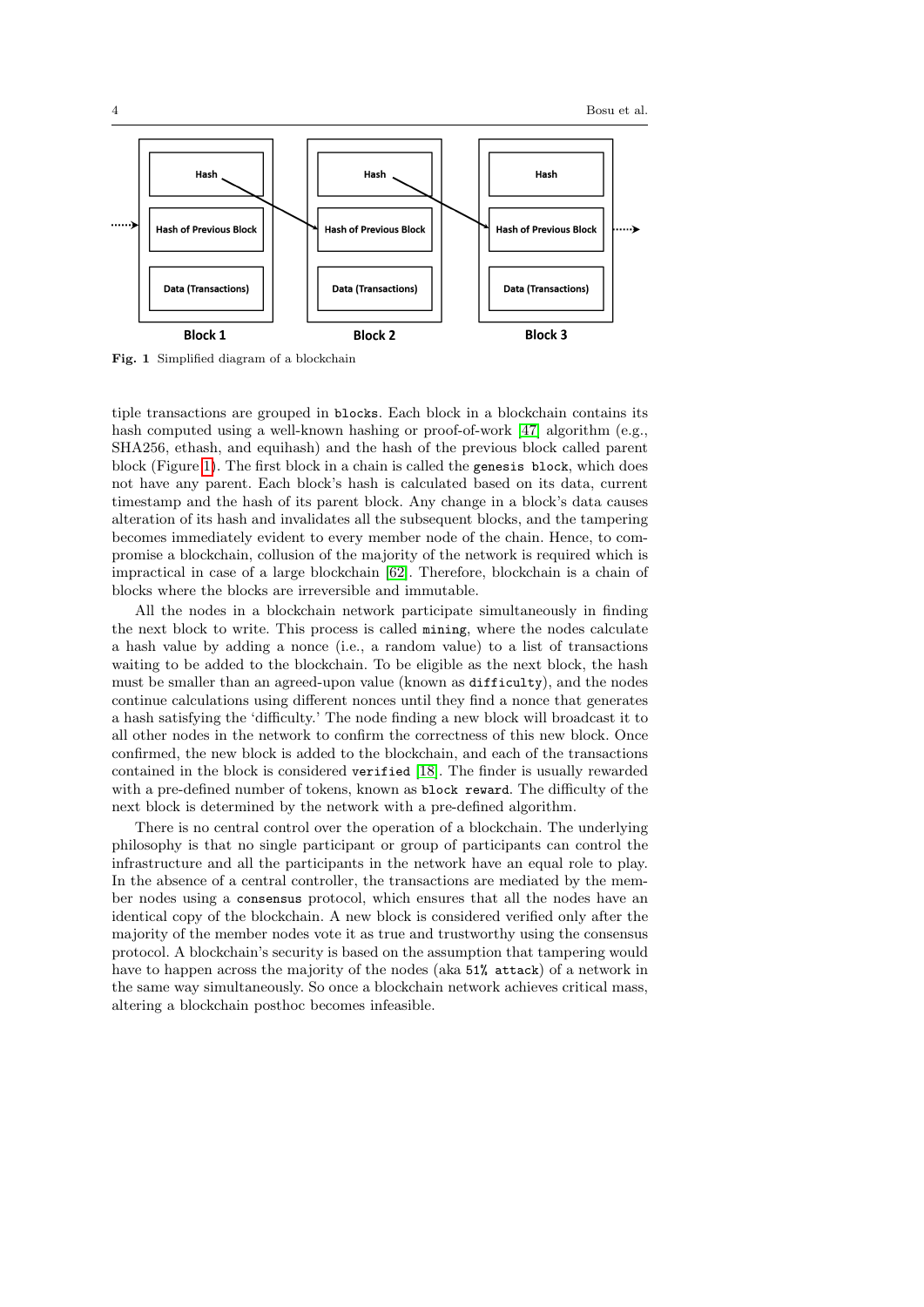In the context of the blockchain, public key cryptography [\[33\]](#page-31-5) ensures the integrity and authenticity of any message/transaction. Each node owns a pair of asymmetric encryption keys [\[79\]](#page-33-2), where the public key is broadcast to all relevant nodes but the private key is kept secret. A sender signs messages with its own private key and a receiver verifies the integrity of the message by decrypting it with the sender's public key. In cryptocurrency applications, the public key of a user also acts as his/her account address. Therefore, a user must sign outgoing transactions using his/her private key. A miner node would verify an outgoing transaction from an account only when it can authenticate the transaction using the owner's public key.

One of the recent innovative applications of blockchain is Smart-contracts, which are self-executing contracts with the terms of the agreement between buyer(s) and seller(s) of transactions written using lines of code instead of a legal language. Smart-contracts permit trusted transactions and agreements to be carried out among different anonymous parties without the need for a central authority, legal system, or external enforcement mechanism. Since a smart-contract, once deployed, lives on a distributed and decentralized blockchain network, it remains traceable, transparent, and irreversible.

### <span id="page-4-1"></span>2.2 Game Development vs. Traditional Development at Microsoft

One of the objective of this study is to identify the differences between BCS and non-BCS development. The design of our survey questions to investigate this objective is motivated by a prior study at Microsoft (referred as 'MS study' hereinafter) by Emerson et al. [\[60\]](#page-32-4). The primary objective of the MS study was to compare game development against traditional software development. On this goal, the MS study interviewed 14 developers who had both game and non-game development experiences. Those interviews focused on topics from the 10 areas in the Software Engineering Body of Knowledge (SWEBOK) as well as general work features from applied psychology [\[43\]](#page-31-6). After analyzing the interview transcripts, the authors selected 28 statements to assess the differences between game and non-game development at Microsoft.

In a survey of Microsoft developers from three different domains (i.e., Game, Office, and Other), each of the respondents were asked to rate each of the selected 28 statements on a 5-point Likert scale from 'Strongly Disagree' to 'Strongly Agree'. The results of the survey identified differences between game and non-game development in terms of i) having clear requirements, ii) using agile development methods, iii) valuing creativity, iv) communicating with non-engineers, v) team compositions, and vi) taking pride for developed software. The empirically developed 28 statements spanning various software engineering as well as general work feature is another key contribution from this study, since these statements can be reused to compare the opinions of software developers from two different domains.

#### <span id="page-4-0"></span>3 Research Questions

The primary objective of this study is to understand the motivations, challenges, and needs of BCS developers and analyze the differences between BCS and non-BCS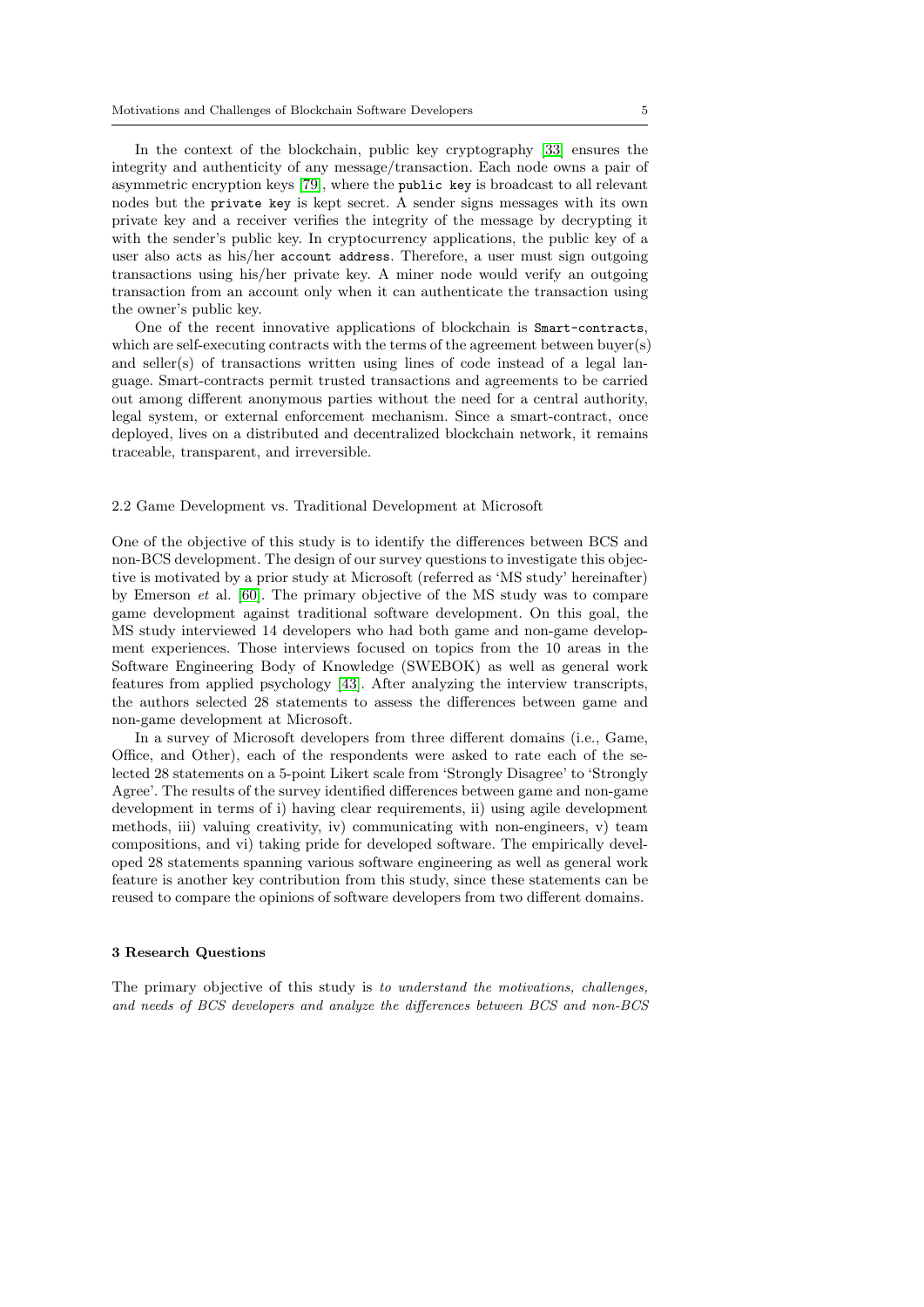development. We aim to achieve this goal based on four specific research questions. We also explore one additional research question to characterize the contemporary BCS development community. Following subsections introduce the five research questions with a brief motivation behind each question.

### 3.1 Personal Characteristics of the BCS Developers

Characterizing the Open Source Software (OSS) developers has drawn interests from the researchers [\[23,](#page-30-4) [22,](#page-30-5) [35,](#page-31-7)[52,](#page-32-5) [59\]](#page-32-6) to understand the distribution of expertise, the strength (and durations) of their attachments to particular projects, and the recruitment and retention of newcomers. However, such a characterization for BCS developers is currently missing. There is a common concept that blockchain development community is dominated by libertarian and anarchist groups who consider it as a means of removing control from an imposing authority [\[32\]](#page-31-8). The contributors like to create a system that regulates itself and provide advantages to those willing to take part in it [\[71\]](#page-33-3). Hence, it is worth formal study the demographics of the BCS developers regarding their age, gender, education, and general software development experience and see if it differs from non-BCS. Also, the future participants of BCS development are likely to have idea about the characteristics of existing community who are involved in the industry with large stake, wide variety of motivation and ethical consideration. Since this understanding has importance, our first research question is:

RQ1: Who is contributing to BCS projects?

# 3.2 Motivations of BCS Developers

Much research has focused on understanding the motivations of OSS developers [\[35,](#page-31-7) [38,](#page-31-9) [53,](#page-32-7) [72,](#page-33-4)[52\]](#page-32-5) and have identified five primary categories motives as following:

- Intrinsic motivations refer to a person's desire to feel competent and selfdetermined. Intrinsic motives are directly linked to the emotions of interest and enjoyment [\[25\]](#page-31-10). Examples of such motives include fun, hobby, self-interest, and feeling competent.
- External rewards refer to direct or indirect incentives, which include monetary compensation, benefits through software usage, or prospects for career growth [\[52\]](#page-32-5).
- Ideology includes the norms, beliefs, and values shared among the developers of an OSS project [\[83\]](#page-33-5). For example, the Free Software Foundation was established on the ideology of providing users with freedom to use, modify, and redistribute software [\[82\]](#page-33-6).
- Community recognition corresponds to a person's needs for belonging and love. A developer desiring to identify him/herself as a member of an OSS community seeks that recognition from other community members [\[35\]](#page-31-7).
- Learning opportunities offered by OSS projects help increasing one's 'human capital' (i.e., personal skills, capabilities, and knowledge) by means of education, training, learning, and practicing. Since these human capital gains eventually leads to better job opportunities, higher salaries, and more fulfilling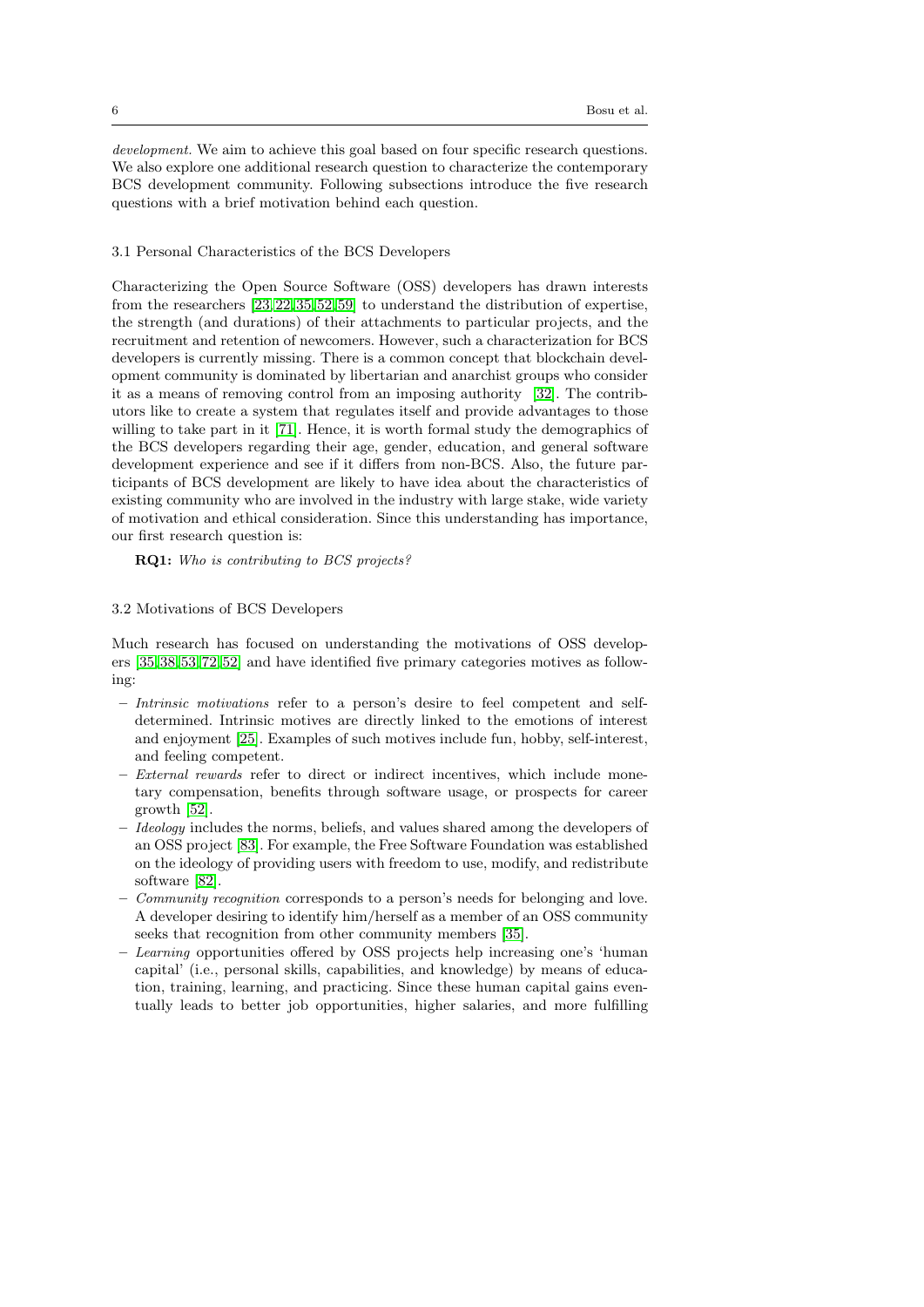jobs, learning is one of the motives among many OSS developers, especially newcomers [\[35\]](#page-31-7).

The results of those studies found "intrinsic motivations" ranking top among OSS developers. Although most of the BCS projects are also OSS projects, large inflows of cash through ICO (Initial Coin Offerings) or token sales [\[3\]](#page-30-6), which are very common for BCS projects are rare for non-BCS OSS projects. Many of the early BCS developers / investors have garnered significant financial rewards from the recent boom of the cryptocurrency market. Therefore, it won't be surprising if external rewards are the primary motives for many of the BCS developers. Our next research question tries to find out whether BCS developers' motivations are similar to non-BCS OSS developers or they are attracted by potential financial gains. Understanding the motivations of BCS developers is important since it will help to identify prospective joiners, which may form synergies with a BCS community. Hence, our next research question is:

RQ2: What are the primary motivations of BCS developers?

3.3 Differences Between BCS and non-BCS development

Although BCS projects possess many traits of traditional OSS projects, we expect some differences between BCS and non-BCS development due to several characteristics (e.g., the immutability of data, hostile environment, and difficulty of upgrading the software after deployment) that distinguish the BCS domain from the non-BCS one. Since identifications of the differences between BCS and non-BCS development will allow assessing the applicability of various traditional SE tools and techniques for BCS projects, we seek to find out:

RQ3: What are the differences between BCS and non-BCS development?

3.4 Challenges of BCS Development

Most of the innovative applications of the blockchain technology such as smartcontracts and distributed applications (aka dapps) are at nascent stages. The BCS development landscape is also changing at a rapid pace with projects fiercely competing with each other to emerge as the market leader [\[51\]](#page-32-8). Although the high costs of bugs mandate high reliability from a BCS, developers face tremendous pressures from the investors to release the product. These scenarios coupled with the unique characteristics of the BCS domain pose several challenges to the BCS developers. We believe identifications of the primary challenges of BCS development will provide prospective joiners with guidance for their preparation and encourage research to mitigate those challenges. Hence our next research question is:

RQ4: What are the primary challenges of BCS development?

#### 3.5 Tools that BCS Developers Need

The difficulty of testing BCS ranks among the top of challenges encountered by BCS developers [\[68,](#page-32-2) [13\]](#page-30-7). Current testing tools cannot simulate testbeds to simu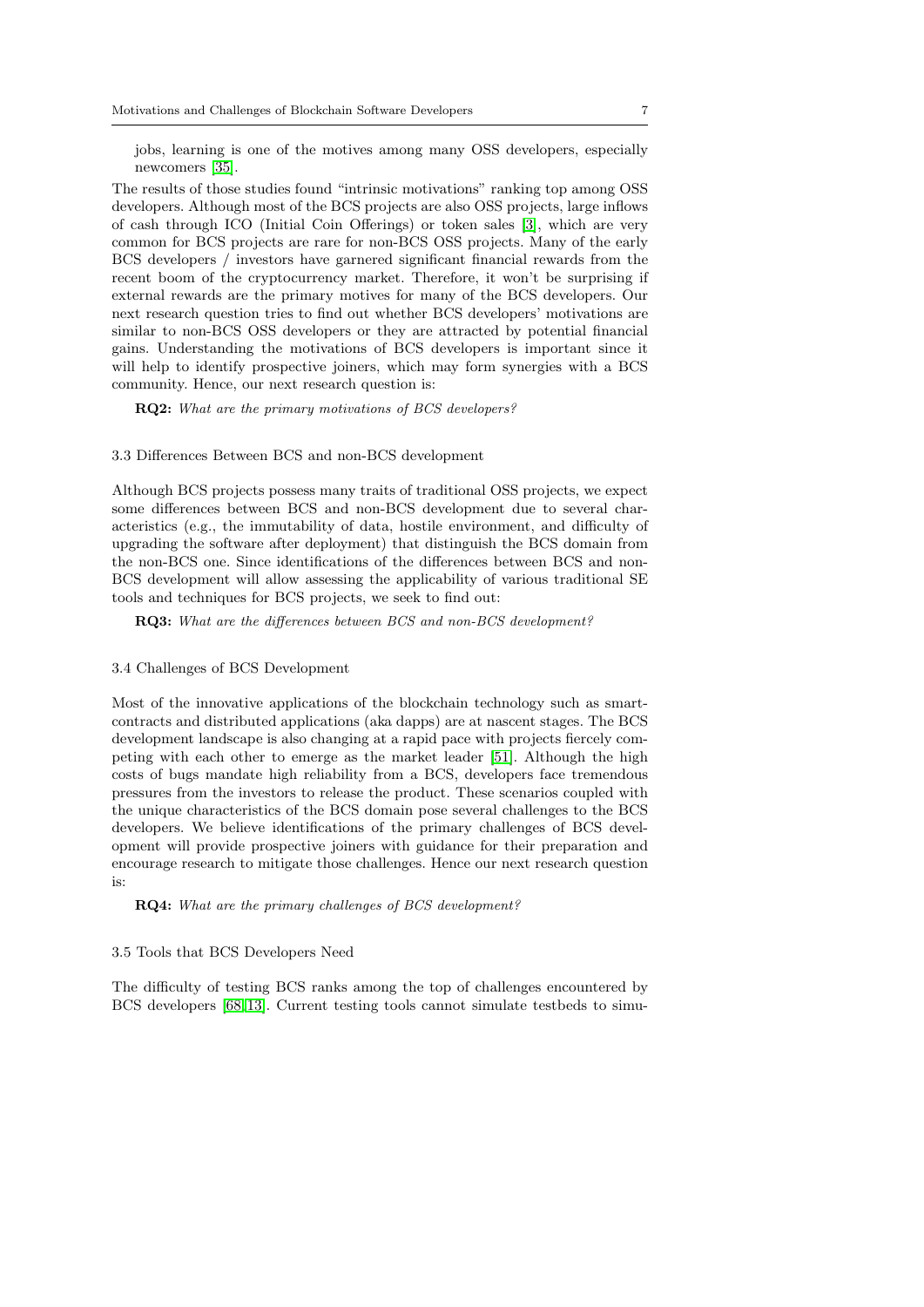late the distributed and hostile execution environment of a BCS. Moreover, smartcontract development, which is gaining popularity lacks supporting tools [\[19\]](#page-30-8). The requirement of tools, once clearly understood, will lead to the development of supporting tools to design, develop, test, and deploy BCS applications. Since contemporary BCS developers have the first-hand knowledge of their needs for supporting tools, we inquire:

RQ5: What are the tools that BCS developers currently need?

# <span id="page-7-0"></span>4 Research Methodology

Since the five research questions of this study are geared towards gathering the opinions of BCS developers, we chose a survey as our research instrument. The remainder of this section describes the survey design, our participant selection criteria, pilot testing, data collection, and qualitative data analysis.

#### 4.1 Survey

Our goal in designing the survey was to keep it as short as possible, while still gathering all of the relevant information. For the current paper, we only consider a subset of the survey questions, while question focusing on software development practices of BCS projects were reported in a recent publication [\[15\]](#page-30-1). Table [1](#page-8-0) lists each survey question included in this paper, the research question that motivated its inclusion, and the answer choices provided. Questions indicated with a 'D,' rather than a 'RQ#' were included to gather demographics about the respondents. For the questions that were open-ended, there are no specified answer choices. Several of the open-ended and demographics questions were inspired by previous surveys [\[60,](#page-32-4) [38,](#page-31-9) [90,](#page-33-7) [35,](#page-31-7) [52,](#page-32-5) [92\]](#page-33-8).

To compare BCS with non-BCS development, the survey asked the respondents (Q13 in Table [1\)](#page-8-0) to rate their agreements for 16 statements on a 5-point Likert scale from 'Strongly disagree' to 'Strongly agree.' These statements ('Statement' column in Table [3\)](#page-18-0) were adopted from a prior SE survey at Microsoft (Section [2.2\)](#page-4-1) to assess the differences between the game and non-game development [\[60\]](#page-32-4). While the MS study had 28 statements, our survey did not include the statements regarding the company or manager as BCS projects are mostly community driven.

# 4.2 Participant Selection

To ensure valid results, we only surveyed BCS developers with sufficient experience. We identified 145 BCS projects based on following four criteria:

- $-$  Tagged under at least one of the following six 'topics'<sup>[2](#page-7-1)</sup>: blockchain, cryptocurrency, altcoin, ethereum, bitcoin, and smart-contracts.
- 'Starred' by at least ten users.
- Have at least five distinct contributors.
- A manual verification of the repository confirmed it as a BCS project.

<span id="page-7-1"></span><sup>2</sup> <https://blog.github.com/2017-01-31-introducing-topics/>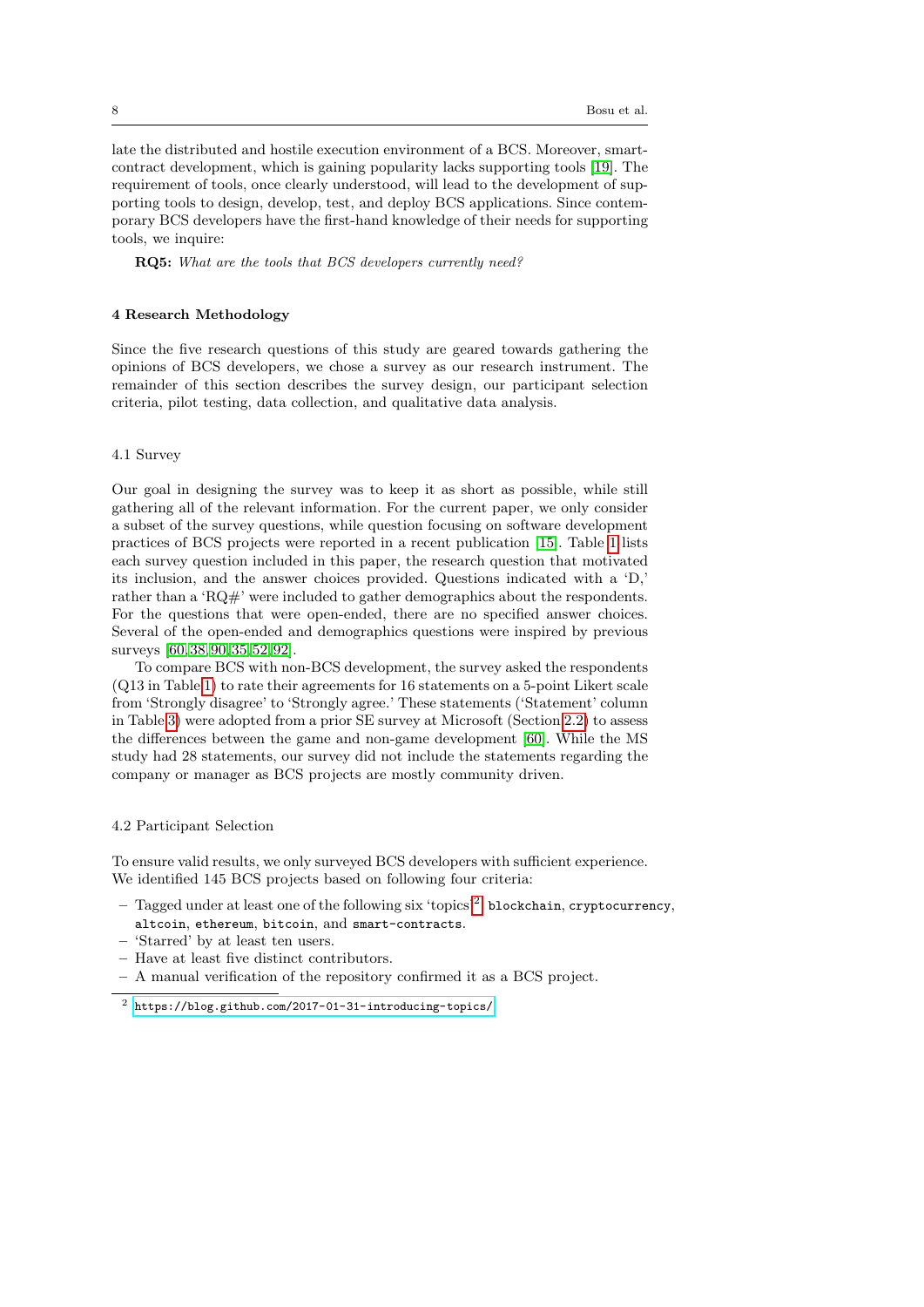<span id="page-8-0"></span>Table 1 Survey Questions

| $_{\#}$ |           | <b>RQ*Question Text</b>                                                                                                                                                                                                                                                                                                             | <b>Answer Choices</b>                                                                                                                                                                                            |
|---------|-----------|-------------------------------------------------------------------------------------------------------------------------------------------------------------------------------------------------------------------------------------------------------------------------------------------------------------------------------------|------------------------------------------------------------------------------------------------------------------------------------------------------------------------------------------------------------------|
| Q1      |           | RQ1 How old are you?                                                                                                                                                                                                                                                                                                                | [#]                                                                                                                                                                                                              |
| Q2      |           | RQ1 Which gender do you identify yourself with?                                                                                                                                                                                                                                                                                     | [Male, Female, Prefer not to dis-<br>close                                                                                                                                                                       |
| Q3      |           | RQ1 What is your highest level of education?                                                                                                                                                                                                                                                                                        | High school, Bachelors, Masters,<br>Ph.D.                                                                                                                                                                        |
| Q4      |           | RQ1 How many years of software development experi-<br>ences do you have?                                                                                                                                                                                                                                                            | [Less than a year, between one<br>to five years, between six to ten<br>years, more than ten years                                                                                                                |
| Q5      | D         | How many years have you been developing<br>blockchain software?                                                                                                                                                                                                                                                                     | [Less than a year, between one to<br>two years, between three to five<br>years, more than five years                                                                                                             |
| Q6      | D         | What is your primary Blockchain software project<br>(i.e. the project that you have spent most of your<br>time)                                                                                                                                                                                                                     | $[\#]$                                                                                                                                                                                                           |
| Q7      | D         | Do you receive any direct compensation (i.e. salary<br>or cryptocurrency) from your primary project?                                                                                                                                                                                                                                | If get directly paid with a FIAT<br>currency, I get compensated with<br>shares, tokens, or cryptocur-<br>rency, I receive both FIAT salary<br>and tokens/shares, No, I do not<br>receive any direct compensation |
| Q8      | D         | Approximately, how many pull requests have you<br>submitted to your primary project?                                                                                                                                                                                                                                                | [Less than 10, Between 11 to 30,<br>More than 30                                                                                                                                                                 |
| Q9      | D         | Approximately, how many hours on average do you<br>spend per week on your primary project?                                                                                                                                                                                                                                          | [Less than 5, between 6 to 10, Be-<br>tween 11 to 20, Between 21 to 35,<br>I work full time                                                                                                                      |
|         |           | Q10 RQ2 What are your motivations to contribute to your<br>primary project?                                                                                                                                                                                                                                                         |                                                                                                                                                                                                                  |
|         |           | Q11 RQ3 Based on your experiences, what are the primary<br>differences between blockchain and non-blockchain<br>software development?                                                                                                                                                                                               | $[\#]$                                                                                                                                                                                                           |
|         | $Q12$ RQ3 | The following statements aim to compare<br>blockchain and non-blockchain software develop-<br>ment. For each of the following items please rate<br>how you agree or disagree with that statement.<br>Total 16 statements (shown in Table 3)<br>Q13 RQ4 What are the most challenging aspects of blockchain<br>software development? | disagree,<br>Strongly<br>Disagree,<br>Neutral, Agree, Strongly Agree]                                                                                                                                            |
|         |           | Q14 RQ5 Please describe the type of tools that you currently<br>do not have, but if implemented, can greatly help<br>your blockchain software development activities.                                                                                                                                                               | $[\#]$                                                                                                                                                                                                           |

 $*$  'RQ#' numbers refer to the research question that motivated the inclusion of the survey question \* Questions indicated with a 'D', were included to gather demographics about the respondents.

We used Github  $API<sup>3</sup>$  $API<sup>3</sup>$  $API<sup>3</sup>$  to identify 1,604 contributors, each of whom had submitted at least five changes to one of those 145 projects. We mine the Git commit logs of the identified 145 projects to gather the email addresses of those 1,604 active contributors. We also got the survey questions, consent form, participant selection strategy, solicitation email, and data management reviewed and approved by our university's Institutional Review Board (IRB).

# 4.3 Pilot Survey

To help ensure the understandability of the survey, we asked Computer Science professors and graduate students with experience in SE and experience in survey

<span id="page-8-1"></span><sup>3</sup> <https://developer.github.com/v3/>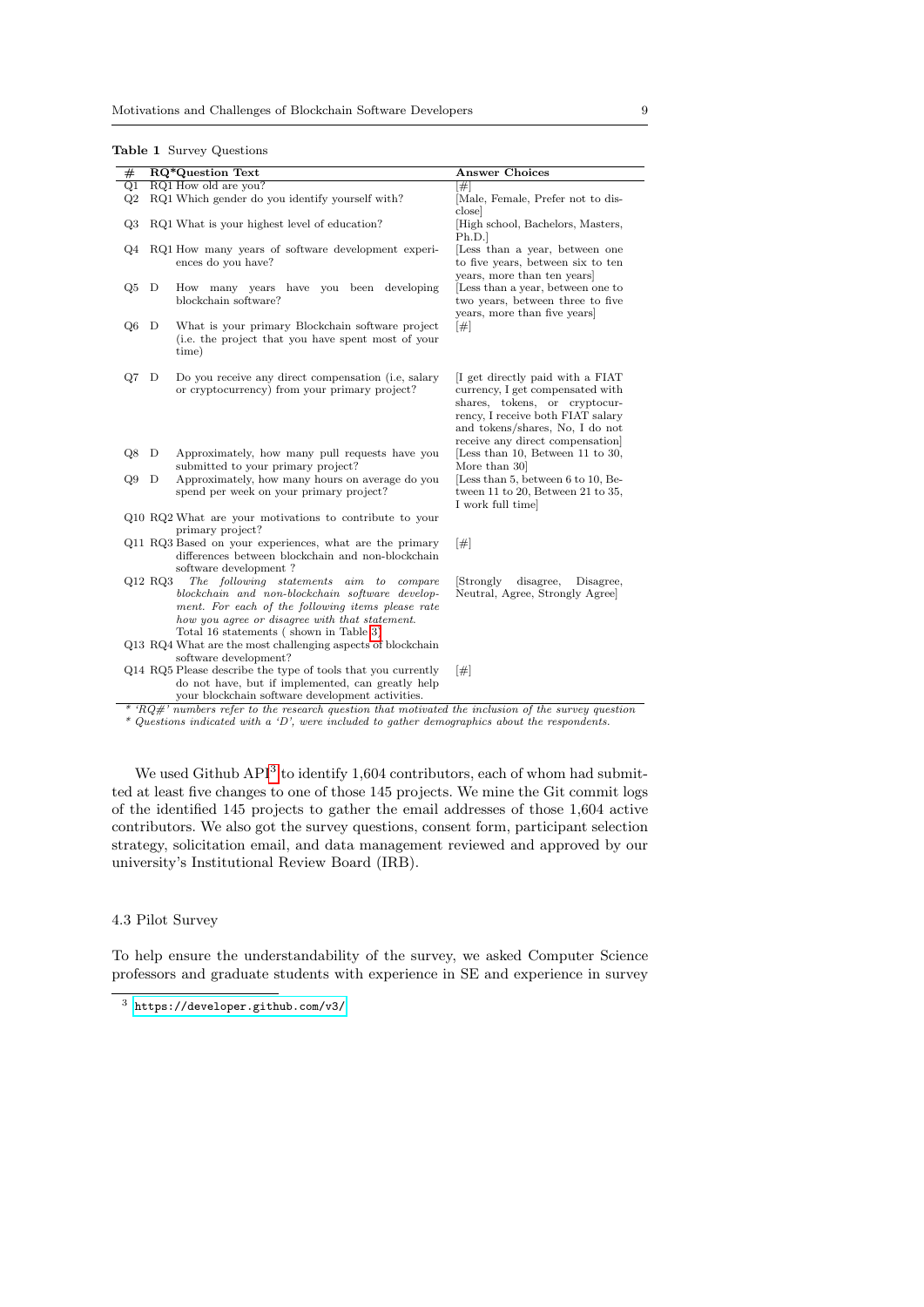design to review the survey to ensure the questions were clear and complete. The feedback only suggested minor edits. The changes we made include: adding more answer choices to several questions and adding clarifying examples to three questions.

# 4.4 Data Collection

On December 13, 2017, we sent each of the 1,604 BCS developers in our list a personalized email mentioning the BCS repository that we mined to obtain his/her email address with a link to the survey hosted on Qualtrics [\[80\]](#page-33-9). We also asked the respondents through both the solicitation emails and a reminder in the survey to answer our questions based on his/her personal experiences with the BCS project where we obtained his/her email address. Since 62 of our solicitation emails bounced, we were left with at most 1,542 potential participants, assuming all other emails actually reached their intended recipient. On December 21, 2017, we sent a reminder email. We closed the survey on January 5, 2018; after the response rate slowed to almost no response each day.

Data from the survey link created with Google's URL shortener showed a total 358 clicks on the survey URL ( $\approx$ 23% of the invitations). Out of those clicks, 200 people took the survey with a response rate of  $\approx 13\%$  (200/1542). As most of the questions were optional, many respondents skipped some of the questions. Only 115 respondents answered all the questions. After the exclusion of the 44 responses that did not answer either at least 75% of the questions or at least one open-ended question, we were left with 156 responses for analysis.

We also collect the developer demographics data from the 2018 Stack Overflow Annual Developer Survey (referred as the 'SO Survey' hereinafter) [\[64\]](#page-32-9). Stack-Overflow has been running the annual developer survey since 2011. The primary objective of the SO Surveys are to learn who contemporary developers are and what they need. These surveys cover a wide range of developer demographics such as age, education, location, gender, role, experience, ethnicity, and favorite technologies. Since the '2018 SO survey' was responded by total 98,855 developers from 183 countries worldwide, it is an accurate overview of the active software developers worldwide. Therefore, a comparison against the demographics of the SO Survey will enable us to identify if the BCS community is underrepresented or overrepresented by certain groups.

After contacting the authors of the MS survey, we were able to obtain their dataset, which allows us to compare and contrast BCS development with three non-BCS domains (i.e., *Games, Office*, and *Other*) from Microsoft (MS).

# 4.5 Qualitative Analysis Process

For the open-ended questions, we followed a systematic qualitative data analysis process. First, two of the authors independently extracted the general themes from the first 75 responses to each question. Using those themes, the authors had discussion sessions to develop an agreed-upon coding scheme for each question. Using this coding scheme, another author went through the remaining answers to determine any additional codes that need to be added.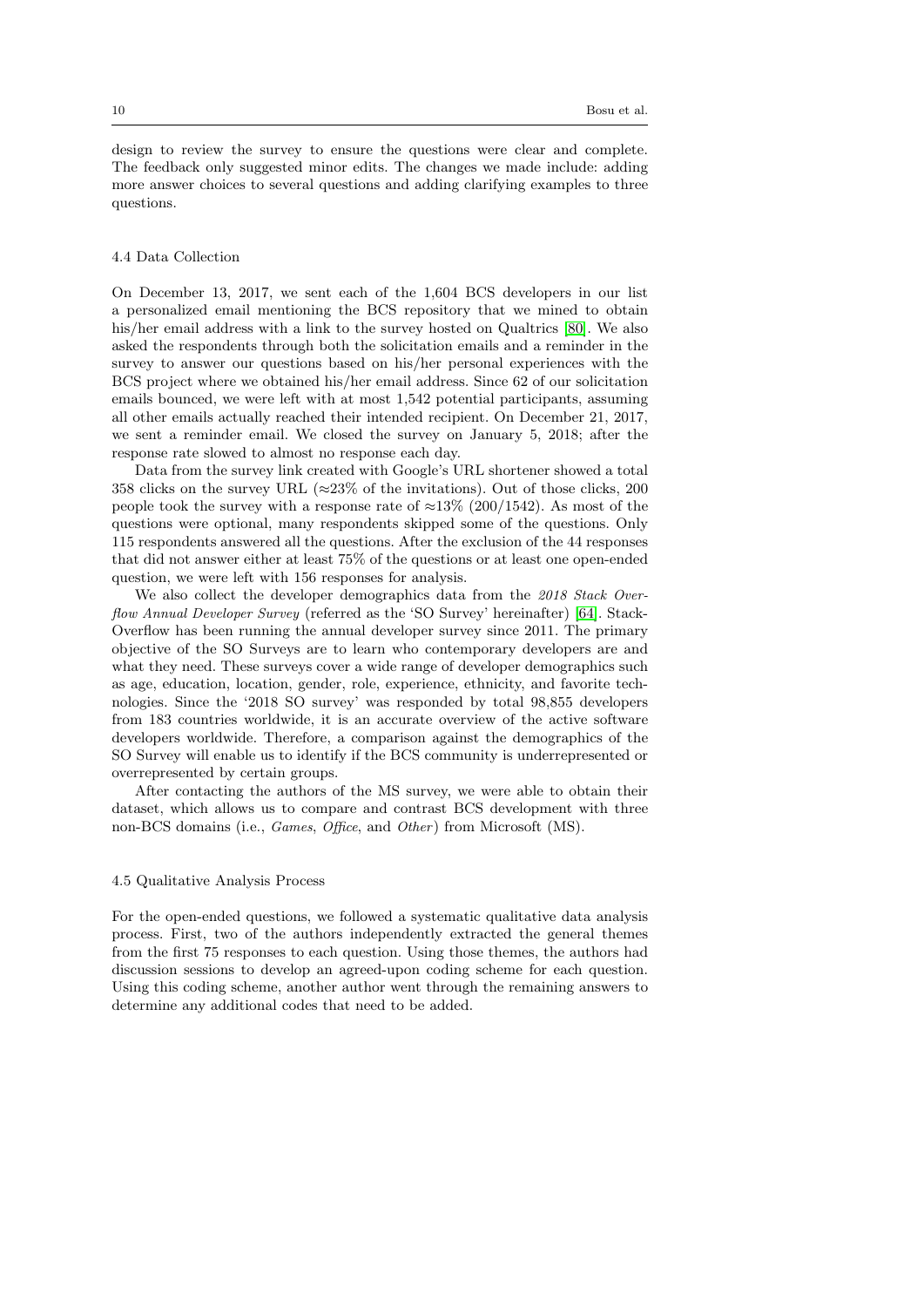With this scheme, two of the authors independently coded each response using the Coding Analysis Toolkit (CAT) [\[55\]](#page-32-10) software. The coders could also add new codes, if necessary. We computed the level of inter-rater reliability of the manual coding process using Cohen's kappa [\[21\]](#page-30-2), which was measured as 0.62. While there is no universally accepted 'good' kappa, values between 0.61 to 0.80 are generally recognized as 'substantial agreements' [\[45\]](#page-31-11). We used CAT to identify the discrepancies in coding and had discussion sessions to resolve all conflicts. Once we completed the coding process, we transferred the data into SPSS [\[81\]](#page-33-10) for further analysis along with the quantitative data.

As a result of the coding process, a large number of codes emerged from each of the open-ended questions. To help with our analysis, we had discussion sessions to identify the codes that express similar themes. We grouped those codes into a smaller number of high-level categories with each category including one or more codes expressing a similar theme. Table [4](#page-35-0) in the appendix shows the codes that emerged from our open-coding of the four survey questions and the categories that we assign each code to for the four open-ended questions included in this paper.

# <span id="page-10-0"></span>5 Demographics

To provide a proper context for the results, this section describes the demographics of the projects represented by the respondents and of the respondents themselves.

#### 5.1 Projects Represented

Table [2](#page-11-0) provides the results to Q6 (Table [1\)](#page-8-0) about respondents' primary projects. The number in parenthesis represents the number of respondents who listed that project. Our respondents represent 61 different BCS projects. The Coin Development Index [\[34\]](#page-31-12), which tracks the top BCS projects, indicates our respondents representing 18 out of the top 25 projects. Also, 37% of our respondents coming from the top ten projects indicates the participation of the top BCS developers in our survey.

#### 5.2 Respondents' Demographics

In response to Q5, 81.4% of our respondents indicated having less than 2 years of BCS development experiences, while  $37.8\%$  had less than a year (Figure [2\(a\)\)](#page-11-1). In terms of compensation (Figure [2\(b\)\)](#page-11-2), 43.1% of our respondents do not receive any direct financial benefits. The ratio of volunteers among our respondents is similar to the ratios reported in prior studies [\[11,](#page-30-9)9]. Among the respondents receiving direct financial compensations, 37.3% reported receiving shares, tokens or cryptocurrencies that may further motivate them to spend efforts to make their projects successful.

In terms of the number of contributions to a BCS project (Figure  $2(c)$ ) 57.6% of our respondents have made more than 10, while 42.9% had submitted more than 30. On the other hand, 42.7% of our respondents spend at least 20 hours a week on a BCS project, and  $32.7\%$  were working full time (Figure [2\(d\)\)](#page-11-4). Combining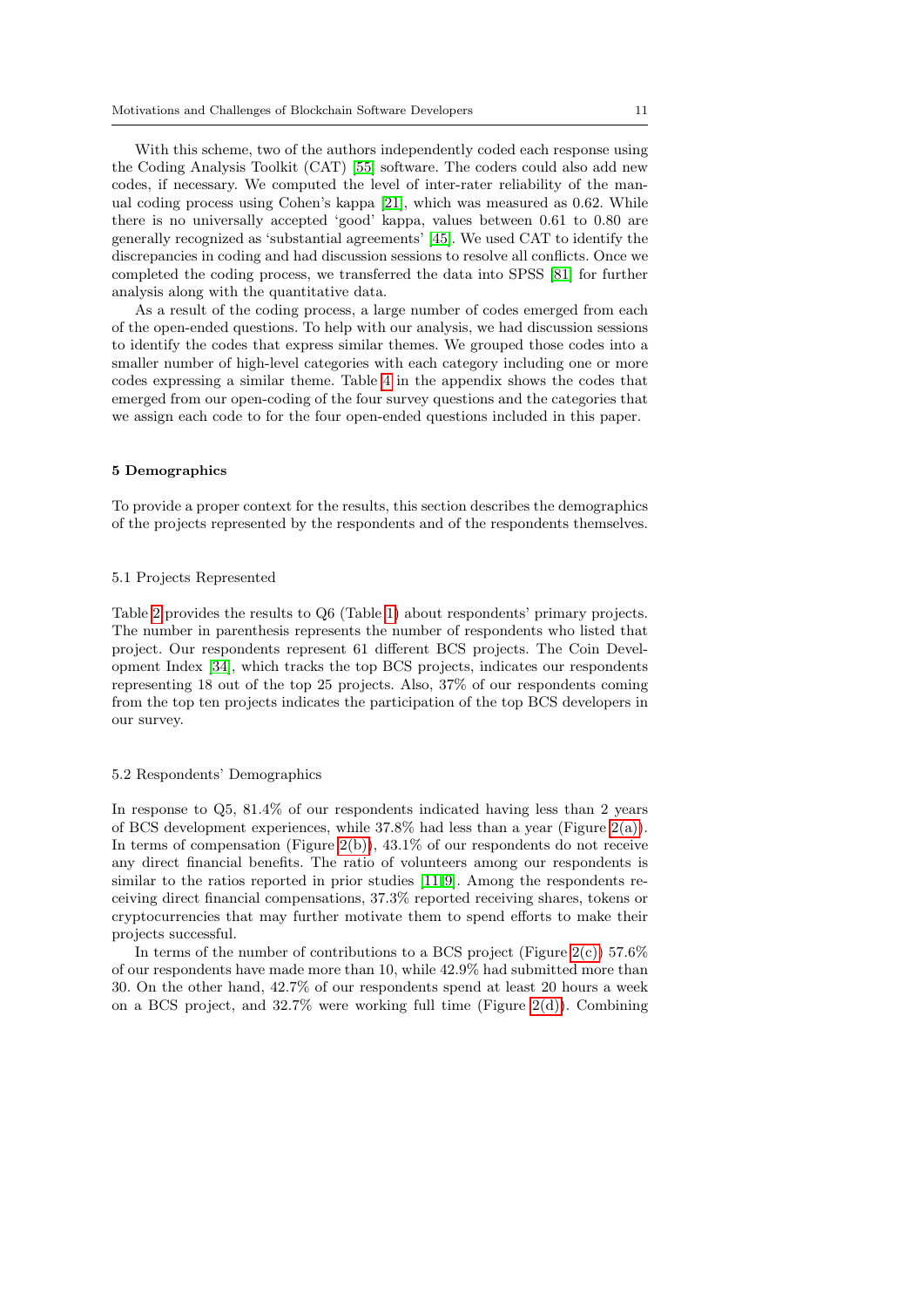| Multiple occurrences                            |                   |                    |                      |              |  |
|-------------------------------------------------|-------------------|--------------------|----------------------|--------------|--|
|                                                 |                   | Single occurrences |                      |              |  |
| Ethereum $(22)$                                 | Bitcoin (9)       | Ambisafe           | Basic Identity Token | <b>Bytom</b> |  |
| Bitshares (7)                                   | Monero $(6)$      | Cpuminer           | Dash                 | Distense     |  |
| Sia(6)                                          | Waves $(5)$       | <b>DNSChain</b>    | Ebets                | <b>ESKU</b>  |  |
| Solidity $(5)$                                  | Lbry $(4)$        | Etherbet           | Etherplay            | Fabric Labs  |  |
| Ripple(4)                                       | Nem $(3)$         | Golem              | Haskoin              | ZeroLink     |  |
| Cardano(3)                                      | Decred $(3)$      | Icofunding         | Ind                  | Iroha.       |  |
| EOS(3)                                          | Hyperledger $(3)$ | JS Miner           | Keyrun               | Libsnark     |  |
| IOTA $(3)$                                      | Factom $(2)$      | LiteCoin           | Payroll System       | PHP-Mpos     |  |
| Feather coin $(2)$                              | Lisk $(2)$        | Populus            | Progmathon           | Pycoin       |  |
| Metamask $(2)$                                  | Namecoin $(2)$    | Shapeshift         | Snapcoin             | Status       |  |
| Neo $(2)$                                       | Remix IDE $(2)$   | Steller            | Stori                | Swifty       |  |
| Stratis $(2)$                                   | Trezor $(2)$      | Vandal             | Vcash                | Viper        |  |
| Undisclosed /Private (14)<br>$Z\text{cash }(2)$ |                   |                    |                      |              |  |

<span id="page-11-0"></span>Table 2 Projects represented by our respondents. The numbers in parentheses under the columns 'Multiple occurrences' represent the number of respondents who listed that project. Only one respondent from each of the projects listed under 'Single occurrences'.

<span id="page-11-3"></span><span id="page-11-2"></span><span id="page-11-1"></span>

<span id="page-11-4"></span>Fig. 2 Demographics of the respondents

our respondents' number of commits and number of hours per week spent in BCS projects, we conclude that our respondents include a sample of active BCS developers from the top BCS projects who are qualified to provide valuable insights for the goals of this study.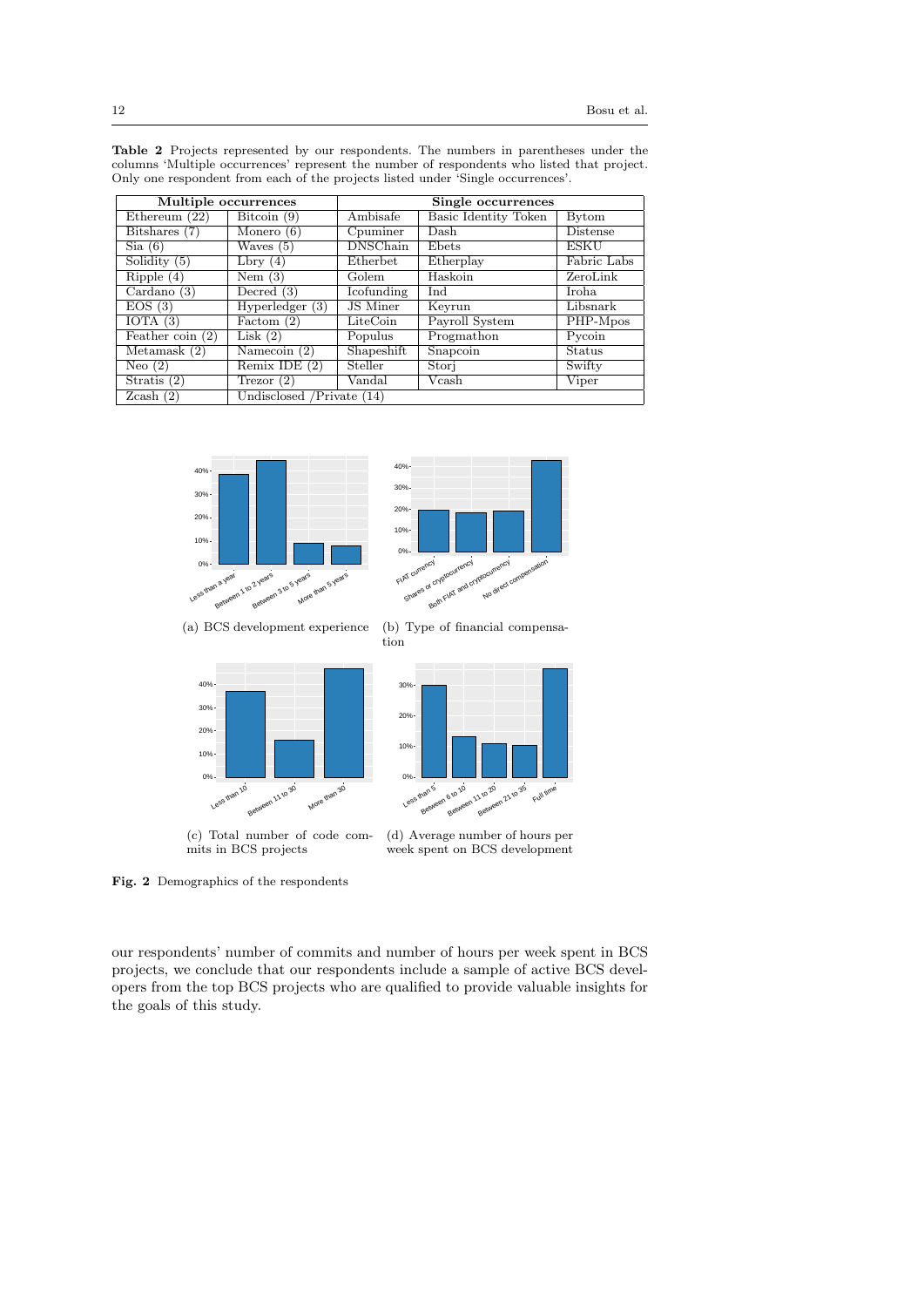

<span id="page-12-1"></span>Fig. 3 Personal characteristics of the BCS developers

# <span id="page-12-0"></span>6 Results

The following subsections describe the results of our survey by answering the five research questions introduced in Section [3.](#page-4-0) To help clarify the results, we also include excerpts from the qualitative responses to the open-ended questions. Each of the excerpts is followed by a number representing a unique identifier for the respondent who expressed that opinion. For example, [#5] indicates a response from respondent number 5. In a qualitative analysis, each open-ended response could match multiple codes. Therefore, the sum of the percentages can be greater than 100%. We conclude each of the subsections with a brief discussion of the key takeaways from the results of each research question.

# <span id="page-12-2"></span>6.1 RQ1: Who is contributing to BCS?

Figure [3](#page-12-1) shows the personal characteristics of the BCS developers in terms of their age  $(Q1)$ , gender  $(Q2)$ , education  $(Q3)$ , and software development experience  $(Q5)$ . We also compare these characteristics with the results from the that includes the demographics of 98,855 developers around the globe.

Around 95% of our respondents are males compared to only 3% females (Figure  $3(a)$ ). These numbers suggest that the ratio of females in BCS development may be lower compared to the the software development community as reported in the SO survey (6.7%).

In terms age (Figure [3\(](#page-12-1)b)), our respondents are younger compared to the general software developer population. The distributions are noticeably different for two age groups. First, developers, who are aged between 26 to 30 years represent 31% of the BCS developers, compared to 25.4% general software developer population coming from the same age group. On the other hand, although 15.9% general software developer population are aged 40 years and higher, only 11.7% of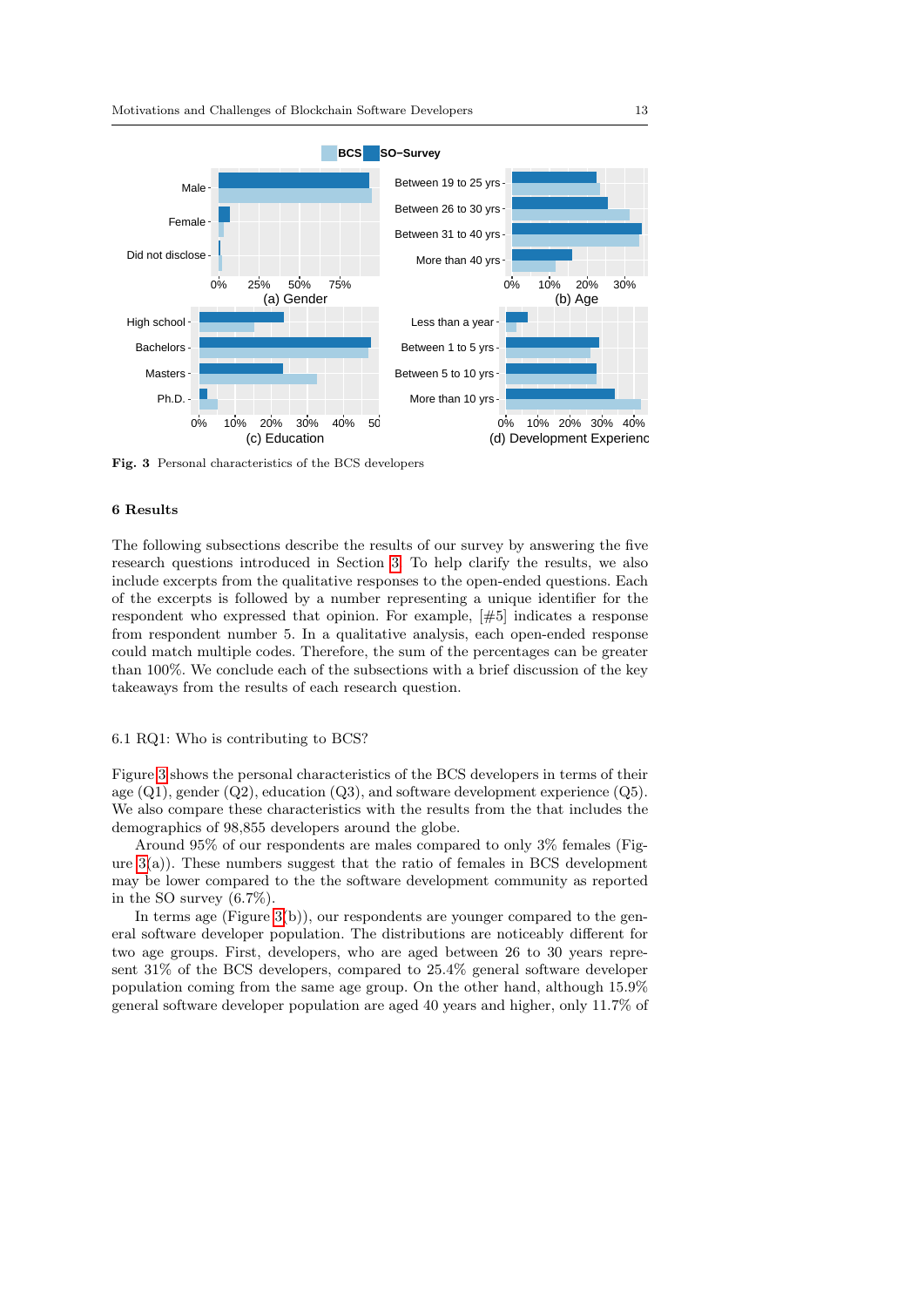the BCS developers belong to that age group. Therefore, BCS development may be attracting more young developers than the veterans.

In terms of the highest level of education (Figure  $3(c)$ ), our respondents are more qualified with 15.4% high school graduate, 46.8% with a bachelors degree, 32.7% with a masters degree, and 5.1% with a Ph.D. The corresponding numbers in the SO survey are 23.4%, 47.7%, 23.2%, and 2.2% respectively. The higher educational qualifications of our respondents may not be surprising as BCS development requires more in-depth knowledge of computing than non-BCS development [\[98\]](#page-34-0).

In terms of software development experiences (Figure [3\(](#page-12-1)d)),  $70.5\%$  of our respondents have more than five years of development experiences and 42.3% have more than 10 years. The corresponding numbers in the SO survey are 62.3% and 34.1% respectively. It indicates that the BCS developers are likely to be more experienced in software development than their non-BCS counterparts.

Key takeaway 1: In general, BCS developer population is more qualitifed than the general software developer population. Although, we noticed that more than 81% of our respondents have less than 2 years of BCS development experience, more than 70% developers from the same group were found to have more than five years of development experiences. These numbers indicate that a large number of software developers, who are experienced in non-BCS development, have recently joined BCS projects potentially due to the recent hypes generated by the blockchain technology.

# 6.2 RQ2: Motivations of BCS Developers

Figure [4](#page-14-0) shows the primary motivations of BCS developers, which emerged from the answers to Q10 (Table [1\)](#page-8-0) of our survey. Besides technical attraction, the other five categories of motivations that BCS developers have, are similar to the motivations of Open Source Software (OSS) developers [\[35,](#page-31-7)[52,](#page-32-5) [96\]](#page-33-11). Since blockchain is a new technology, many BCS developers indicate their fascinations to this innovative technology as one of their primary motives. While ideology did not top the list of OSS developers' motives [\[35,](#page-31-7) [52,](#page-32-5) [96\]](#page-33-11), it ranks top for the BCS developers.

Since results from the psychology domain suggest that a person's motivation may vary based on his/her age, education level [\[40\]](#page-31-13), compensation [\[36\]](#page-31-14), or gender [\[58\]](#page-32-11), we investigated whether those factors had any impact on a BCS developer's motives. Our results suggest significant differences (Chi Square, after applying False Discover Rate (FDR) corrections [\[8\]](#page-30-11) for multiple comparisons) in motivations based on the age  $(\chi^2 = 33.34, p = 0.03)$  or compensation  $(\chi^2 = 40.58, p = 0.03)$ 0.01) of a respondent but no significant difference was found based on the level of education  $(\chi^2 = 22.40, p = 0.29)$  or gender  $(\chi^2 = 9.83, p = 1.0)$ . While most of the BCS developers between 31 to 40 years of age have ideological motives, developers aged between 26 to 30 years are more likely to be motivated by external rewards and developers aged 25 years and younger are more likely to be motivated by the prospects of learning (Figure [5\)](#page-14-1). On the other hand, developers receiving some types of direct compensations are more likely motivated by external rewards. The following subsections examine these motivations in more detail.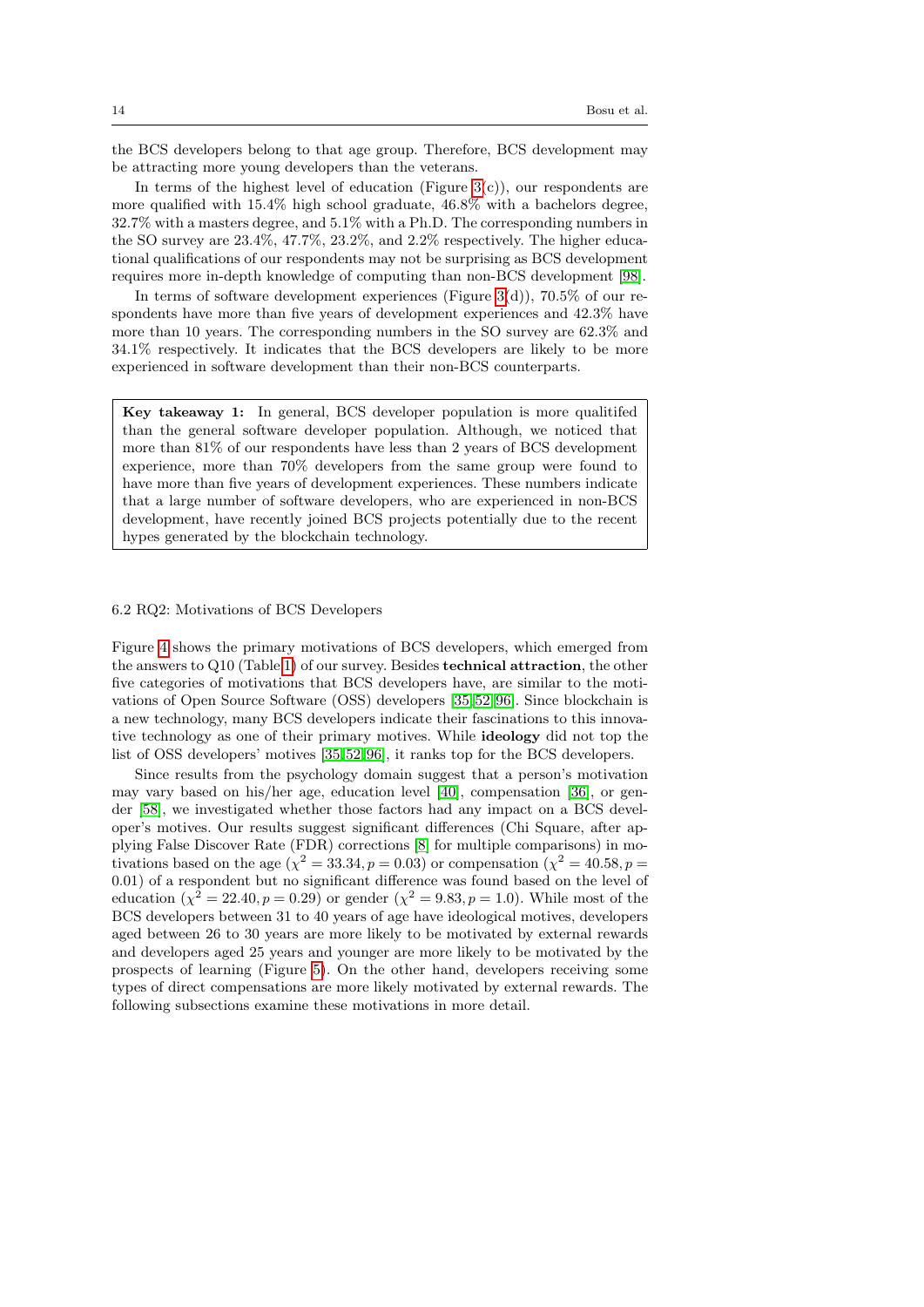

<span id="page-14-0"></span>Fig. 4 Primary motivations of BCS developers'



<span id="page-14-1"></span>Fig. 5 Age vs. Motivation (percentage computed based on motivations within the same age group)

# <span id="page-14-2"></span>6.2.1 Ideology

The primary motivation behind Bitcoin, the first blockchain based cryptocurrency was to create a decentralized currency that cannot be manipulated by a central authority. More than one-third of our respondents (36.9%) are motivated by a similar ideology.

I truly believe in the right to have a private way to send and store money. Also removing power from banks and governments. [#195]

# 6.2.2 External rewards

Some developers (36.2%) contribute to BCS projects to earn money either by working part-time or by accepting bounty offers. Developers, who hold cryptocurrency, are naturally motivated to increase its value.

.. earn money; I get salary, and also I bought coins so their growth will give me money.  $[\#147]$ 

Many developers are full-time employees of the organization that manages his/her project.

I am paid to work full-time contributing to blockchain projects.  $[\text{\#}75]$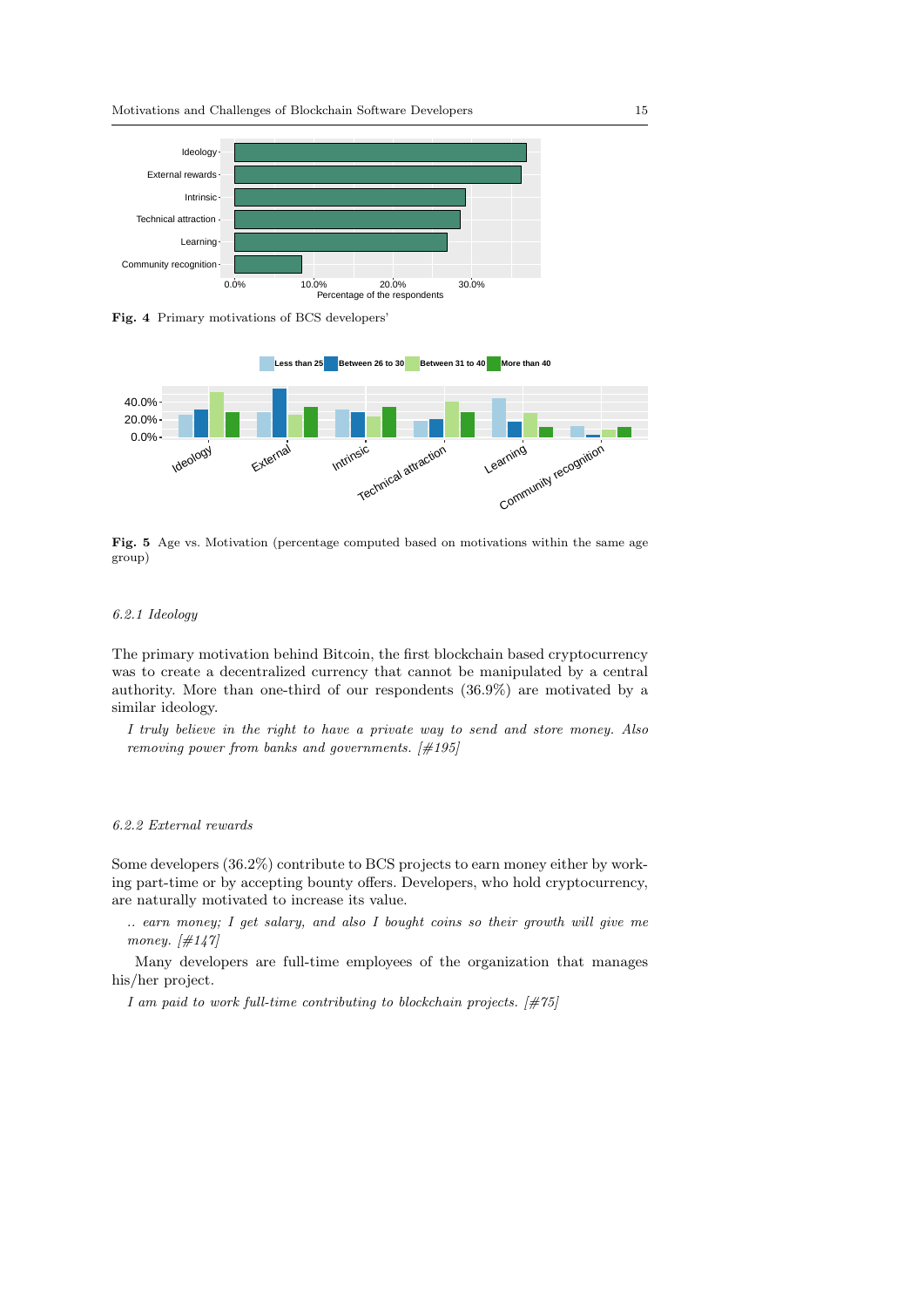# 6.2.3 Intrinsic

Due to the various programming challenges that BCS development offers, many developers (29.2%), who enjoy writing code to solve problems, contribute to BCS projects.

I love coding. I love to solve problems and support people.  $[\#127]$ 

Some contribute to BCS projects due to their passions for a particular area.

It's an opportunity to work on a programming language, which I've always wanted to do.  $[\#142]$ 

#### 6.2.4 Technical attraction

Attraction to the blockchain technology is one of the motivations for many BCS developers (28.5%).

Curiosity mainly. I was studying cryptography by myself before that and saw a chance to see it applied in unbelievable ways.  $[#31]$ 

### 6.2.5 Learning

Developers (26.9%) considering blockchain as a promising technology for the future want to learn and add it to their portfolio.

... to develop a better understanding of making and working of a blockchain.  $[\#103]$ 

# 6.2.6 Community recognition

Some respondents (8.5%) want to improve their portfolio through their involvement and recognition in the BCS community.

.. become more famous in the community (get good reputation).  $[\text{\#}63]$ 

Key takeaway 2: Due to the significant financial gains by the early cryptocurrency investors as well as a large influx of cash through ICOs, we hypothesized that the majority of the BCS developers might be motivated by external rewards. However, the ratio of our respondents reporting external motives (36%) were similar to the number from prior OSS studies [\[35,](#page-31-7) [52\]](#page-32-5). Moreover, the ratio of volunteers (43%) is also similar to what was reported in prior studies [\[52,](#page-32-5) [9\]](#page-30-10). On the other hand, ideological motives were more frequent among BCS developers (37%) than among the OSS developers [\[35,](#page-31-7) [52\]](#page-32-5). Therefore, getting aligned with the *ideology* of a BCS community is important to become a member of that community.

# <span id="page-15-0"></span>6.3 RQ3: Differences Between BCS and non-BCS Development

Our survey included two questions to find the differences between BCS and non-BCS development. Figure [6](#page-16-0) shows the primary differences between BCS and non-BCS development as indicated by the respondents of our survey in response to Q11. Although BCS development has many similarities to traditional OSS development, due to some unique characteristics of the BCS domain, 93% of our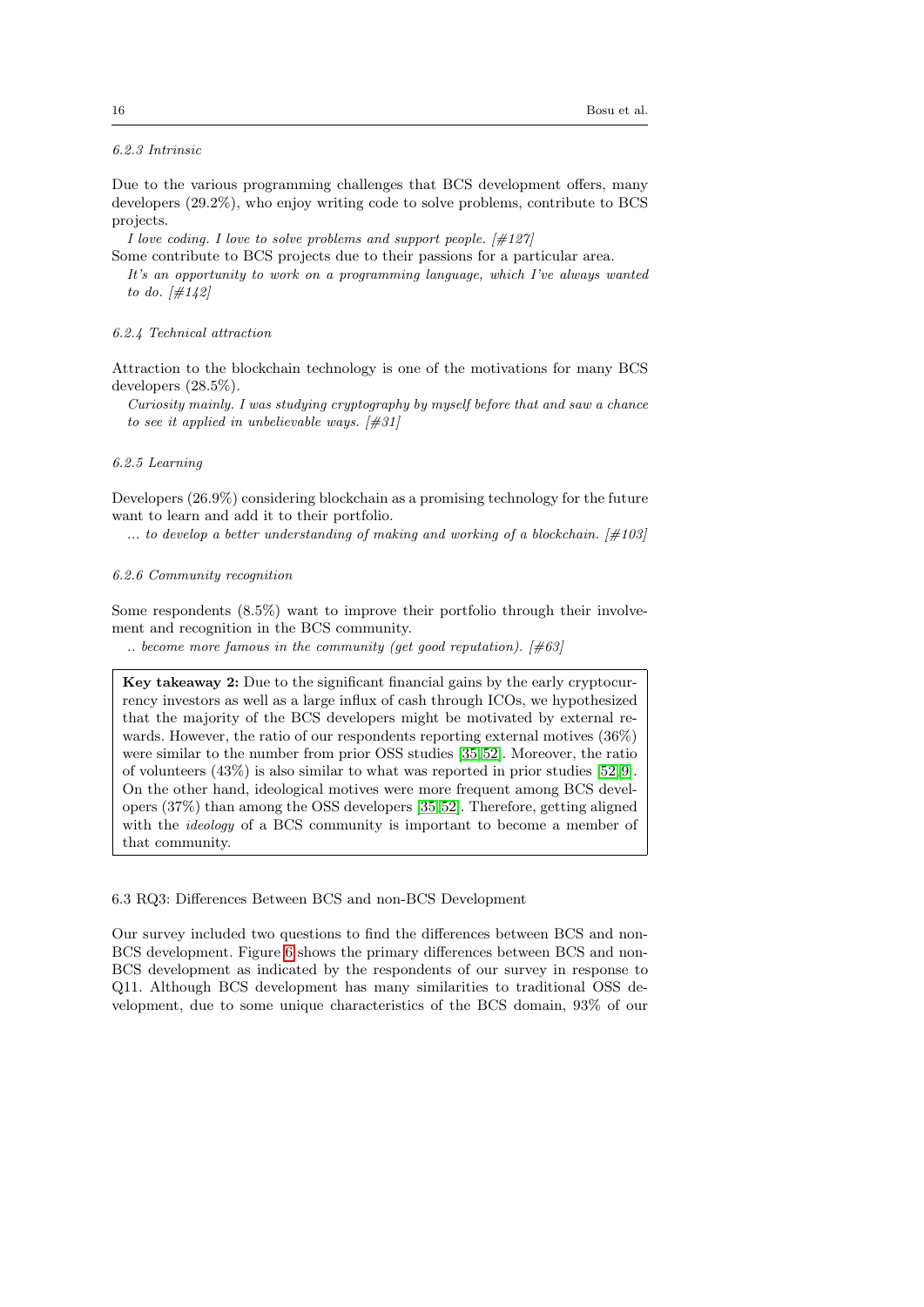

<span id="page-16-0"></span>Fig. 6 Differences between BCS and non-BCS development

respondents reported BCS development as somewhat different from non-BCS development. Majority of our respondents did not encounter such strict security or reliability requirements while developing a non-BCS. The unique characteristics of the BCS domain (e.g., immutability, difficulty in upgrading the software) was also a differentiating factor for more than one-third respondents.

The following six subsections detail those differences. We conclude this section with a comparison of BCS development with three software development domains from Microsoft (Section [6.3.6\)](#page-19-0).

#### <span id="page-16-1"></span>6.3.1 Security/reliability

A higher emphasis on security and reliability is the primary factor that differentiates BCS from most of the non-BCS. Since the primary applications of the blockchain technology are maintaining ledgers of financial transactions, ensuring the security and reliability of a BCS application is the highest priority for majority of the BCS developers (50.7%).

Security and backward compatibility are held with utmost importance here unlike some other FOSS projects. [#3]

A single defect in a BCS application can cost millions of dollars. For example, recently a bug in the parity wallet code enabled hackers to steal \$30M worth Ethereum tokens [\[65\]](#page-32-12).

..you should be more careful because there is too much at stake (nowadays a lot of money are invested in cryptocurrencies). In most of the projects (non-blockchain) when a bug appears, it will be fixed and soon forgotten. But in blockchain projects some bugs can be very costly and never forgotten.  $\left[\#147\right]$ 

# <span id="page-16-2"></span>6.3.2 Domain characteristics

One-third of our respondents (33.3%) consider several characteristics of the BCS domain as factors differentiating BCS development from non-BCS. First, data stored in a blockchain is immutable. In other domains, there are several mechanisms to fix errors later by altering data. However, altering a blockchain ledger is almost impossible.

... also a disadvantage that you can not fix problems due to human errors or bugs in that transactions can not be changed.  $[\#97]$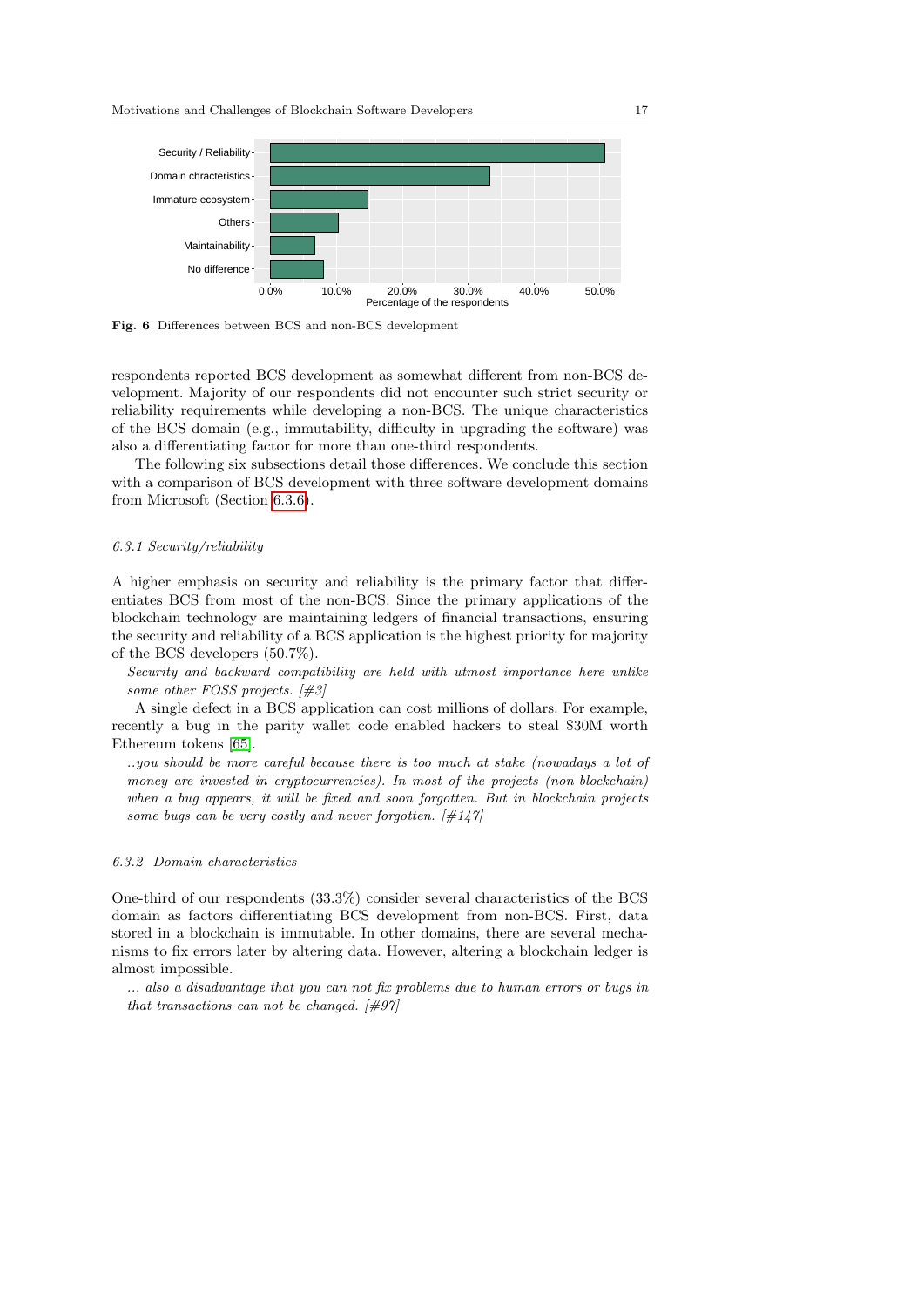Second, compared to the most non-BCS applications that operate on centralized and/or hosted environments, BCS applications operate on a complex, secured, distributed and decentralized network.

The distributed nature of blockchain software development makes it difficult to build robust software. Unreliable connections, unexpected latency, and malicious nodes create a hostile production environment.  $[\#135]$ 

Third, blockchains use public key cryptography and cryptographic hash functions to store and verify transactions. Cryptography is difficult to master and very few other domains require similar in-depth knowledge of cryptography as the BCS domain. Moreover, the knowledge of networking and networking security is a must for BCS development. The daunting requirement of having knowledge about diverse technological areas is another differentiating factor.

All kinds of knowledge are involved. It's hard to comprehend the whole project, including cryptography, network programming, economy policy etc.[#166]

Finally, the blockchain technology is changing rapidly with new protocols, innovations, and possibilities emerging everyday. BCS projects that are not able to evolve rapidly are at the risk of loosing their market capitalization.

Technology moves fast and blockchain software development (in general, not just Ethereum) is moving at an extremely fast pace. Need to keep up and adjust to meet whatever new requirements arise.[#98]

#### 6.3.3 Immature ecosystem

Many of the innovative aspects of the blockchain technology (e.g., smart-contract, privacy) are relatively new. Although the number of BCS projects have grown exponentially during the last couple of years, many tools and libraries that may support BCS development are still missing. Even the tools that currently exist are not stable. Therefore, many respondents (14.7%) consider the BCS development ecosystem as immatured compared to most of the non-BCS counterparts.

We are in 1986 on a web development timeline, to my mind. Like everything is in C can hit memory leaks, crashes, etc. Everything very raw and dangerous. We still have most of the stack to build.  $[\#137]$ 

Since Blockchain is a new technology, there is scarcity of enough domainexperienced developers compared to most non-BCS domains. The demographics of our survey also shows more than 83% respondents with less than two years of experience in BCS development.

People have more experience in other areas.  $[\#48]$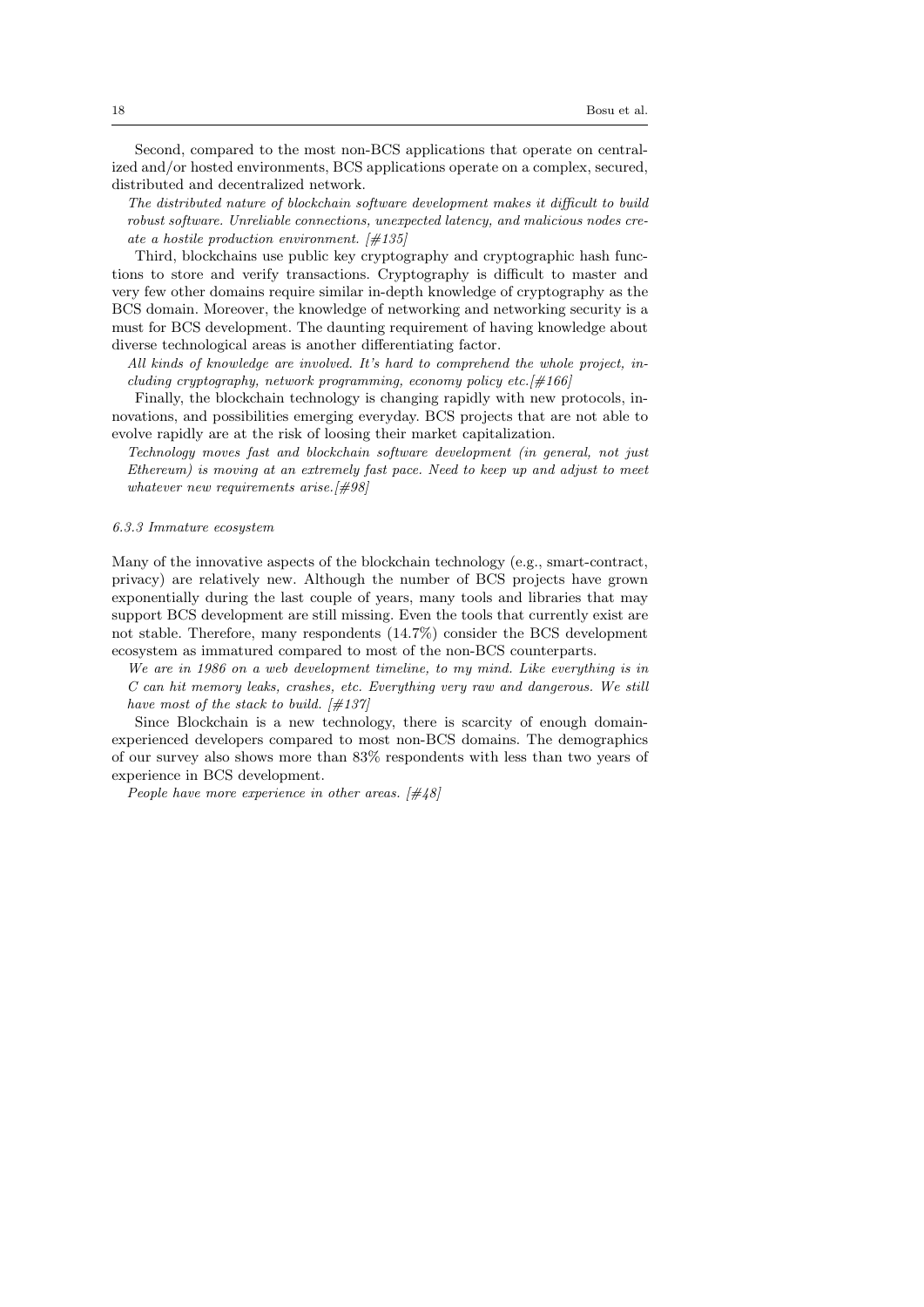For the effect sizes  $(r)$ , a value in red indicates BCS developers agreeing less with that statement, while a value in green indicates more agreement<br>from them. If an effect size is statistically significant, the backgrou indicating larger effect sizes. For example, negative effects are presented by: i) small, medium, and large and positive effects are presented by: i) small, medium, and large. The background color Statistical significance (p) is reported after applying correction for multiple comparisons using Table 3 Comparison of BCS development with three non-BCS domains at Microsoft. Grey background indicates a statistically significant difference. **Table 3** Comparison of BCS development with three non-BCS domains at Microsoft. Grey background indicates a statistically significant difference.<br>For the effect sizes ( $r$ ), a value in red indicates BCS developers agreei Ę,

|                   | alse Discovery Rate (FDR) [8].                                                                         |                                                                                                                                                                                                                                                                                                                                                                                                                           |                          |            |                     |                  |                    | C              |
|-------------------|--------------------------------------------------------------------------------------------------------|---------------------------------------------------------------------------------------------------------------------------------------------------------------------------------------------------------------------------------------------------------------------------------------------------------------------------------------------------------------------------------------------------------------------------|--------------------------|------------|---------------------|------------------|--------------------|----------------|
|                   | <b>Statement</b>                                                                                       | distribution<br>Rating                                                                                                                                                                                                                                                                                                                                                                                                    | BCS V <sub>s.</sub><br>Þ | Games<br>r | BCS Vs. Office<br>ø |                  | BCS Vs. Other<br>p | ٤              |
|                   | A. Quality assurance                                                                                   |                                                                                                                                                                                                                                                                                                                                                                                                                           |                          |            |                     |                  |                    |                |
| QA1.              | My software is well tested manually (e.g., paid testers thor-<br>oughly use the software)              | П<br>٠<br>ı                                                                                                                                                                                                                                                                                                                                                                                                               | 0.82                     | 0.06       | 0.052               | 0.14             | 0.09               | 0.12           |
| QA2.              | (e.g.,<br>My software is well tested by automated testing<br>scripts that thoroughly use the software) | $\mathcal{L}_{\mathcal{A}}$<br>П<br>ı<br>T                                                                                                                                                                                                                                                                                                                                                                                | $< 0.01$                 | 0.32       | 0.09                | 0.12             | 0.02               | 0.18           |
| QA3.              | My software is well tested by unit tests.                                                              | $\blacksquare$<br>$\blacksquare$<br>ı<br>1                                                                                                                                                                                                                                                                                                                                                                                | $< 0.01$                 | 0.34       | $< 0.01$            | 0.31             | 750                | 0.01           |
| QA4.              | Bugs in my software are hard to diagnose.                                                              | I<br>$\blacksquare$<br>П<br>I                                                                                                                                                                                                                                                                                                                                                                                             | $< 0.01$                 | 0.23       | 0.19                | 0.08             | 34                 | 0.06           |
| QA5.              | It's difficult to write thorough automated tests for my soft-<br>ware because it's so complex.         | I<br>$\mathcal{L}_{\mathcal{A}}$<br>×,<br>┓<br>ı                                                                                                                                                                                                                                                                                                                                                                          | 0.02                     | 0.15       | 0.13                | $\overline{0}$   | 0.93               | $\overline{0}$ |
|                   | orocess<br><b>B.</b> Development <sub>I</sub>                                                          |                                                                                                                                                                                                                                                                                                                                                                                                                           |                          |            |                     |                  |                    |                |
| DP1.              | My team has flexible release deadlines.                                                                | $\mathcal{L}$<br>L<br>ı<br>T                                                                                                                                                                                                                                                                                                                                                                                              | < 0.01                   | 0.46       | $< 0.01$            | 0.53             | < 0.01             | 0.44           |
| DP <sub>2</sub> . | My software has clear functional requirements.                                                         | $\mathbf{r}$<br>П<br>ı<br>ı                                                                                                                                                                                                                                                                                                                                                                                               | 0.02                     | 0.14       | 0.64                | 0.02             | 0.93               | 0.09           |
| DP <sub>3</sub> . | agile<br>an<br>My team uses a waterfall process, rather than<br>process.                               | ı<br>$\mathcal{L}_{\mathcal{A}}$<br>۳<br>$\blacksquare$                                                                                                                                                                                                                                                                                                                                                                   | 0.04                     | 0.12       | 0.65                | 0.03             | 0.09               | 0.08           |
| DP4.              | My team adheres strictly to a process (for example, scrum<br>or waterfall).                            | I<br>Ľ<br>٦<br>$\blacksquare$                                                                                                                                                                                                                                                                                                                                                                                             | $< 0.01$                 | 0.2        | $< 0.01\,$          | 0.37             | $< 0.01$           | 0.29           |
|                   | C. Software maintenance                                                                                |                                                                                                                                                                                                                                                                                                                                                                                                                           |                          |            |                     |                  |                    |                |
| SM1.              | My software has high technical debt (for example, a lot of<br>hacks).                                  | I<br>I<br>$\Box$<br>٠<br>▉                                                                                                                                                                                                                                                                                                                                                                                                | $0.\overline{3}$         | 0.04       | 0.13                | $\overline{0}$ . | 0.53               | 0.02           |
| SM <sub>2</sub> . | is likely to be paid down in the future<br>(for example, through refactoring)<br>The technical debt    | <b>I</b><br>□<br>ı<br>$\mathbf{I}$                                                                                                                                                                                                                                                                                                                                                                                        | < 0.01                   | 0.18       | < 0.01              | 0.23             | 0.02               | 0.17           |
| SM <sub>3</sub> . | My software's architecture evolves significantly as the soft-<br>ware gets more mature.                | $\blacksquare$<br>Ľ<br>Ľ                                                                                                                                                                                                                                                                                                                                                                                                  | 0.26                     | 0.05       | 0.06                | 0.09             | 0.51               | 0.03           |
|                   | D. Ideology / morale                                                                                   |                                                                                                                                                                                                                                                                                                                                                                                                                           |                          |            |                     |                  |                    |                |
| DM1.              | My software creates value for society.                                                                 | П                                                                                                                                                                                                                                                                                                                                                                                                                         | < 0.01                   | 0.26       | 0.21                | 0.07             | 0.02               | 0.17           |
| DM <sub>2</sub> . | Creativity is highly valued on my team.                                                                | $\blacksquare$<br>□<br>I<br>$\mathsf{I}$                                                                                                                                                                                                                                                                                                                                                                                  | 0.03                     | 0.14       | 0.48                | 0.02             | 0.53               | 0.02           |
| DM <sub>3</sub> . | Creating my software is challenging.                                                                   | П<br>L<br>Π                                                                                                                                                                                                                                                                                                                                                                                                               | 0.24                     | 0.06       | 0.56                | $\bullet$        | 0.74               | 0.03           |
| DM4.              | When I tell people outside of my company about the soft-<br>ware I work on, they are impressed.        | $\blacksquare$<br>$\blacksquare$<br>I<br>$\begin{array}{c} \rule{0pt}{2.5ex} \rule{0pt}{2.5ex} \rule{0pt}{2.5ex} \rule{0pt}{2.5ex} \rule{0pt}{2.5ex} \rule{0pt}{2.5ex} \rule{0pt}{2.5ex} \rule{0pt}{2.5ex} \rule{0pt}{2.5ex} \rule{0pt}{2.5ex} \rule{0pt}{2.5ex} \rule{0pt}{2.5ex} \rule{0pt}{2.5ex} \rule{0pt}{2.5ex} \rule{0pt}{2.5ex} \rule{0pt}{2.5ex} \rule{0pt}{2.5ex} \rule{0pt}{2.5ex} \rule{0pt}{2.5ex} \rule{0$ | 0.04                     | 0.13       | 0.13                | $\overline{0.1}$ | 0.09               | 0.11           |

<span id="page-18-0"></span>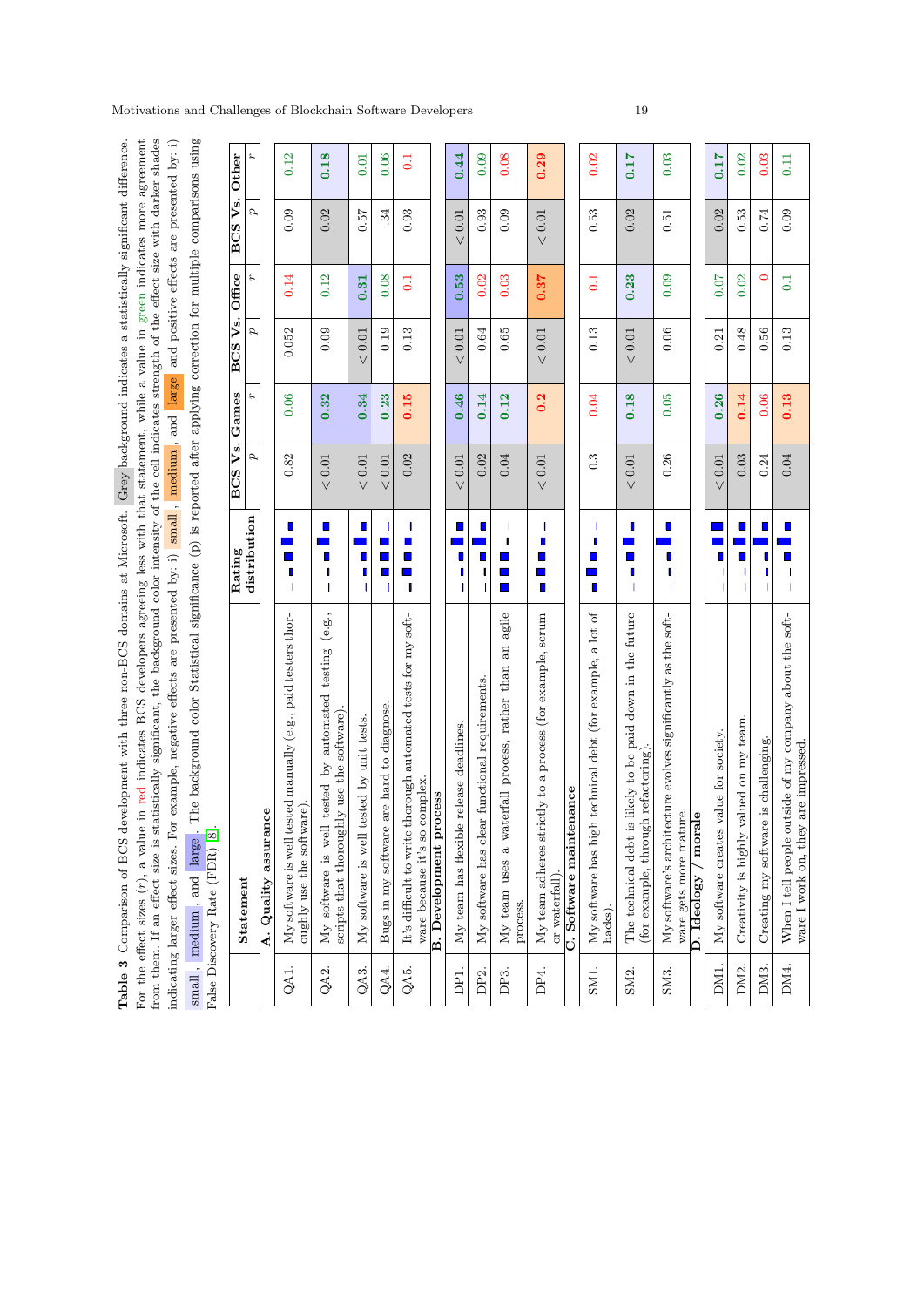# <span id="page-19-2"></span>6.3.4 Maintainability

According to 6.7% of our respondents, maintaining a BCS application is difficult compared to a non-BCS application. Blockchains usually incorporate new functionality through hard forks [\[93\]](#page-33-12), which is usually scheduled way ahead of time to ensure that all the nodes are running the same version of the software. Due to the difficulty in upgrade, a BCS application needs to be well tested before a release.

.. non-blockchain software can easily upgrade features but blockchain software needs to wait for the preparation of nodes all over the world to upgrade functionality. [#22]

BCS applications run on public blockchains that have thousands of blocks created over the years. Therefore, a BCS application must be backward compatible and capable of validating earlier transactions or executing smart-contracts deployed through earlier versions.

Ethereum is a public chain. So we have to consider backward compatibility all the time. [#28]

#### <span id="page-19-1"></span>6.3.5 No difference

Some BCS developers (8%) do not find much difference between BCS and non-BCS development.

Not that different from other performance-sensitive, high reliability software.  $[\#9]$ 

# <span id="page-19-0"></span>6.3.6 How does BCS development differ from software development at Microsoft?

The 'Rating distribution' column in Table [3](#page-18-0) shows the distributions of the ratings by our respondents for 16 statements ( The 'Statement' column in Table [3\)](#page-18-0). The leftmost bar indicates 'Strongly disagree,' the middle bar indicates 'Neutral,' and the rightmost bar indicates 'Strongly agree.' We do not plot the ratings from the Microsoft developers since a prior publication reports those [\[60\]](#page-32-4).

Since the Shapiro-Wilk [\[78\]](#page-33-13) test indicates that those ratings significantly differ from a normal distribution, we use non-parametric statistics. For each of the statements, we compare the responses from BCS developers with the responses of Microsoft developers from three domains (i.e., Games, Office, and Others). The three 'p' columns show statistical significance of the differences based on the Mann-Whitney U test after applying corrections for multiple comparisons using the FDR method [\[8\]](#page-30-11). The three 'r' columns show the effect sizes estimated using Rosenthal's formula [\[74\]](#page-33-14). Rosenthal [\[73\]](#page-33-15) also recommends interpreting those effect sizes as:  $r \geq 0.5 \Rightarrow large, r \geq 0.3 \Rightarrow medium, and r \geq 0.1 \Rightarrow small.$ 

Posthoc, we grouped the 16 statements into following four categories based on the theme of each statement.

A. Quality Assurance: BCS developers agree more than both Games and Office developers that their software is well tested using unit tests (QA3). They also consider BCS more thoroughly automated tested (QA2) than both Games and Other. However, for manual testing  $(QA1)$ , we did not find any significant difference. From the remaining two statements, BCS developers agree more than the Games developers on bug diagnosis difficulty (QA4) but disagree with them on the difficulty of writing unit tests (QA5). These results indicate BCS developers' higher emphasis on automated testing to ensure the quality of their software.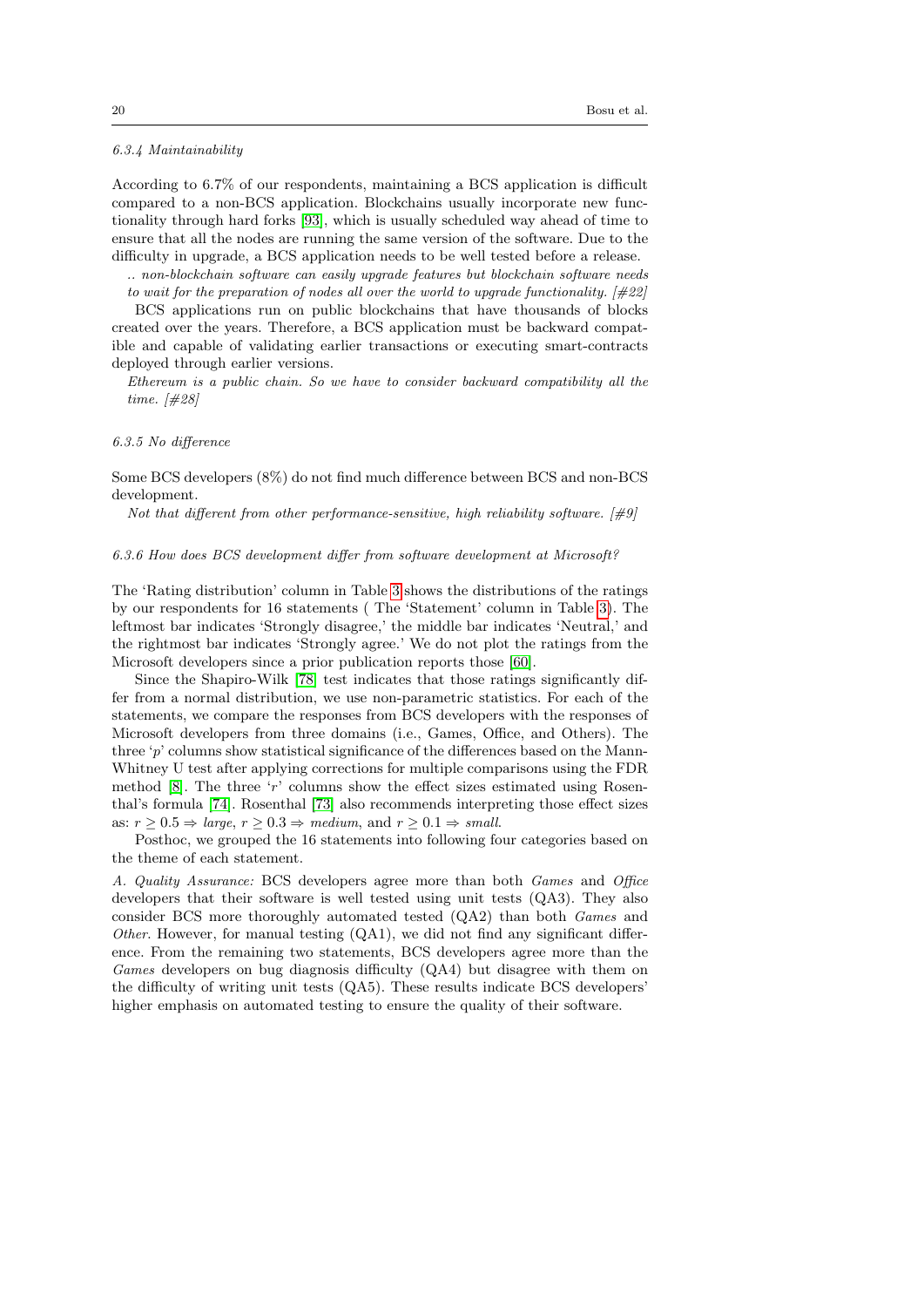B. Development process: Among the four groups, BCS developers have the most flexible deadlines (DP1). Since the costs of defects are very high and patching a defect after release is very difficult, BCS developers are more flexible in postponing a release. On the other hand, among the four groups they are the least strict in following a process (DP4).

C. Software maintenance: Among the four groups, BCS developers are the most focused on paying technical debts (SM2), which further emphasizes the importance of long term maintainability of a BCS application. For the remaining two statements the differences were not significant.

D. Ideology/morale: In terms of ideology/morale, BCS has no significant difference with *Office*. The results of comparisons with the remaining two groups are mixed. On taking pride outside, for their work (DM4), BCS developers agree less than Games but are not significantly different than *Other*; while on creating value for the society (DM1), BCS developers top both. BCS developers also agree less than the Games developer on the valuation of creativity (DM2) within their team.

In summary, BCS has the most differences with *Games* (i.e., 12), followed by Other (i.e., 5) and the least with Office (i.e., 4). BCS development has higher emphasis on security, reliability, and maintainability but lower emphasis on following a process or deadline than the other three domains. Apart from those differences, BCS may not be much different from traditional development domains, especially widely used software, such as *Office*.

Key takeaway 3: So, is BCS development really different? The answer to this question will depend on whom we ask. It's true that BCS development has a very high emphasis on security and reliability, but many of the existing software development domains (e.g., financial transaction, air traffic controller, and nuclear power plant management) have a similar emphasis on security and reliability. If a developer's non-BCS experience is in high assurance software (Section [6.3.5\)](#page-19-1), then he/she might find little differences. However, over  $93\%$ of our respondents' non-BCS experiences significantly differed from their ex-periences in BCS (Figure [6\)](#page-16-0). Our survey received responses from  $\approx 10\%$  of the most active developers from the top BCS projects, and 70% of our respondents have more than 5 years of development experiences (Section [6.1\)](#page-12-2). Yet, they found BCS development different from non-BCS. Some of the differences, such as the immaturity of the ecosystem, will resolve with time, but others, such as immutability of data as well as difficulty in upgrading the software after deployment, which is rare among the non-BCS domains, will linger as a differentiating factor.

#### 6.4 RQ4: Challenges of BCS Development

Figure [7](#page-21-0) shows the primary types of challenges of BCS development according to the respondents of our survey (Q13: Table [1\)](#page-8-0). Since prior results from the Psychology domain suggest that a person's ability to acquire knowledge of a new domain depends on his/her age and education level [\[7\]](#page-30-12), we investigated whether those factors have any impact on the challenges reported by the BCS developers from our survey. Although we did not find any differences based on the education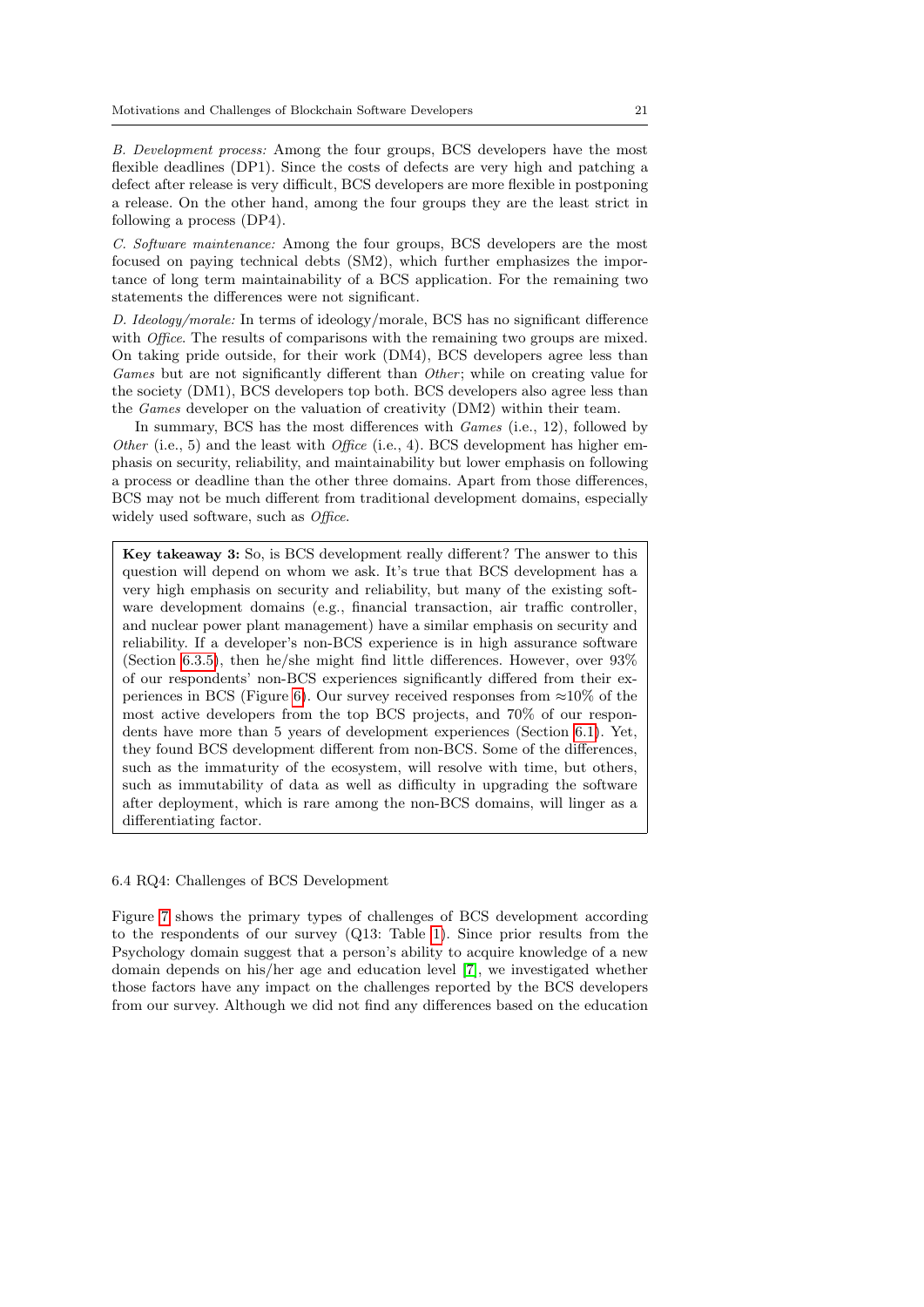

<span id="page-21-0"></span>Fig. 7 Primary challenges of BCS development

level  $(\chi^2 = 14.46, p = 0.27)$ , we found that the developers aged 40 years and older, who are likely to have significant experiences in non-BCS domains, were more likely  $(\chi^2 = 35.07, p = 0.02)$  to be challenged by the characteristics of the BCS domain (Section [6.4.1\)](#page-21-1) than the other age groups.

# <span id="page-21-1"></span>6.4.1 Uncommon characteristics of BCS

Some of the characteristics of the BCS domain that are rare among non-BCS, are sources of challenges for more than 61% BCS developers. Around 70% respondents of our survey have more than five years of software development experience. Therefore, the aspects of BCS development that differ from a non-BCS are primary sources of challenges for them. While discussing BCS development challenges, our respondents reiterated following differences already mentioned earlier (section [6.3\)](#page-15-0):

- high costs of defects (section [6.3.1\)](#page-16-1);
- technological complexity (section [6.3.2\)](#page-16-2);
- distributed, decentralized, and hostile environment (section [6.3.2\)](#page-16-2);
- rapidly changing ecosystem (section [6.3.2\)](#page-16-2); and
- difficulty in maintenance (section [6.3.4\)](#page-19-2).

Steep learning curves to get familiar with a BCS project is another challenge for many BCS developers. The codebase of a BCS project is not only complex but also requires a sound understanding of cryptography, networking, distributed systems as well as project specific protocols.

The bitcoin core codebase is an incredibly complicated system, so the hardest part is building up a good enough understanding of it such that it's safe to make changes.  $[#156]$ 

# 6.4.2 Development

Development challenges are related to testing, ensuring security, and reviewing code as mentioned by 35% of our respondents. Testing blockchain software is challenging as the software executes on a distributed and potentially hostile environment that currently cannot be adequately simulated on a development machine.

.. to test that bugs are not included in important parts such as consensus.  $[#22]$ 

The security of a BCS software is the highest priority as it handles financial data that can be exploited for financial gains. Therefore, BCS developers must consider security aspects when writing code.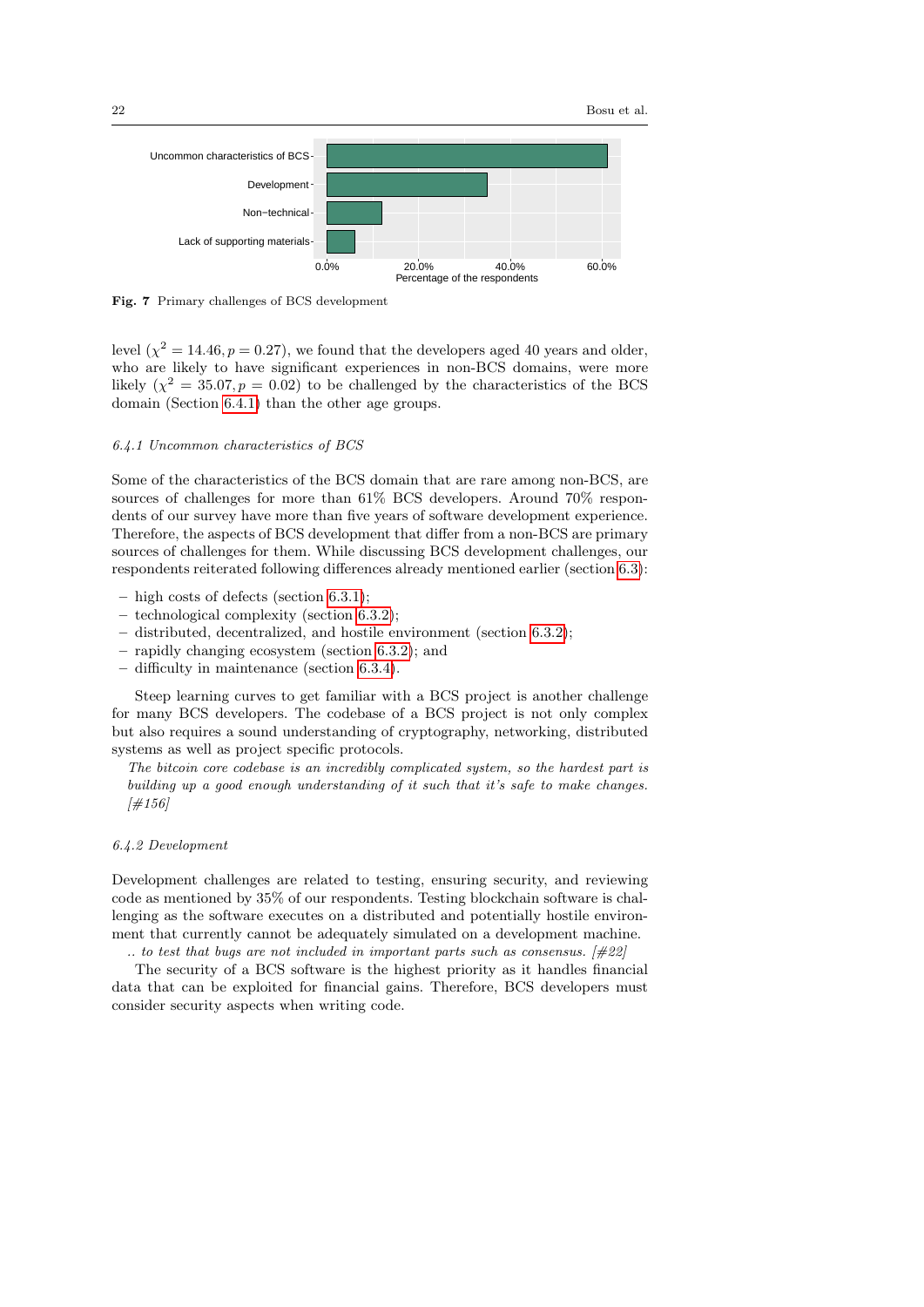... thinking with a security mindset. the software is literally money, so when writing it you have to be wary of any way in which things could go wrong.  $\left[\#143\right]$ 

Due to the lack of quality reviewers, open source software (OSS) developers often have to wait for a long time to get their code reviewed [\[10\]](#page-30-13). BCS developers also report similar challenges.

... it is often difficult to get code reviews on open source projects even with a history of contributions. [#75]

#### 6.4.3 Non-technical

The non-technical challenges of BCS development, which were reported by 12% of our respndents, are due to collaboration issues, difficulties in reaching agreement among the community members, and the ethical aspects of BCS. Most of the BCS projects are run by communities. However, many of the projects have raised over hundreds of millions of dollars through initial coin offerrings [\[41\]](#page-31-15) and have very high valuations [\[1\]](#page-30-14). Since a large sum of money is at stake, community members often engage in arguments to decide a project roadmap [\[24\]](#page-31-16).

Governance, deciding on changes, and set a future roadmap.  $[\#35]$ 

The development team comprising volunteers with diverse personalities, background, experience, and motivation often encounter issues to collaborate.

nothing particular to the blockchain, prickly personalities!  $[\#51]$ 

Some BCS developers are primarily motivated by the prospects of financial gains and will not hesitate to adopt an unethical approach if presented with an opportunity. Without a central monitoring authority, preventing developers with malicious intents is a challenge.

human greed, and cleaning up the mess after bounties and scams on forum.  $[\#44]$ 

### <span id="page-22-0"></span>6.4.4 Lack of supporting materials

The lack of supporting tools and documentation is a source of challenges for many BCS developers (6%). Many of the supporting tools that can help their development tasks are yet to be developed. Moreover, the tools that are currently available are immature and unreliable.

Reliability of and the lack of good development tools. Like testing frameworks, and the difficulty of debugging.  $[\#16]$ 

To understand a complicated domain such as BCS, developers are looking for good learning materials and tutorials, but such materials are currently rarities. Even the documentation that they currently have are not user friendly.

Blockchain is totally a new technology so there is few information we can find.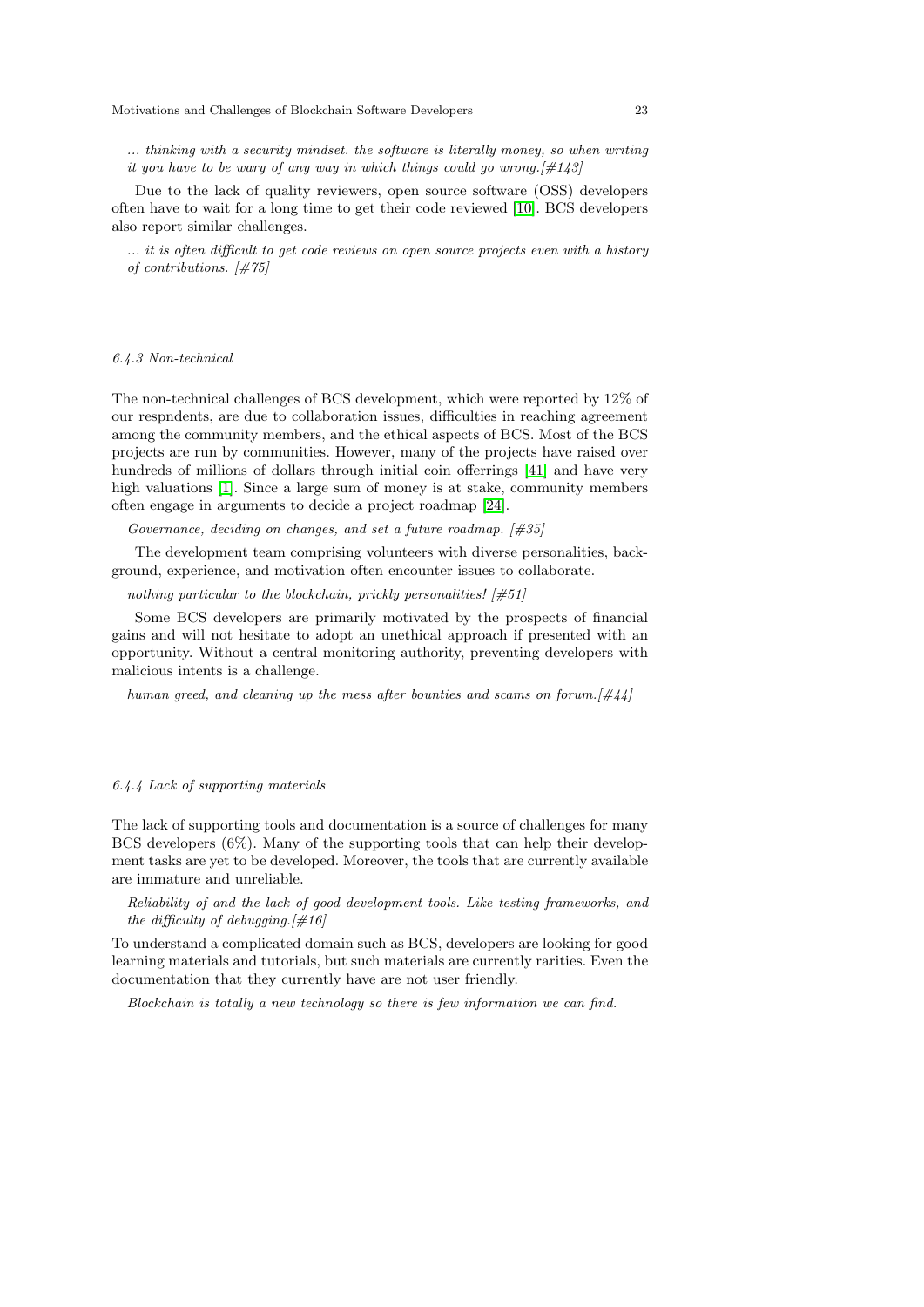

<span id="page-23-0"></span>

Key takeaway 4: Since most of the non-BCS domains do not have similar high reliability and security requirements as the BCS domain, developers coming from other domains (except high assurance software) will encounter challenges due to those differences. Moreover, BCS Developers must be careful in writing code due to high costs of defects as well as difficulty in upgrading the software. Yet, they are under constant pressure due to a rapidly changing ecosystem as well as high expectations from the stakeholders to release new versions. Moreover, as the blockchains become more popular the scalability of BCS software has become an area of concern [\[68\]](#page-32-2). As a result BCS development is challenging even for developers with considerable non-BCS experiences (Section [6.4.1\)](#page-21-1).

# <span id="page-23-2"></span>6.5 RQ5: Tools that BCS Developers Need

We asked the respondent of our survey to describe the type of tools that they currently do not have but if implemented can significantly improve their development productivity (Q14: Table [1\)](#page-8-0). In response, our respondents indicated their needs for four categories of tools (Figure [8\)](#page-23-0). We also hypothesized the the requirement for supporting tool may vary based on the software development experience or BCS development experience of a respondent. However, the results of our analysis did not find any statistically significant difference.

#### <span id="page-23-1"></span>6.5.1 Testing support

Majority of our respondents (53.1%) suggest that testing is the area of BCS development that currently needs supporting tools the most. BCS developers use 'testnets' [\[94\]](#page-33-16) to experiment their code before deploying it to the 'mainnet' [\[29\]](#page-31-17). Many developers experience difficulties in setting up a testnet. An easy to setup, 'one-click testnet' may be a solution.

Easy way of forking mainnets for testing purposes, a way to deploy a test net in one click would be nice.  $[\#150]$ 

The simulators that BCS developers currently have are limited and are unable to simulate a complex and hostile real world environment. While they have testnets, but the scales and complexities of testnets are no where closer to a mainnet. Few recent works [\[84,](#page-33-17) [16\]](#page-30-15) have attempted to build such simulators, but no satisfactory solution exists yet.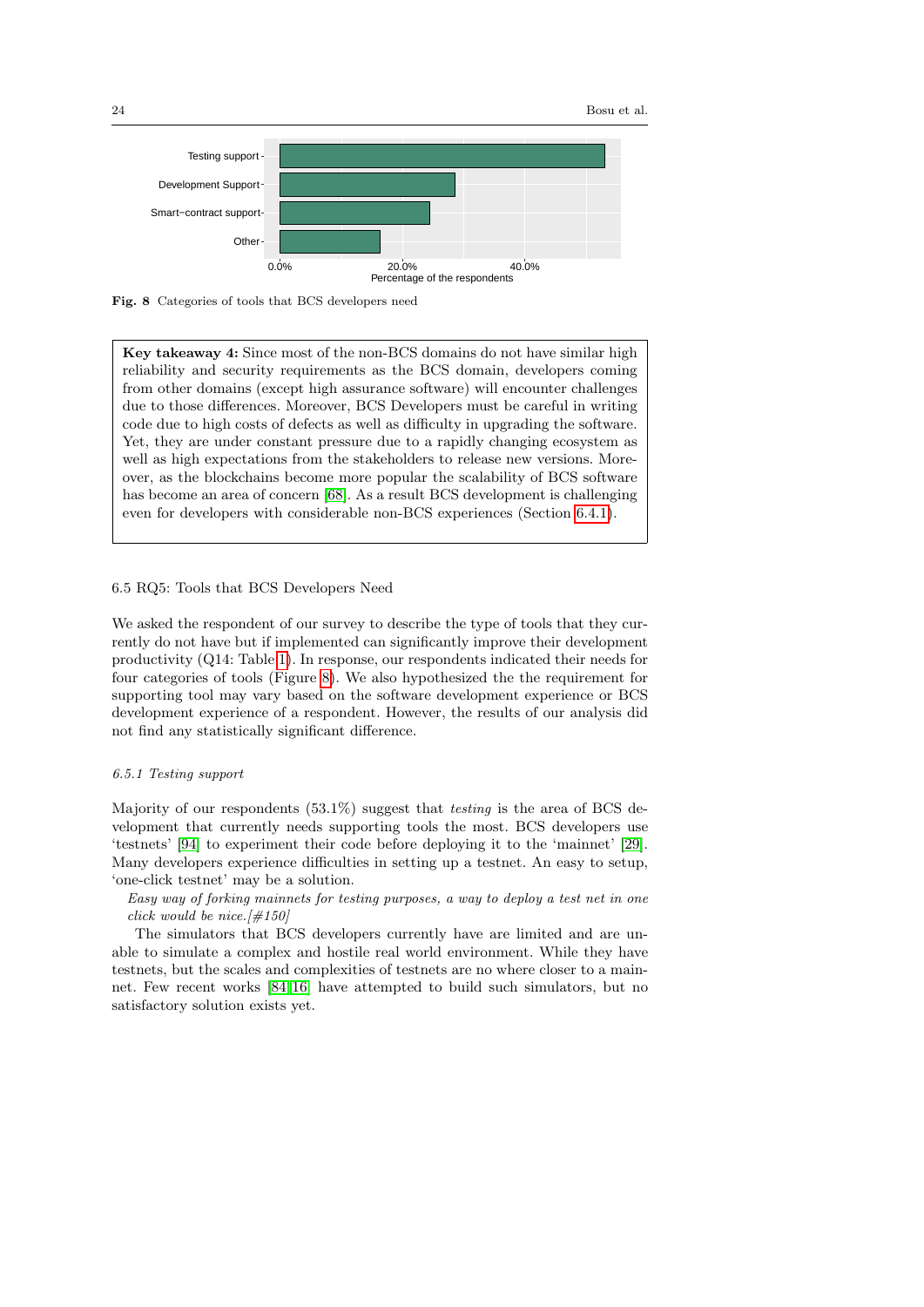Easier ways to simulate complex network topologies on one single machine to simulate the network.  $\left[\#195\right]$ 

Formal verification [\[20\]](#page-30-16) techniques have been useful to secure BCS projects. However, developers find current formal specification languages (e.g., TLA+, VDM, and Z-notation) very complex to learn and use. They wish for user friendly alternatives.

End-to-end formal specification and verification tools with notations that mere programmers can understand. I sometimes think our formalists actually like to make their work obscure.  $[\#1]$ 

Static analysis and penetration testing tools have been useful in non-BCS domains for security testing [\[17,](#page-30-17)[4\]](#page-30-18). Since, those tools do not work well on BCS codebase, developers wish for automated security testing tools designed specifically for the BCS domain.

Fuzz testing, something like linting for security best practices. [#196]

### 6.5.2 Development support

The IDEs, designed for the non-BCS domains, lack adequate supports for testing and debugging a BCS codebase. Therefore, BCS developers use an array of tools for various development activities. Some developers (28.6%) maintain that an IDE designed specifically for BCS development would help them.

... they are all mostly disconnected, I have to switch from one tool/platform to another for my regular development activities many times every day. It would help if there were better integration between them all.  $[\text{\#66}]$ 

Even the tools that exist are not reliable, and BCS developers wish them to be more stable.

Tools exist that are in their infancy and just need to get better.  $[\#13]$ 

#### <span id="page-24-0"></span>6.5.3 Smart-contract development

Smart-contracts are written using contract-oriented programming language such as Solidity or Vyper and then compiled into bytecode for a platform (e.g., Ethereum Virual Machine aka EVM). Remix, an IDE for solidity, currently lacks many features such as: error highlighting and line by line debugging, that many BCS developers (24.5%) wish for.

Better tool support for smart-contract development. IDE integration with interactive debugging.  $[\#137]$ 

Before interacting with a smart-contract, a developer might want to verify its security properties by decompiling its bytecode. While few solutions exist [\[85\]](#page-33-18), smart-contract developers wish for a reliable and user-friendly decompiler.

... high-level Solidity decompiler that works (the current EVM-to-Solidity decompilers are horrible).  $[\#113]$ 

### 6.5.4 Others

The other tools wished by the respondents include UML/design notations for the BCS domain, containers for deployment, and automated performance analysis tools.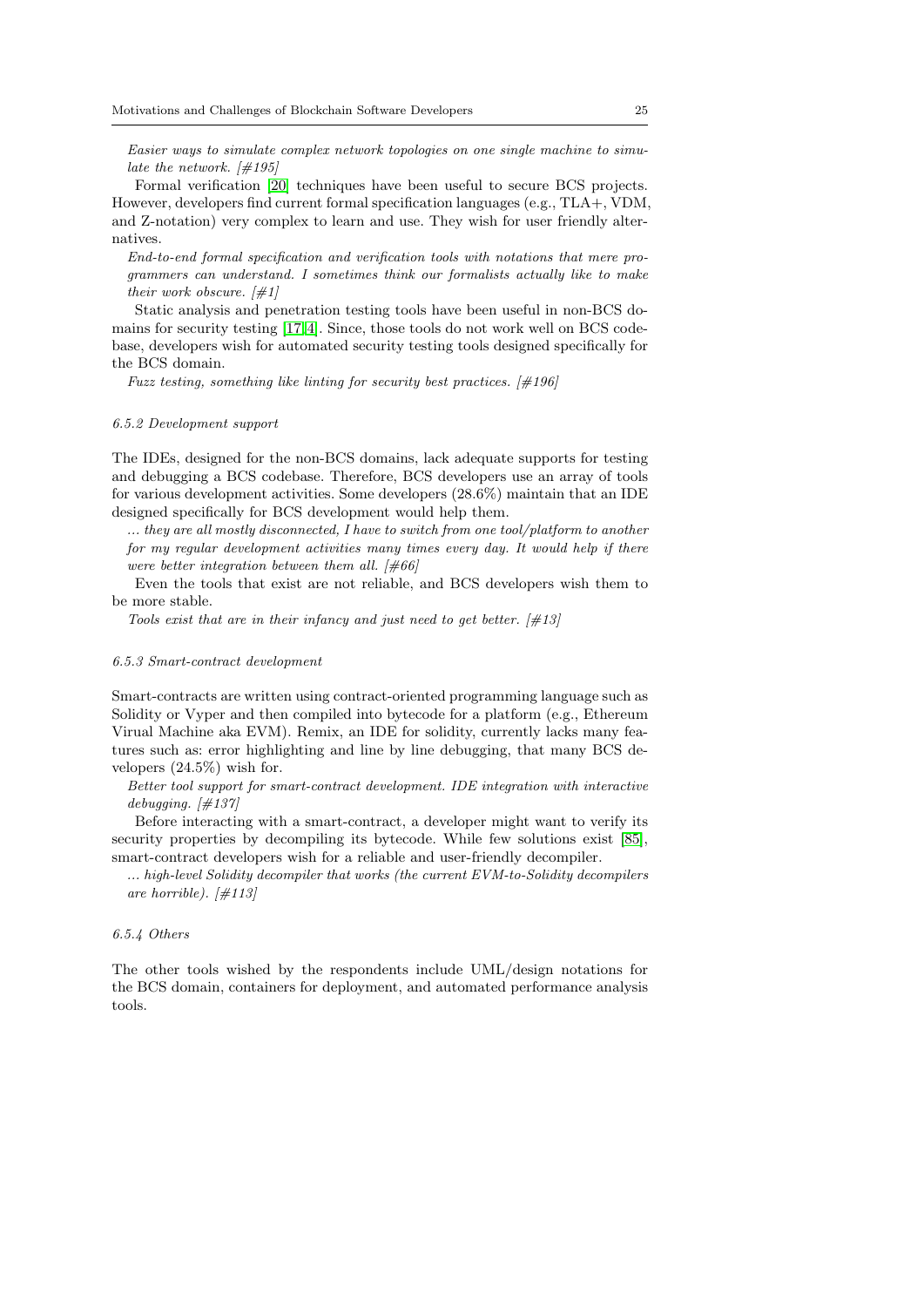Key takeaway 5: Based on the personal experiences of our respondents, they found some widely used tools tuned for non-BCS development, lacking required support for BCS development. While some of the needs expressed by our respondents (e.g., easy to write formal specification) may be a wishful thinking and difficult to achieve, most of those tools are feasible. Potentially implementable tools for BCS development include: testing environment, automatic security testing, static analysis for smart-contrats, and easy to deploy testnets. Since an array of research predict tremendous impacts of the blockchain technology and smartcontracts in future [\[44,](#page-31-18) [67,](#page-32-13)[31\]](#page-31-19), the number of BCS projects and developers contributing to those projects will grow significantly over the next decade. Therefore, research and development efforts should focus on implementing those tools to build a mature BCS development ecosystem.

# <span id="page-25-0"></span>7 Implications

In the following subsections, we discuss key implications of our results.

#### 7.1 Notes for Prospective Joiners

Ideology drives more than one-third of the BCS developers (Section [6.2.1\)](#page-14-2). Prior research suggest that OSS developers who do not share a common ideology with the community are not only less productive [\[83\]](#page-33-5) but also fail to form synergies with the existing members. There are several instances where ideological conflicts have split a BCS community into two rival projects (e.g., Ethereum  $\rightarrow$  Ethereum and Ethereum Classic). Therefore, a prospective joiner should select a project that has ideologies aligned with his/her beliefs.

Second, an experienced non-BCS developer, regardless of his/her prior non-BCS domain, will encounter differences due to several unique characteristics of the BCS domain (Section [6.3.2\)](#page-16-2). A prospective joiner must be prepared to conduct rigorous testing to ensure the correctness of code before deployment, since– i) data cannot be altered once written on the blockchain and ii) updating BCS is very difficult compared to non-BCS. Despite such extensive correctness requirements, tools and frameworks to conduct such rigorous tests are either limited or nonexistent (Section [6.5.1\)](#page-23-1). Therefore, a prospective joiner must be ready to spend significant manual efforts to test BCS for correctness, as our respondent#29 stated, "Testing is 80% of development."

Finally, BCS has steep learning curve with knowledge requirements in Cryptography, networking, security and distributed computing (Section [6.4.1\)](#page-21-1). Yet, documentations and tutorials to assist the learning process of a newcomer are limited (Section [6.4.4\)](#page-22-0). Therefore, a BCS joiner needs to be prepared to spend considerable efforts researching blockchain concepts and to utilize community Q&A sites (e.g., <https://bitcoin.stackexchange.com>).

#### 7.2 Education and Preparation

Our results suggest that special skills, beyond those required for most non-BCS development would be beneficial for persons considering to join BCS. Chief among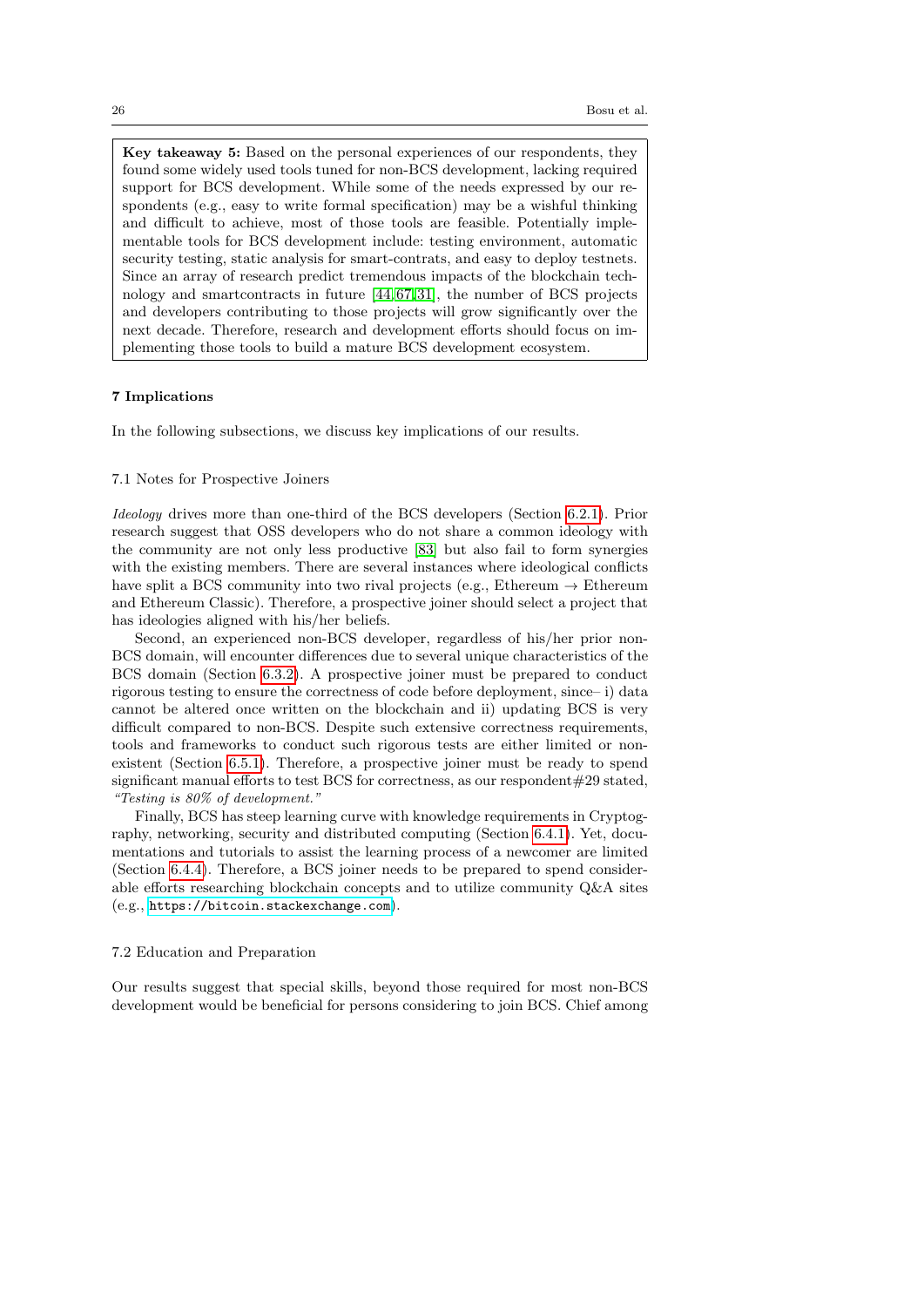them is the knowledge of secured programming (Section [6.3.1\)](#page-16-1). Unlike the majority of non-BCS, every module of a BCS is subject to attacks by malicious actors, since the stakes are substantially higher (Section [6.3.2\)](#page-16-2). Second, due to its distributed and untrusted environment, a BCS developer needs in-depth networking knowledge to design and secure communication between distributed nodes (Section [6.3.2\)](#page-16-2). Third, a sound understanding of cryptography is required, since BCS is secured using encryption (Section [6.3.2\)](#page-16-2). Finally, a lot of concepts of Blockchain are verified using principles of mathematics, therefore a sound math skill is essential to design new BCS algorithms or protocols (Section [6.3.2\)](#page-16-2).

### 7.3 Suggestions for Tool Developers

The study outcome also presents a requirement for developing an array of tools specialized for BCS development. As discussed in section [6.5,](#page-23-2) potentially implementable tools for BCS development include: testing environment, debugging tools, automatic security testing, static analysis for smart-contracts, and easy to deploy testnets.

Since several characteristics of the BCS domain are different from a non-BCS domain, quite a few categories of tools (e.g., IDE, simulator, and static analysis tools), that are stable and mature for non-BCS development, either do not exist or lacks important support for BCS (Section [6.5.1\)](#page-23-1). Due to the lack of appropriate testing supports, BCS developers primarily depend on manual code reviews to ensure the security of their software [\[15\]](#page-30-1). As a result, expensive bugs and hacks are very frequent in the BCS ecosystem [\[87,](#page-33-19) [91,](#page-33-20)[68\]](#page-32-2).

Smart-contracts, which open a new type of programming paradigm, are gaining popularities [\[56\]](#page-32-14). Yet, the smart-contract programming domain lacks basic development supports, such as an IDE with error highlighting, line by line debugging, and decompilers (Section [6.5.3\)](#page-24-0). As a result, many of the smart-contracts deployed on public blockchains are vulnerable [\[63\]](#page-32-15).

Finally, due to a higher emphasis on security and reliability, BCS developers are highly interested in writing formal specifications for their software. However, current formal verification languages and tools are difficult to learn and use for BCS (Section [6.5.1\)](#page-23-1). Therefore, another potential direction could be building customized formal specifications for the BCS domain.

# 7.4 Research Directions

The needs of BCS developers as identified in section [6.5](#page-23-2) will provide guidance to researchers to identify areas needing the most attentions. One of such areas is testing, where BCS development would benefit from research efforts. While prior research has focused on testing distributed programs [\[14\]](#page-30-19), BCS operates on a different type of distributed environment where nodes are both collaborating and competing with each other other at the same. Moreover, some of those nodes may potentially have malicious intents. To simulate such networks in a testing environment (Section [6.5.1\)](#page-23-1), research efforts are required to model their behavior. Such models may be also useful to mathematically verify the reliability and security of a network.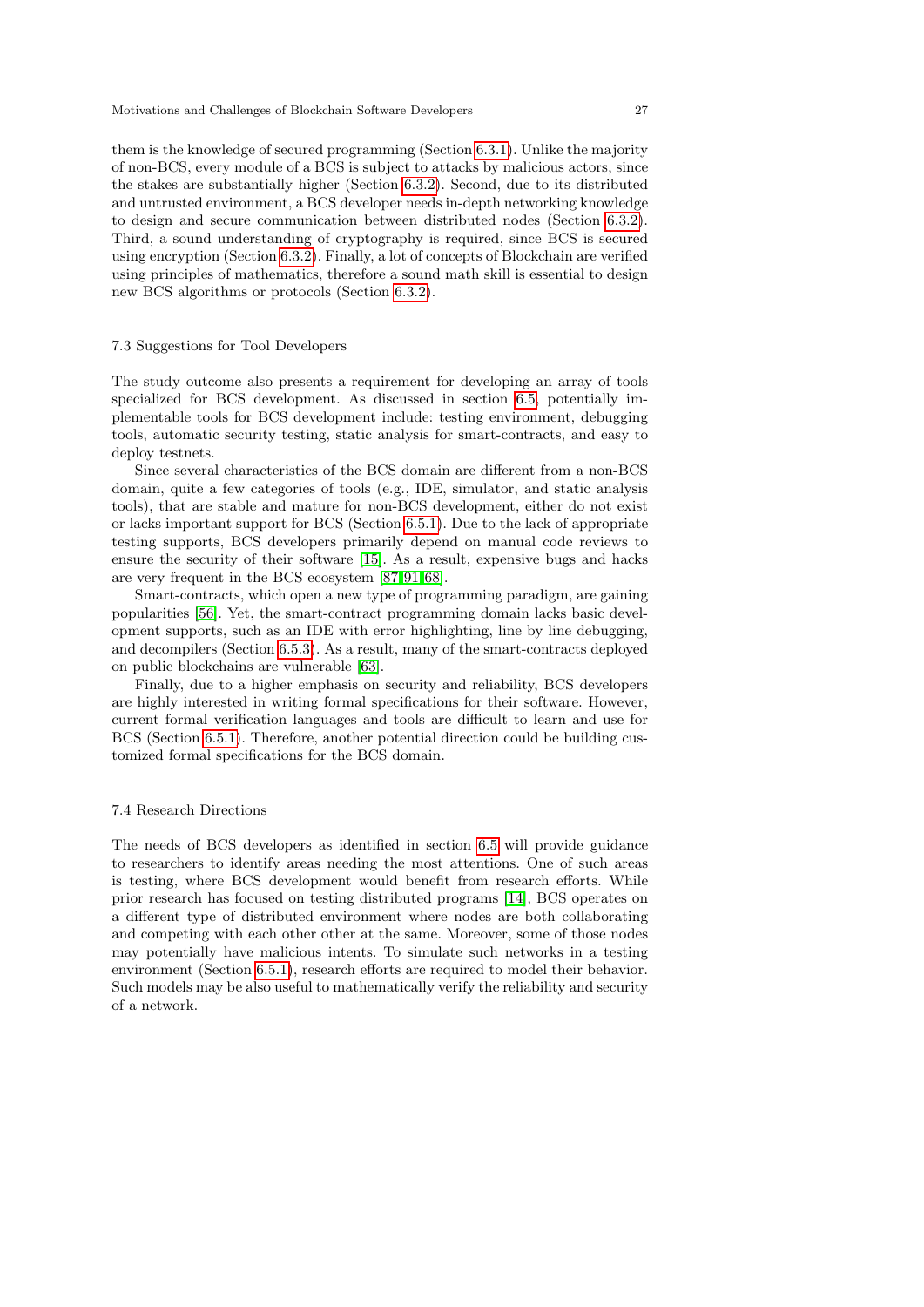Second, smart-contracts automatically execute on distributed virtual-machines (e.g., EVM) based on certain predefined conditions. Since smart-contract programming languages (e.g., Solidity and Vyper) have different syntax and execution models, existing formal specification languages do not work well for those (Section [6.5.3\)](#page-24-0). Although recent studies have focused on building new customized specifications to secure smart-contracts [\[39,](#page-31-20) [66\]](#page-32-16), more research effort is warranted as it is a high priority for the BCS developers.

Third, automated security testing is another key need for BCS developers. Fuzzing<sup>[4](#page-27-1)</sup> technique has been successfully used for automated security testing in various domains. ContractFuzzer [\[48\]](#page-32-17), a recent tool, is the first fuzzer that aims to provide fuzzing support for Ethereum smart-contracts. However, such fuzzers are currently non-existent for other types of BCS. Research efforts to build fuzzers for various BCS would tremendously help the BCS ecosystem (Section [6.5.1\)](#page-23-1) as security is the top priority for BCS projects. Finally, academic researchers, often in collaboration with practitioners, may focus on automated documentation generation, the lack of which is a barrier for the newcomers (Section [6.4.4\)](#page-22-0).

#### <span id="page-27-0"></span>8 Threats to validity

This section discusses the four common types threats to validity for this study.

#### 8.1 Internal validity

Participant selection is the primary threat to internal validity. We selected five commits as a threshold for an invitation to this survey. A higher or lower threshold may have altered the results. However, the results of our analysis did not find any significantly differences in opinions based on the number of pull requests of a respondent (Q8). Therefore, this threat may be minimal.

Although the response rate of our survey is similar to prior SE surveys [\[11,](#page-30-9) [49\]](#page-32-18), the response rate is only  $(\approx 13\%)$ . Therefore our results could suffer from a potential 'non-response bias' (i.e., the opinions of the respondents who chose to participate may be different from who did not) [\[5\]](#page-30-20). Even so, the 156 responses that we analyzed provide a rich source of data to reveal the insights described in this paper.

# 8.2 Construct validity

The primary threats to construct validity are related to the design of our survey. For example, respondents may misunderstand our questions or the questions may not be appropriate to investigate our research questions. Therefore, we took following measures during our survey design to reduce potential threats.

- We conducted expert reviews as well as a pilot test to check both understandability and appropriateness of the survey questions.
- We carefully worded the open-ended questions in an unbiased manner.

<span id="page-27-1"></span><sup>4</sup> providing invalid, unexpected, or random data as inputs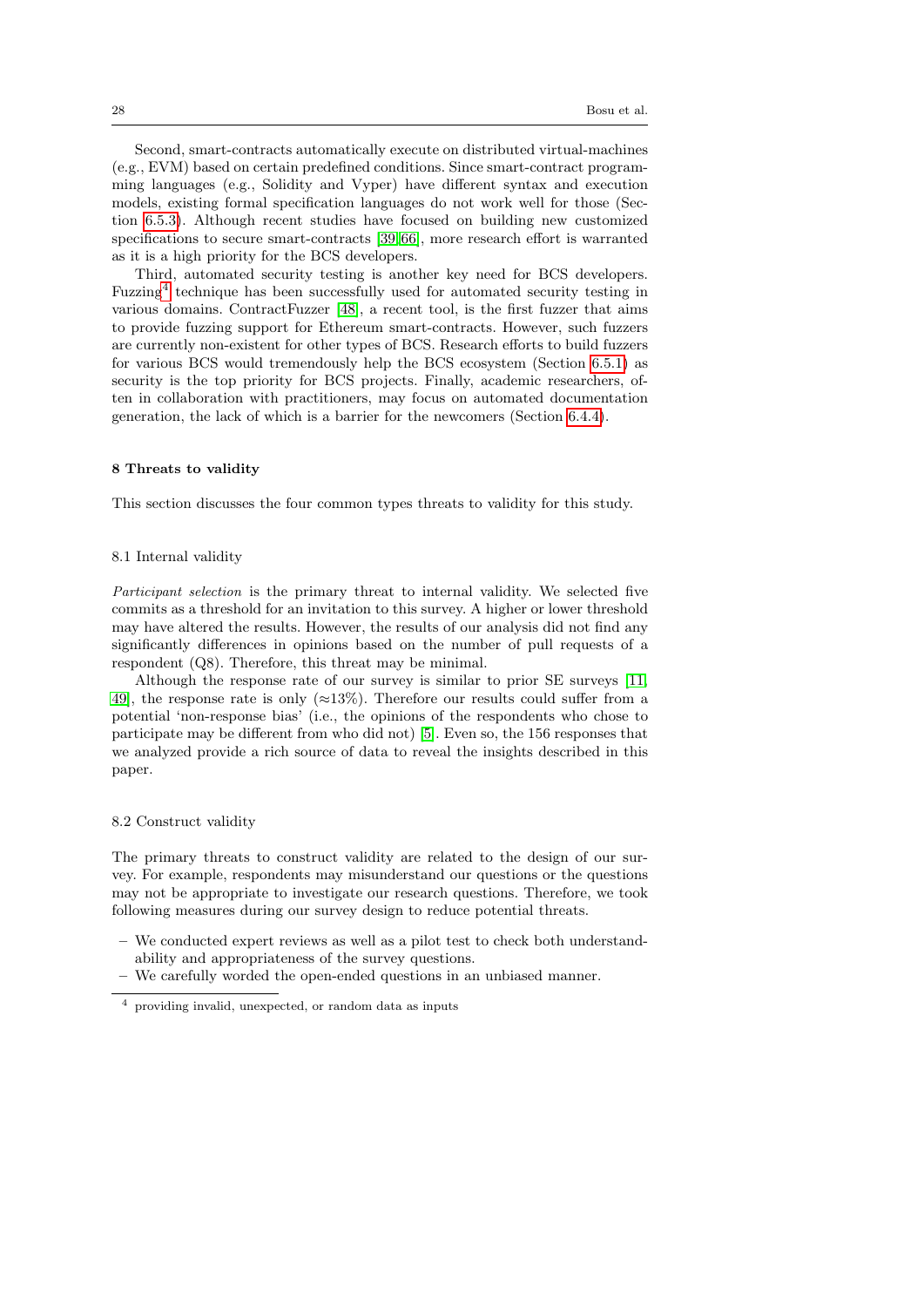– We provided clear instructions as well as asked the respondents to answer based on their personal experiences with BCS projects.

The actual responses our open-ended questions do indicate that the respondents understood the intent of the survey questions. Therefore, we think this threat is minimal.

Another potential threat to construct validity is our comparison of the BCS developers' ratings collected for this study with the ratings from the MS study. On the comparability of two different surveys, Herndon suggests that two surveys are comparable if both surveys have: i) the same target population, ii) the same objective, and iii) uses the same survey methodology [\[37\]](#page-31-21). The MS study, empirically identified 28 statements spanning various software engineering as well as general work feature, to identify differences between game and non-game development. These statements were rated by three separate groups of developers to identify differences in opinions among those groups. In this study, we have collected ratings from a fourth group (i.e. BCS developers) for 19 out of the 28 statements that are applicable to BSC projects and compared that group with the three groups from the MS study. We believe data collected for our study is comparable with the MS study since both studies have: i) software developers as the target population, ii) have the same objective of comparing the opinions of software developers from different domains, and iii) used a web-based survey to solicit ratings for a similar set of statements using the same Likert-scale. Moreover, comparing data from multiple surveys is not uncommon in many disciplines [\[30,](#page-31-22) [76,](#page-33-21) [77,](#page-33-22)[54,](#page-32-19) [70\]](#page-33-23). Therefore, we consider this threat to be minimal.

Finally, we have compared the demographics of our respondents against the demographics of the respondents reported in the SO survey. Comparisons of demographics across multiple surveys is common [\[57,](#page-32-20) [75,](#page-33-24) [69\]](#page-32-21). Since our respondents come from the same population (i.e., software developers), a possible threat to validity for these comparisons is minimal.

# 8.3 External validity

The respondents of our survey may not adequately represent all BCS developers. While our respondents come from 61 different BCS projects, they primarily represent the top ones. Therefore, some of the opinions, especially, the challenges encountered by BCS developers in smaller projects may be different from those included in this study. However, our results also indicate that BCS developers' challenges are primarily due to the differences between BCS and non-BCS development, which may be similar across all projects.

Section [6.3.6](#page-19-0) compares BCS development with three non-BCS development domains from the same organization (i.e., Microsoft). Therefore, differences identified in that section may not apply to a different domain or a different organization. A common misconception about industrial research at large companies such as Microsoft is that software projects at Microsoft are not representative of other software projects. While projects might be larger in size, most development practices at Microsoft are adapted from the general software engineering community and also used outside Microsoft. Since Microsoft is a well-recognized and mature software development organization, we believe that MS developers are eligible to provide us credible insights on non-BCS development,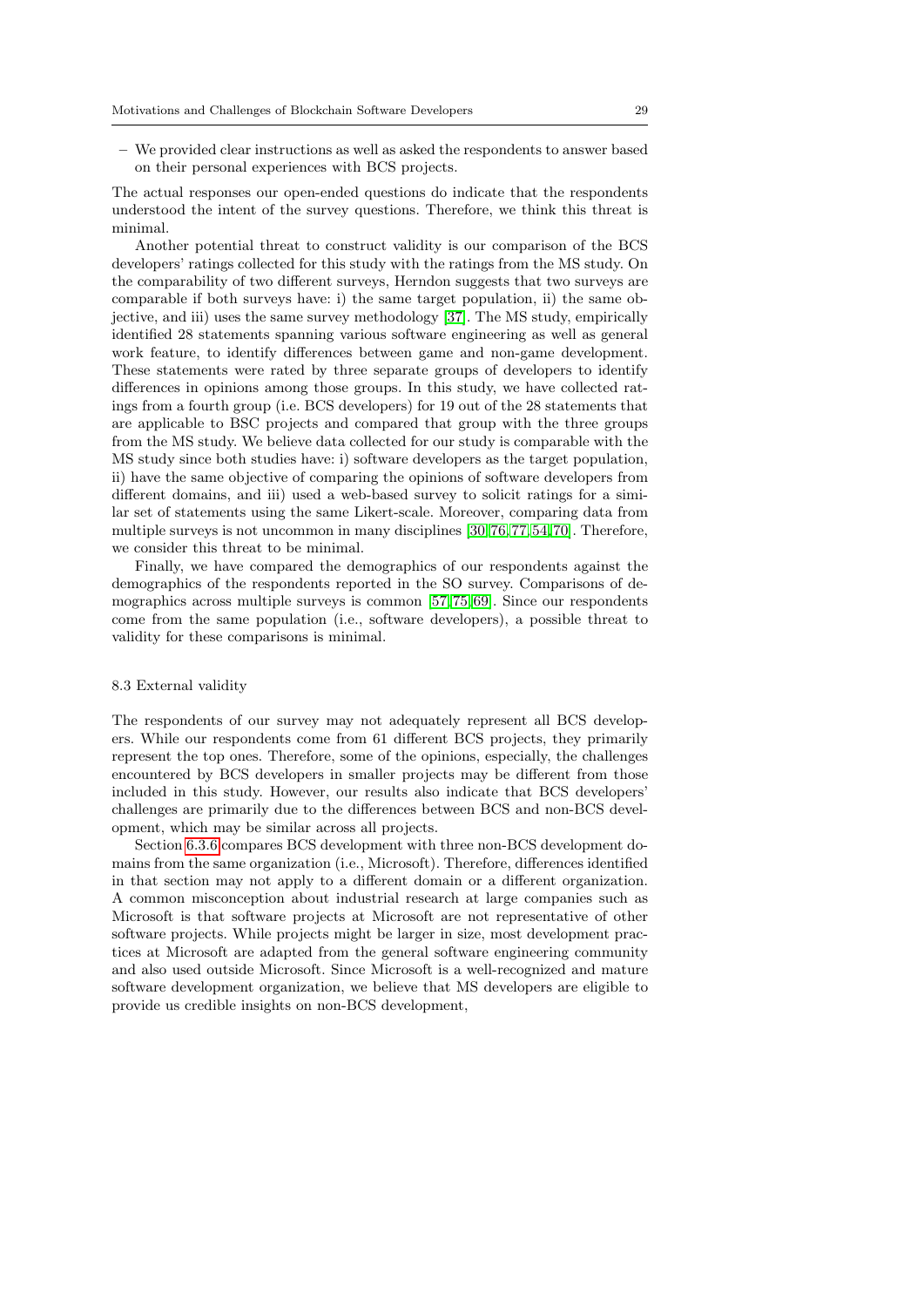#### 8.4 Conclusion validity

We sent out the survey to 1,604 BCS developers that were eligible at that time. Using Yamane's [\[95\]](#page-33-25) formula for a recommended sample size, we would need  $\approx 320$ responses to obtain results that are within 5% margin of error. Despite our best efforts, we obtained only 156 responses that are eligible for analyses. Therefore, many of our quantitative results are subject higher margin of errors. However, several prior SE surveys that have provided valuable insights to the community are also subject to similar errors as responses for SE surveys are generally low [\[53,](#page-32-7) [49,](#page-32-18) [11\]](#page-30-9).

### <span id="page-29-0"></span>9 Conclusion

Despite the existence of a large number of active BCS projects as well as tremendous developer interests in the blockchain technology, there have been few empirical SE research exploring this area. In an attempt to bridge this gap, we studied the motivations, challenges, and needs of BCS developers. Our results suggest that although most of the BCS projects are Open Source Software (OSS) projects by nature, more than 93% of our respondents found BCS development somewhat different from a non-BCS development as BCS projects have higher emphasis on security and reliability than most of the non-BCS projects. Other differences include: higher costs of defects, decentralized and hostile environment, technological complexity, and difficulty in upgrading the software after release. These differences were also the primary sources of challenges to the BCS developers. Software development tools that are tuned for non-BCS does not adequately support BCS development tasks and the ecosystem needs an array of new or improved tools, such as: a customized IDE for BCS development tasks, debuggers for smart-contracts, testing support, easily deployable simulators, and BCS domain specific design notations.

From the findings of our study, the prospective joiners of BCS development may gain some technical insight such as to learn secure programming practices, form mindset on test-centric development approach and also non-technical issues related to collaboration in the community of diverse motivation. Students wishing to join BCS should prepare themselves by gaining knowledge in networking, distributed programming, cryptography, and mathematics. This study also identifies pressing need of tools supporting various BCS development tasks. Many of these tools require active participation of SE researchers who are expected to grab high-impact research problems from this research.

Acknowledgements We are grateful to Emerson Murphy-Hill from Google; Tom Zimmermann, and Nachi Nagappan from Microsoft Research for providing us the dataset of their Survey at Microsoft. We thank the anonymous reviewers for their thorough reviews and highly appreciate the comments and suggestions, which significantly contributed to improving the quality of this publication. We thank the anonymous respondents of our survey.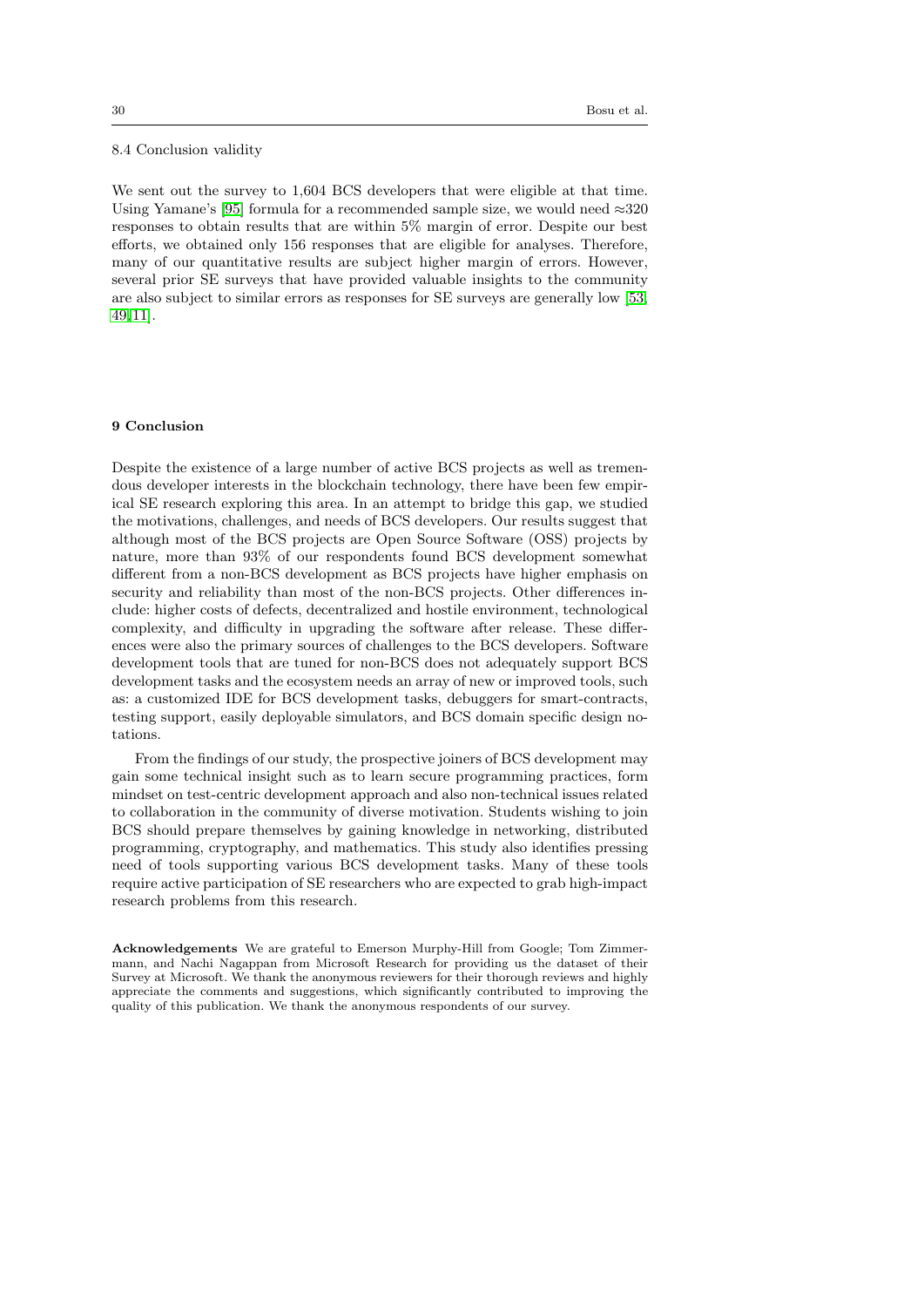#### References

- <span id="page-30-14"></span>1. Cryptocurrency market capitalization. https://www.coinmarketcap.com/ (2019). Accessed: 2019-01-15
- 2. Abran, A., Moore, J.W., Bourque, P., Dupuis, R., Tripp, L.: Software engineering body of knowledge. IEEE Computer Society, Angela Burgess (2004)
- <span id="page-30-6"></span>3. Adhami, S., Giudici, G., Martinazzi, S.: Why do businesses go crypto? an empirical analysis of initial coin offerings. Journal of Economics and Business (2018)
- <span id="page-30-18"></span>4. Arkin, B., Stender, S., McGraw, G.: Software penetration testing. IEEE Security & Privacy 3(1), 84–87 (2005)
- <span id="page-30-20"></span>5. Armstrong, J.S., Overton, T.S.: Estimating nonresponse bias in mail surveys. Journal of marketing research pp. 396–402 (1977)
- <span id="page-30-0"></span>6. Azaria, A., Ekblaw, A., Vieira, T., Lippman, A.: Medrec: Using blockchain for medical data access and permission management. In: Open and Big Data (OBD), International Conference on, pp. 25–30. IEEE (2016)
- <span id="page-30-12"></span>7. Beier, M.E., Ackerman, P.L.: Age, ability, and the role of prior knowledge on the acquisition of new domain knowledge: promising results in a real-world learning environment. Psychology and aging 20(2), 341 (2005)
- <span id="page-30-11"></span>8. Benjamini, Y., Hochberg, Y.: Controlling the false discovery rate: a practical and powerful approach to multiple testing. Journal of the royal statistical society. Series B (Methodological) pp. 289–300 (1995)
- <span id="page-30-10"></span>9. Bosu, A., Carver, J., Guadagno, R., Bassett, B., McCallum, D., Hochstein, L.: Peer impressions in open source organizations: A survey. Journal of Systems and Software 94(0),  $4 - 15 (2014)$
- <span id="page-30-13"></span>10. Bosu, A., Carver, J.C.: Impact of developer reputation on code review outcomes in oss projects: An empirical investigation. In: Proceedings of the 8th ACM/IEEE international symposium on empirical software engineering and measurement, p. 33. ACM (2014)
- <span id="page-30-9"></span>11. Bosu, A., Carver, J.C., Bird, C., Orbeck, J., Chockley, C.: Process aspects and social dynamics of contemporary code review: insights from open source development and industrial practice at microsoft. IEEE Transactions on Software Engineering 43(1), 56–75 (2017)
- 12. Bosu, A., Iqbal, A., Shahriyar, R., Chakroborty, P.: Understanding the motivations, challenges and needs of blockchain software developers: A survey. CoRR abs/1811.04169 (2018). URL <http://arxiv.org/abs/1811.04169>
- <span id="page-30-7"></span>13. Brooke, S.: The ins and outs of testing blockchain apps (2018). URL [https://jaxenter.](https://jaxenter.com/ins-outs-testing-blockchain-apps-146447.html) [com/ins-outs-testing-blockchain-apps-146447.html](https://jaxenter.com/ins-outs-testing-blockchain-apps-146447.html)
- <span id="page-30-19"></span>14. Campion, S., Messinger, D.: System and method for distributed software testing (2013). US Patent 8,621,434
- <span id="page-30-1"></span>15. Chakraborty, P., Shahriyar, R., Iqbal, A., Bosu, A.: Understanding the software development practices of blockchain projects: A survey. In: Proceedings of the 12th ACM/IEEE International Symposium on Empirical Software Engineering and Measurement, ESEM '18, pp. 28:1–28:10 (2018)
- <span id="page-30-15"></span>16. Chen, C., Qi, Z., Liu, Y., Lei, K.: Using virtualization for blockchain testing. In: International Conference on Smart Computing and Communication, pp. 289–299. Springer (2017)
- <span id="page-30-17"></span>17. Chess, B., McGraw, G.: Static analysis for security. IEEE Security & Privacy 2(6), 76–79 (2004)
- <span id="page-30-3"></span>18. Chuen, D.L.K.: Handbook of digital currency: Bitcoin, innovation, financial instruments, and big data. Academic Press (2015)
- <span id="page-30-8"></span>19. Clack, C.D., Bakshi, V.A., Braine, L.: Smart contract templates: foundations, design landscape and research directions. arXiv preprint arXiv:1608.00771 (2016)
- <span id="page-30-16"></span>20. Clarke, E.M., Wing, J.M.: Formal methods: State of the art and future directions. ACM Computing Surveys (CSUR) 28(4), 626–643 (1996)
- <span id="page-30-2"></span>21. Cohen, J.: A coefficient of agreement for nominal scales. Educational and Psychological Measurement 20(1), 37–46 (1960)
- <span id="page-30-5"></span>22. Dahlander, L., Mckelvey, M.: Who is not developing open source software? non-users, users, and developers. Economics of Innovation and New Technology 14(7), 617–635 (2005)
- <span id="page-30-4"></span>23. David, P.A., Shapiro, J.S.: Community-based production of open-source software: What do we know about the developers who participate? Information Economics and Policy  $20(4)$ , 364 – 398 (2008). Empirical Issues in Open Source Software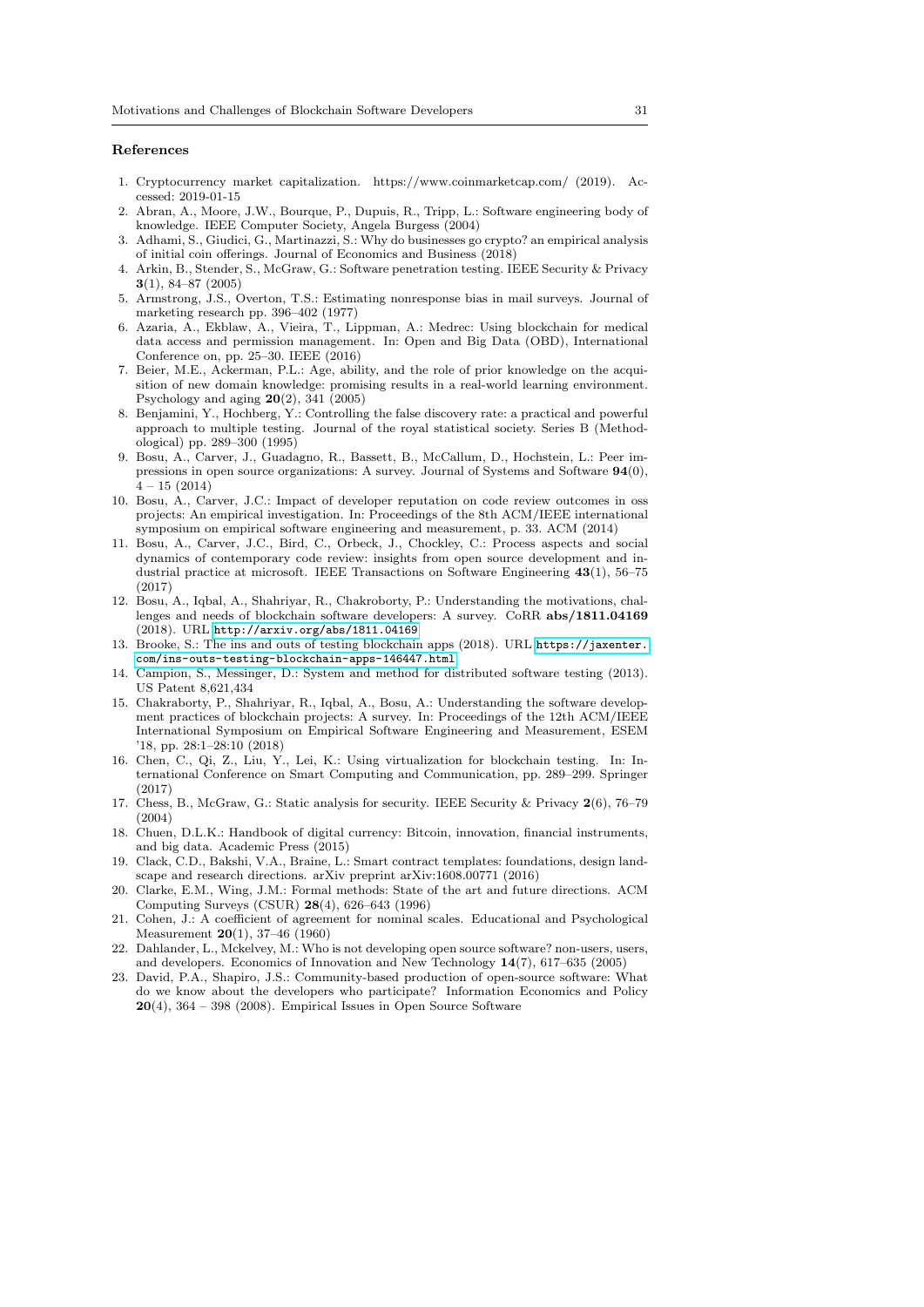- <span id="page-31-16"></span>24. De Filippi, P., Loveluck, B.: The invisible politics of bitcoin: Governance crisis of a decentralized infrastructure. Internet Policy Review 5(4), 529–546 (2016)
- <span id="page-31-10"></span>25. Deci, E., Ryan, R.M.: Intrinsic motivation and self-determination in human behavior. Springer Science & Business Media (1985)
- <span id="page-31-0"></span>26. Delmolino, K., Arnett, M., Kosba, A., Miller, A., Shi, E.: Step by step towards creating a safe smart contract: Lessons and insights from a cryptocurrency lab. In: International Conference on Financial Cryptography and Data Security, pp. 79–94. Springer (2016)
- <span id="page-31-3"></span>27. Destefanis, G., Marchesi, M., Ortu, M., Tonelli, R., Bracciali, A., Hierons, R.M.: Smart contracts vulnerabilities: a call for blockchain software engineering? In: Proceedings of the 2018 International Workshop on Blockchain Oriented Software Engineering, pp. 19–25. IEEE, Campobasso, Italy (2018)
- 28. Dev, J.A.: Bitcoin mining acceleration and performance quantification. In: Electrical and Computer Engineering (CCECE), 2014 IEEE 27th Canadian Conference on, pp. 1–6. IEEE  $(2014)$
- <span id="page-31-17"></span>29. Documentation, B.D.: Mainnet, bicoin main network. [https://bitcoin.org/en/](https://bitcoin.org/en/glossary/mainnet) [glossary/mainnet](https://bitcoin.org/en/glossary/mainnet). Accessed: 2018-01-04
- <span id="page-31-22"></span>30. Elliott, M.R., Davis, W.W.: Obtaining cancer risk factor prevalence estimates in small areas: combining data from two surveys. Journal of the Royal Statistical Society: Series C (Applied Statistics) 54(3), 595–609 (2005)
- <span id="page-31-19"></span>31. Fanning, K., Centers, D.P.: Blockchain and its coming impact on financial services. Journal of Corporate Accounting & Finance  $27(5)$ , 53–57 (2016)<br>Galati. F.: Blockchain as a process:
- <span id="page-31-8"></span>32. Galati, F.: Blockchain as a process: Ideologies and motiva-<br>tions behind the technology. https://medium.com/coinmonks/ tions behind the technology. [https://medium.com/coinmonks/](https://medium.com/coinmonks/blockchain-as-a-process-ideologies-and-motivations-behind-the-technology-c25219d87881/) [blockchain-as-a-process-ideologies-and-motivations-behind-the-technology-c25219d87881/](https://medium.com/coinmonks/blockchain-as-a-process-ideologies-and-motivations-behind-the-technology-c25219d87881/) (2019)
- <span id="page-31-5"></span>33. Garfinkel, S.L.: Public key cryptography. Computer 29(6), 101–104 (1996)
- <span id="page-31-12"></span>34. Gilbertson, T., Vroegindewey, L.: Larrys cryptocoin risk (2017). URL [https://www.](https://www.coindevelopmentindex.com/) [coindevelopmentindex.com/](https://www.coindevelopmentindex.com/)
- <span id="page-31-7"></span>35. Hars, A., Ou, S.: Working for free? motivations of participating in open source projects. In: System Sciences, 2001. Proceedings of the 34th Annual Hawaii International Conference on, pp. 9–pp. IEEE (2001)
- <span id="page-31-14"></span>36. Hennessey, B.A., Amabile, T.M.: Reality, intrinsic motivation, and creativity. American Psychologist 51, 1153–1166 (1998)
- <span id="page-31-21"></span>37. Herndon, J.B.: Comparing and linking survey data: Considerations for work-<br>ing with multiple data sources (2018). URL https://www.nidcr.nih.gov/ ing with multiple data sources  $(2018)$ . [grants-funding/grant-programs/behavioral-social-sciences-research-program/](https://www.nidcr.nih.gov/grants-funding/grant-programs/behavioral-social-sciences-research-program/comparing-and-linking-survey-data) [comparing-and-linking-survey-data](https://www.nidcr.nih.gov/grants-funding/grant-programs/behavioral-social-sciences-research-program/comparing-and-linking-survey-data)
- <span id="page-31-9"></span>38. Hertel, G., Niedner, S., Herrmann, S.: Motivation of software developers in open source projects: an internet-based survey of contributors to the linux kernel. Research policy 32(7), 1159–1177 (2003)
- <span id="page-31-20"></span>39. Hildenbrandt, E., Saxena, M., Rodrigues, N., Zhu, X., Daian, P., Guth, D., Moore, B., Park, D., Zhang, Y., Stefanescu, A., et al.: Kevm: A complete formal semantics of the ethereum virtual machine. In: 2018 IEEE 31st Computer Security Foundations Symposium (CSF), pp. 204–217. IEEE (2018)
- <span id="page-31-13"></span>40. Hitka, M., Balážová, Ž.: The impact of age, education and seniority on motivation of employees. Business: Theory and practice 16, 113 (2015)
- <span id="page-31-15"></span>41. Howell, S.T., Niessner, M., Yermack, D.: Initial coin offerings: Financing growth with cryptocurrency token sales. Tech. rep., National Bureau of Economic Research (2018)
- <span id="page-31-1"></span>42. Huh, S., Cho, S., Kim, S.: Managing iot devices using blockchain platform. In: Advanced Communication Technology (ICACT), 2017 19th International Conference on, pp. 464– 467. IEEE (2017)
- <span id="page-31-6"></span>43. Humphrey, S.E., Nahrgang, J.D., Morgeson, F.P.: Integrating motivational, social, and contextual work design features: a meta-analytic summary and theoretical extension of the work design literature. Journal of applied psychology 92(5), 1332 (2007)
- <span id="page-31-18"></span>44. Iansiti, M., Lakhani, K.R.: The truth about blockchain. Harvard Business Review 95(1), 118–127 (2017)
- <span id="page-31-11"></span>45. J. Richard Landis, G.G.K.: The measurement of observer agreement for categorical data. Biometrics 33(1), 159–174 (1977). URL <http://www.jstor.org/stable/2529310>
- <span id="page-31-2"></span>46. Jacobovitz, O.: Blockchain for identity management (2016)
- <span id="page-31-4"></span>47. Jakobsson, M., Juels, A.: Proofs of work and bread pudding protocols. In: Secure Information Networks, pp. 258–272. Springer (1999)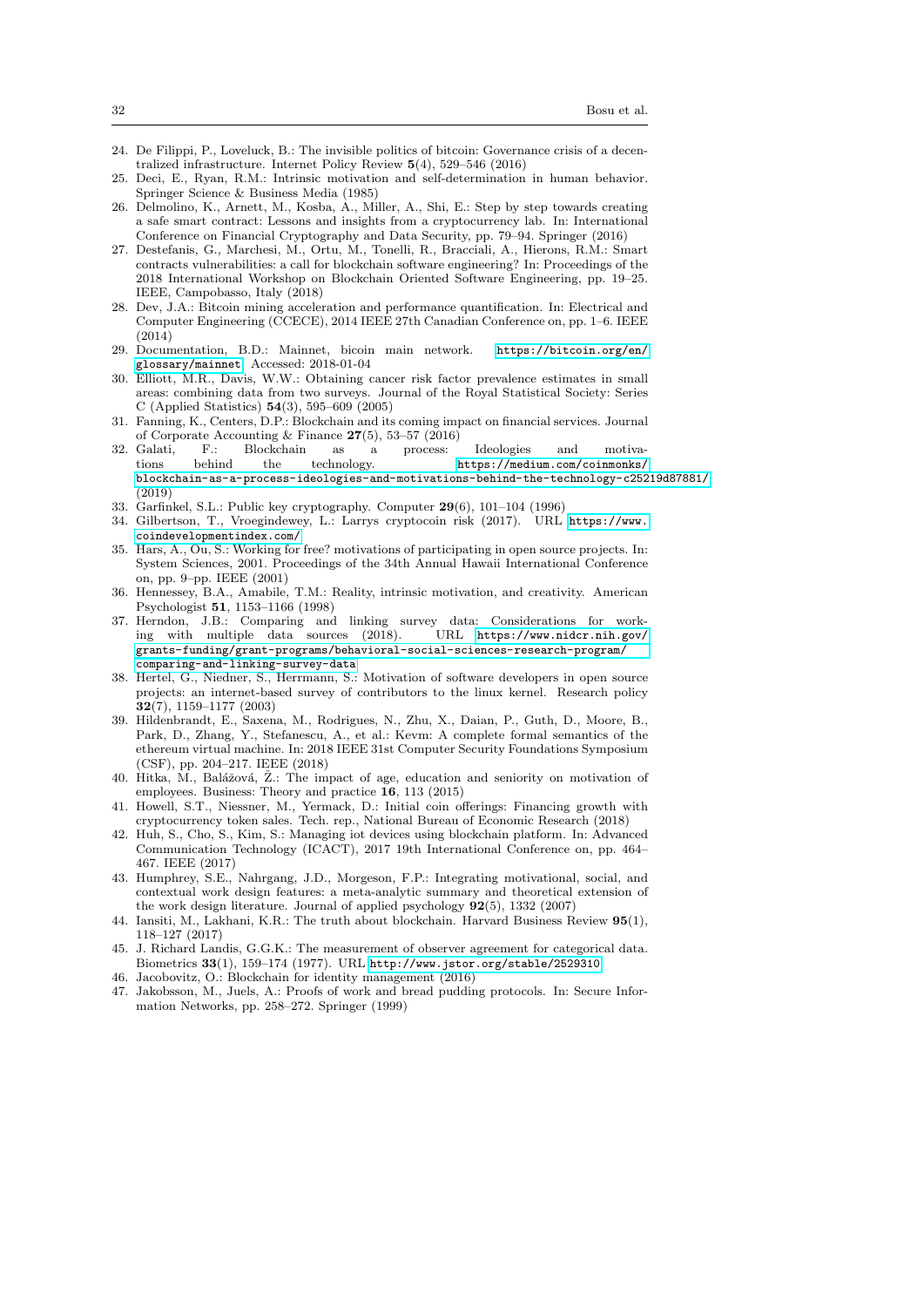- <span id="page-32-17"></span>48. Jiang, B., Liu, Y., Chan, W.: Contractfuzzer: Fuzzing smart contracts for vulnerability detection. In: Proceedings of the 33rd ACM/IEEE International Conference on Automated Software Engineering, pp. 259–269. ACM (2018)
- <span id="page-32-18"></span>49. Kononenko, O., Baysal, O., Godfrey, M.W.: Code review quality: how developers see it. In: Software Engineering (ICSE), 2016 IEEE/ACM 38th International Conference on, pp. 1028–1038. IEEE (2016)
- <span id="page-32-1"></span>50. Korpela, K., Hallikas, J., Dahlberg, T.: Digital supply chain transformation toward blockchain integration. In: Proceedings of the 50th Hawaii international conference on system sciences (2017)
- <span id="page-32-8"></span>51. Krafft, P.M., Della Penna, N., Pentland, A.S.: An experimental study of cryptocurrency market dynamics. In: Proceedings of the 2018 CHI Conference on Human Factors in Computing Systems, CHI '18, pp. 605:1–605:13 (2018)
- <span id="page-32-5"></span>52. Lakhani, K.R., Wolf, R.G.: Why hackers do what they do: Understanding motivation and effort in free/open source software projects. MIT Sloan Working Paper 4425-03 (September 2003)
- <span id="page-32-7"></span>53. Lee, A., Carver, J.C., Bosu, A.: Understanding the impressions, motivations, and barriers of one time code contributors to floss projects: A survey. In: Proceedings of the 39th International Conference on Software Engineering, ICSE '17, pp. 187–197. IEEE Press, Piscataway, NJ, USA (2017). DOI 10.1109/ICSE.2017.25. URL [https://doi.org/10.](https://doi.org/10.1109/ICSE.2017.25) [1109/ICSE.2017.25](https://doi.org/10.1109/ICSE.2017.25)
- <span id="page-32-19"></span>54. Lohr, S.L., Rao, J.: Inference from dual frame surveys. Journal of the American Statistical Association 95(449), 271–280 (2000)
- <span id="page-32-10"></span>55. Lu, C.J., Shulman, S.W.: Rigor and flexibility in computer-based qualitative research: Introducing the coding analysis toolkit. International Journal of Multiple Research Approaches 2(1), 105–117 (2008)
- <span id="page-32-14"></span>56. Luu, L., Chu, D.H., Olickel, H., Saxena, P., Hobor, A.: Making smart contracts smarter. In: Proceedings of the 2016 ACM SIGSAC Conference on Computer and Communications Security, pp. 254–269. ACM (2016)
- <span id="page-32-20"></span>57. Mcdonald, M.P.: The True Electorate: A Cross-Validation of Voter Registration Files and Election Survey Demographics. Public Opinion Quarterly 71(4), 588–602 (2007)
- <span id="page-32-11"></span>58. Meece, J.L., Glienke, B.B., Burg, S.: Gender and motivation. Journal of school psychology 44(5), 351–373 (2006)
- <span id="page-32-6"></span>59. Mockus, A., Fielding, R.T., Herbsleb, J.D.: Two case studies of open source software development: Apache and mozilla. ACM Trans. Softw. Eng. Methodol. 11(3), 309–346 (2002)
- <span id="page-32-4"></span>60. Murphy-Hill, E., Zimmermann, T., Nagappan, N.: Cowboys, ankle sprains, and keepers of quality: How is video game development different from software development? In: Proceedings of the 36th International Conference on Software Engineering, pp. 1–11. ACM (2014)
- <span id="page-32-0"></span>61. Nakamoto, S.: Bitcoin: A peer-to-peer electronic cash system (2008)
- <span id="page-32-3"></span>62. Narayanan, A., Bonneau, J., Felten, E., Miller, A., Goldfeder, S.: Bitcoin and Cryptocurrency Technologies: A Comprehensive Introduction. Princeton University Press (2016)
- <span id="page-32-15"></span>63. Nikolic, I., Kolluri, A., Sergey, I., Saxena, P., Hobor, A.: Finding the greedy, prodigal, and suicidal contracts at scale. arXiv preprint arXiv:1802.06038 (2018)
- <span id="page-32-9"></span>64. Overflow, S.: Stack overflow annual developer survey (2017). URL [https://insights.](https://insights.stackoverflow.com/survey/) [stackoverflow.com/survey/](https://insights.stackoverflow.com/survey/)
- <span id="page-32-12"></span>65. Palladino, S.: The parity wallet hack explained (2017). URL [https://blog.zeppelin.](https://blog.zeppelin.solutions/on-the-parity-wallet-multisig-hack-405a8c12e8f7) [solutions/on-the-parity-wallet-multisig-hack-405a8c12e8f7](https://blog.zeppelin.solutions/on-the-parity-wallet-multisig-hack-405a8c12e8f7)
- <span id="page-32-16"></span>66. Park, D., Zhang, Y., Saxena, M., Daian, P., Roşu, G.: A formal verification tool for ethereum vm bytecode. In: Proceedings of the 2018 26th ACM Joint Meeting on European Software Engineering Conference and Symposium on the Foundations of Software Engineering, pp. 912–915. ACM (2018)
- <span id="page-32-13"></span>67. Peters, G.W., Panayi, E.: Understanding modern banking ledgers through blockchain technologies: Future of transaction processing and smart contracts on the internet of money. In: Banking Beyond Banks and Money, pp. 239–278. Springer (2016)
- <span id="page-32-2"></span>68. Porru, S., Pinna, A., Marchesi, M., Tonelli, R.: Blockchain-oriented software engineering: challenges and new directions. In: Proceedings of the 39th International Conference on Software Engineering Companion, pp. 169–171. IEEE Press, Buenos Aires, Argentina (2017)
- <span id="page-32-21"></span>69. Posel, D., Devey, R.: The demographics of fathers in south africa: an analysis of survey data, 1993–2002. Baba: men and fatherhood in South Africa pp. 38–52 (2006)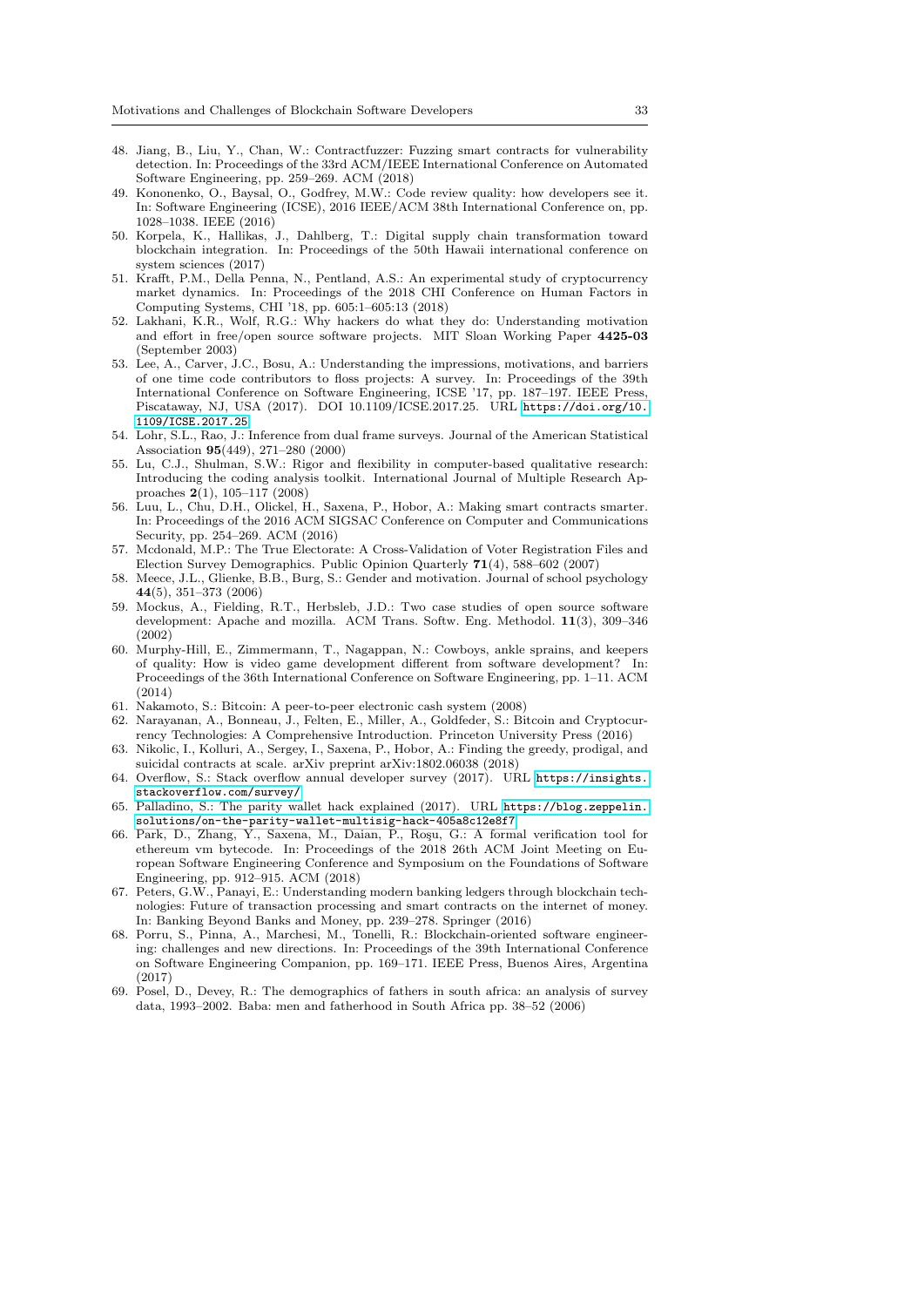- <span id="page-33-23"></span>70. Raghunathan, T.E., Xie, D., Schenker, N., Parsons, V.L., Davis, W.W., Dodd, K.W., Feuer, E.J.: Combining information from two surveys to estimate county-level prevalence rates of cancer risk factors and screening. Journal of the American Statistical Association 102(478), 474–486 (2007)
- <span id="page-33-3"></span>71. Reijers, W., Coeckelbergh, M.: The blockchain as a narrative technology: Investigating the social ontology and normative configurations of cryptocurrencies. Philosophy & Technology 31(1), 103–130 (2018)
- <span id="page-33-4"></span>72. Roberts, J.A., Hann, I.H., Slaughter, S.A.: Understanding the motivations, participation, and performance of open source software developers: A longitudinal study of the apache projects. Management science 52(7), 984–999 (2006)
- <span id="page-33-15"></span>73. Rosenthal, J.A.: Qualitative descriptors of strength of association and effect size. Journal of social service Research 21(4), 37–59 (1996)
- <span id="page-33-14"></span>74. Rosenthal, R.: Parametric measures of effect size. The handbook of research synthesis pp. 231–244 (1994)
- <span id="page-33-24"></span>75. Ross, J., Irani, L., Silberman, M.S., Zaldivar, A., Tomlinson, B.: Who are the crowdworkers?: Shifting demographics in mechanical turk. In: CHI '10 Extended Abstracts on Human Factors in Computing Systems, CHI EA '10, pp. 2863–2872 (2010)
- <span id="page-33-21"></span>76. Sadana, R., Mathers, C.D., Lopez, A.D., Murray, C.J., Iburg, K.: Comparative analyses of more than 50 household surveys on health status. Summary measures of population health: concepts, ethics, measurement and applications. Geneva: World Health Organization pp. 369–386 (2002)
- <span id="page-33-22"></span>77. Schenker, N., Gentleman, J.F., Rose, D., Hing, E., Shimizu, I.M.: Combining estimates from complementary surveys: a case study using prevalence estimates from national health surveys of households and nursing homes. Public Health Reports (2016)
- <span id="page-33-13"></span>78. Shapiro, S.S., Wilk, M.B.: An analysis of variance test for normality (complete samples). Biometrika 52(3/4), 591–611 (1965)
- <span id="page-33-2"></span>79. Simmons, G.J.: Symmetric and asymmetric encryption. ACM Computing Surveys (CSUR) 11(4), 305–330 (1979)
- <span id="page-33-9"></span>80. Snow, J., Mann, M.: Qualtrics survey software: handbook for research professionals. Qualtrics Labs, Inc (2013)
- <span id="page-33-10"></span>81. SPSS, I.: Spss statistical software. IBM Corporation 24 (2017)
- <span id="page-33-6"></span>82. Stallman, R.: Free software foundation (fsf) (2003)
- <span id="page-33-5"></span>83. Stewart, K.J., Gosain, S.: The impact of ideology on effectiveness in open source software development teams. Mis Quarterly pp. 291–314 (2006)
- <span id="page-33-17"></span>84. Stoykov, L., Zhang, K., Jacobsen, H.A.: Vibes: fast blockchain simulations for large-scale peer-to-peer networks. In: Proceedings of the 18th ACM/IFIP/USENIX Middleware Conference: Posters and Demos, pp. 19–20. ACM (2017)
- <span id="page-33-18"></span>85. Suiche, M.: Porosity: A decompiler for blockchain-based smart contracts bytecode. DEF CON 25 (2017)
- <span id="page-33-0"></span>86. Swan, M.: Blockchain: Blueprint for a new economy. " O'Reilly Media, Inc." (2015)
- <span id="page-33-19"></span>87. Technologies, P.: A postmortem on the parity multi-sig library self-destruct. [https:](https://paritytech.io/a-postmortem-on-the-parity-multi-sig-library-self-destruct/) [//paritytech.io/a-postmortem-on-the-parity-multi-sig-library-self-destruct/](https://paritytech.io/a-postmortem-on-the-parity-multi-sig-library-self-destruct/) (2017)
- 88. technology, S.: Blockchain software security best practices. [https://www.synopsys.com/](https://www.synopsys.com/blogs/software-security/blockchain-software-security-best-practices/) [blogs/software-security/blockchain-software-security-best-practices/](https://www.synopsys.com/blogs/software-security/blockchain-software-security-best-practices/) (2018)
- <span id="page-33-1"></span>89. Underwood, S.: Blockchain beyond bitcoin. Communications of the ACM 59(11), 15–17  $(2016)$
- <span id="page-33-7"></span>90. Von Krogh, G., Haefliger, S., Spaeth, S., Wallin, M.W.: Carrots and rainbows: Motivation and social practice in open source software development. MIS quarterly pp. 649–676 (2012)
- <span id="page-33-20"></span>91. Wan, Z., Lo, D., Xia, X., Cai, L.: Bug characteristics in blockchain systems: a largescale empirical study. In: Mining Software Repositories (MSR), 2017 IEEE/ACM 14th International Conference on, pp. 413–424. IEEE (2017)
- <span id="page-33-8"></span>92. West, J., Gallagher, S.: Challenges of open innovation: the paradox of firm investment in open-source software. R&d Management 36(3), 319–331 (2006)
- <span id="page-33-12"></span>93. Wiki, B.: Hardfork. <https://bitcoin.org/en/glossary/hard-fork>. Accessed: 2018-01-04
- <span id="page-33-16"></span>94. Wiki, B.: Testnet. <https://en.bitcoin.it/wiki/Testnet>. Accessed: 2018-01-04
- <span id="page-33-25"></span>95. Yamane, T.: Statistics: An introductory analysis (1973)
- <span id="page-33-11"></span>96. Ye, Y., Kishida, K.: Toward an understanding of the motivation open source software developers. In: Proceedings of the 25th international conference on software engineering, pp. 419–429. IEEE Computer Society (2003)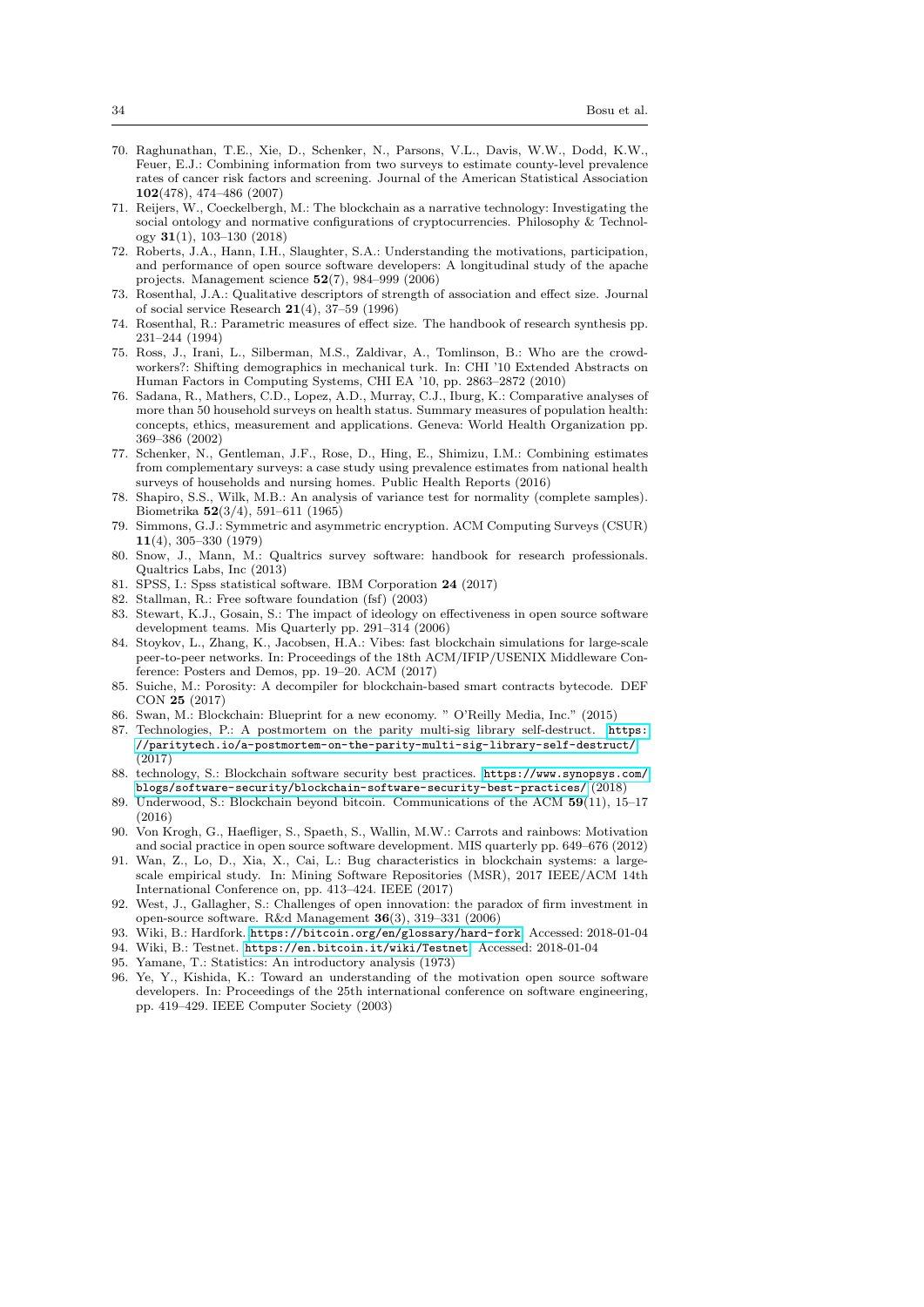- 97. Zheng, Z., Xie, S., Dai, H., Chen, X., Wang, H.: An overview of blockchain technology: Architecture, consensus, and future trends. In: Big Data (BigData Congress), 2017 IEEE International Congress on, pp. 557–564. IEEE (2017)
- <span id="page-34-0"></span>98. Zheng, Z., Xie, S., Dai, H.N., Wang, H.: Blockchain challenges and opportunities: A survey. Work Pap.–2016 (2016)